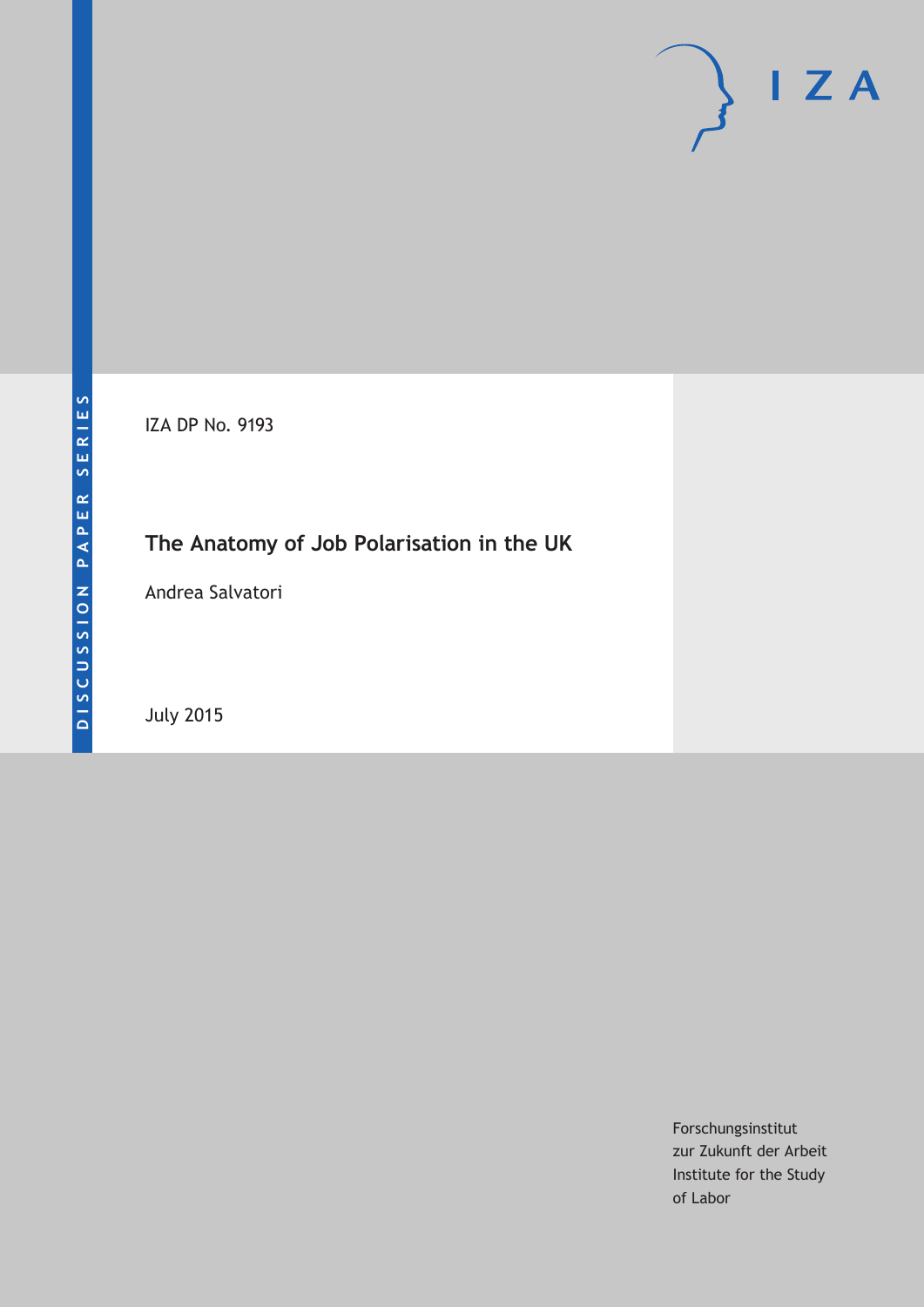# **The Anatomy of Job Polarisation in the UK**

**Andrea Salvatori**

*ISER, University of Essex and IZA*

Discussion Paper No. 9193 July 2015

IZA

P.O. Box 7240 53072 Bonn Germany

Phone: +49-228-3894-0 Fax: +49-228-3894-180 E-mail: iza@iza.org

Any opinions expressed here are those of the author(s) and not those of IZA. Research published in this series may include views on policy, but the institute itself takes no institutional policy positions. The IZA research network is committed to the IZA Guiding Principles of Research Integrity.

The Institute for the Study of Labor (IZA) in Bonn is a local and virtual international research center and a place of communication between science, politics and business. IZA is an independent nonprofit organization supported by Deutsche Post Foundation. The center is associated with the University of Bonn and offers a stimulating research environment through its international network, workshops and conferences, data service, project support, research visits and doctoral program. IZA engages in (i) original and internationally competitive research in all fields of labor economics, (ii) development of policy concepts, and (iii) dissemination of research results and concepts to the interested public.

<span id="page-1-0"></span>IZA Discussion Papers often represent preliminary work and are circulated to encourage discussion. Citation of such a paper should account for its provisional character. A revised version may be available directly from the author.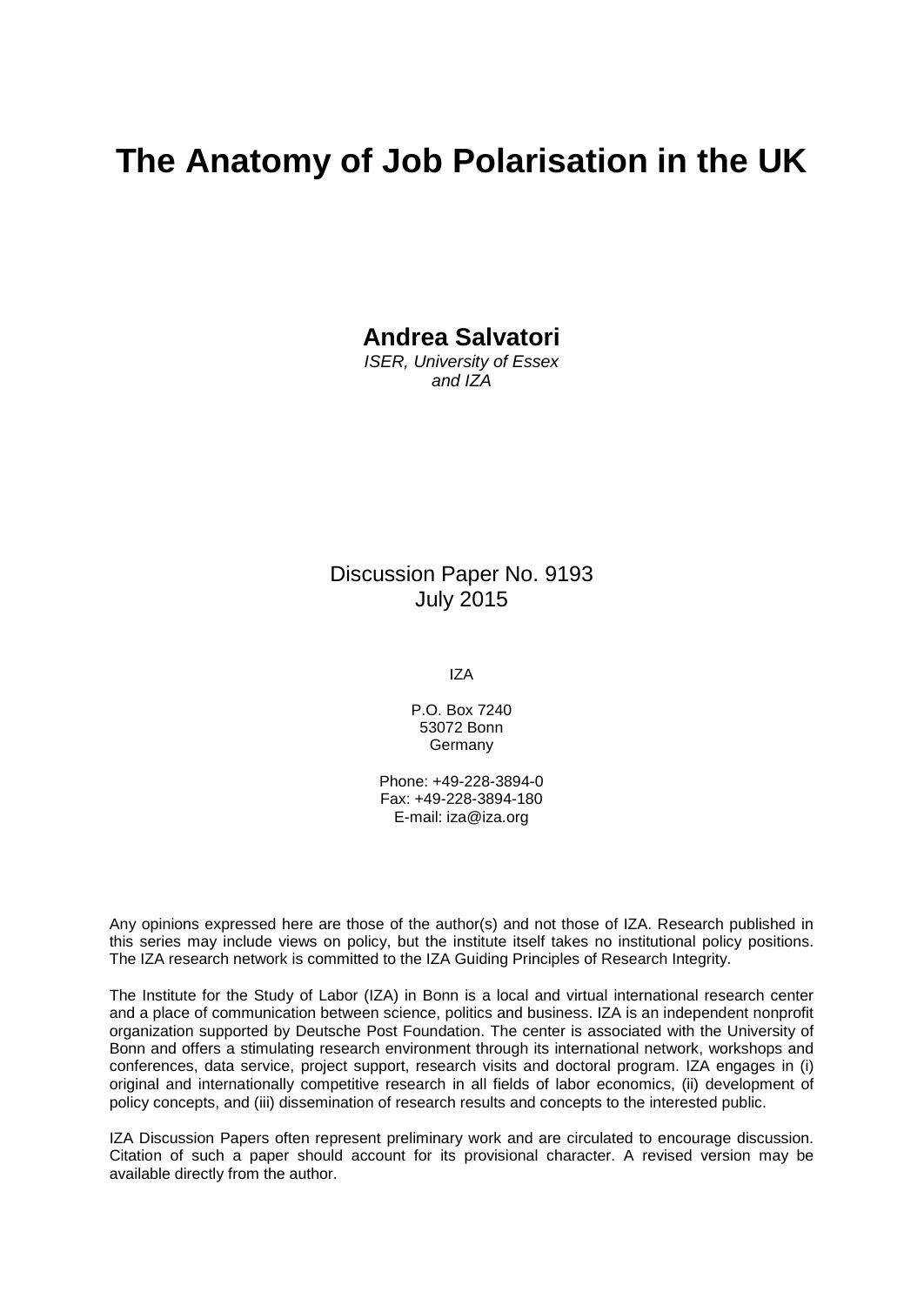IZA Discussion Paper No. 9193 July 2015

# **ABSTRACT**

# **The Anatomy of Job Polarisation in the UK[\\*](#page-1-0)**

This paper presents new evidence on the evolution of job polarisation over time and across skill groups in the UK between 1979 and 2012. The UK has experienced job polarisation in each of the last three decades, with growth in top jobs always exceeding that in bottom ones. Overall, top occupations have gained over 80% of the employment shares lost by middling occupations. The decline of middling occupations is entirely accounted for by non-graduates who have seen their relative numbers decrease and the distribution of their employment shift towards the bottom of the occupational skill distribution. The increase at the top is entirely accounted for by compositional changes, as a result of the increase in the number of graduates since the 1990s. Employment has not polarised for graduates, but has become less concentrated in top occupations, especially in the 2000s. The paper also documents that job polarisation has not been matched by wage polarisation across the occupational distribution in any decade and discusses how these new findings relate to the existing evidence for the US and to the prevailing technology-based explanation for job polarisation. Overall, the importance of occupational changes between skill groups and the performance of occupational wages over time cast doubts on the role of technology as the main driver of polarisation in the UK. In particular, the evidence suggests that supply-side changes are likely to be important factors in explaining why high-skill occupations continued to grow in the 2000s even as they stalled in the US.

JEL Classification: J21, J23, J24, O33

Keywords: job polarisation, wage inequality, occupational mobility, routine employment, skill biased technological change

Corresponding author:

Andrea Salvatori Institute for Social & Economic Research University of Essex Colchester CO4 3SQ United Kingdom E-mail: [asalva@essex.ac.uk](mailto:asalva@essex.ac.uk)

To check the latest version of the paper see: <https://sites.google.com/site/econsalvatori/polarisation>

\* This research was supported by funding from the UK Economic and Social Research Council (ESRC) under the grant "Job Polarisation and Job Quality" (grant ES/K001116/1). I thank David Autor, Mike Brewer, Mark Bryan, Tomaz Cajner, Matias Cortes, Ben Etheridge, David Green, Lawrence Mishel, Matthias Parey, John Schmitt and participants of the 2014 EEA conference in Toulouse, the 2015 RES conference in Manchester, and the 2015 SOLE/EALE conference in Montreal for comments and useful discussions. The usual disclaimer applies.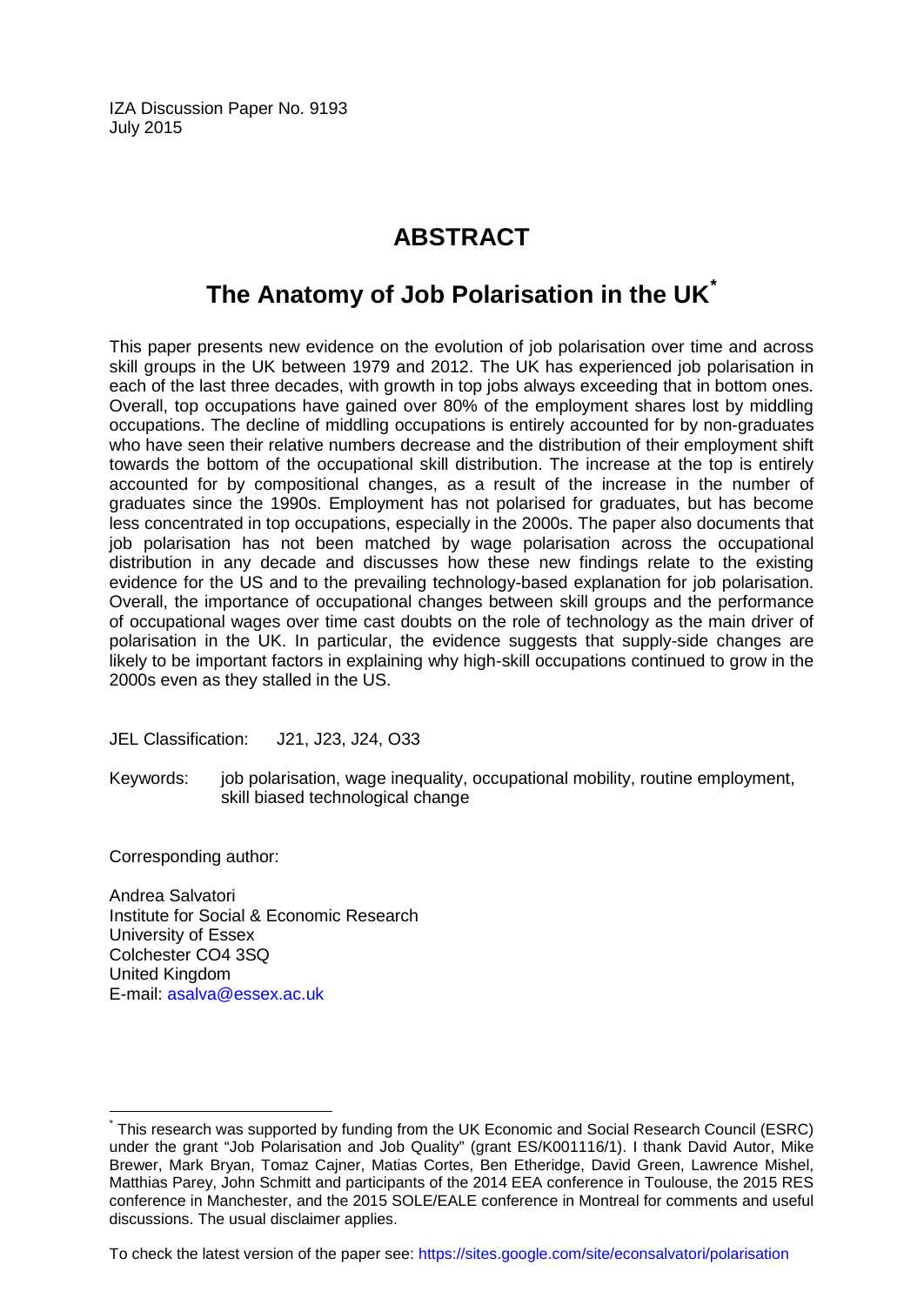## **1 Introduction**

The share of low-paid low-skill jobs and that of high-pay high-skill jobs has increased relative to that of middling jobs in a number of developed countries (Autor 2014, Goos et al. 2014). Technological change and offshoring have been suggested as the main drivers of this polarisation of labour markets and studies comparing the explanatory power of the two generally conclude that the latter is more important (Acemoglu and Autor 2011, Autor and Dorn 2013, Goos et al. 2014, Michaels et al. 2014). The routine-biased technological change (RBTC) hypothesis proposes that technology reduces the relative demand of labour in mid-skill occupations due to the increasing ability of machines to perform easy-to-codify "routine" tasks which characterise these occupations.

In the simple version of the RBTC story whereby this inward shift of the labour demand curve is the dominant factor, middling occupations see both their employment share and relative wages decline. This fits well the evidence for the US in the 1990s, when both employment and wage growth polarised across the occupational skill distribution (Autor and Dorn 2013). Yet, the US did not experience job nor wage polarization in the 2000s, as employment growth became concentrated in low-skilled occupations and wage growth was monotonically increasing across the occupational skill distribution (Mishell et al. 2013, Autor 2014, Beaudry et al. *forthcoming*). In addition, polarisation in occupational wages has generally not been detected in other countries which have experienced employment polarisation, such as Germany (Dustman et al. 2009) and Canada (Green and Sand *forthcoming*). These puzzles have led recent contributions to stress that the relationship between technology and labour might be more complex than often assumed in the RBTC literature. For example, routine and non-routine tasks can be bundled together within the same occupations making it difficult to predict the impact of technology across occupations (Autor 2013, 2014). In addition, the heterogeneity of employment and wage patterns across countries and over time suggests that factors other than technology continue to play a significant role. For instance, Autor (2014) and Green and Sand (*forthcoming*) have emphasised how recent developments in occupational wages at the bottom of the distribution in the US and Canada respectively appear consistent with significant shifts in labour supply as well.

This paper provides new evidence on the evolution of occupational shares and wages in a technologically advanced country, the UK, which has experienced significant changes on the supply side of the labour market in recent decades. In their seminal contribution on the UK, Goos and Manning (2007) concluded that changes in the composition of the workforce could not explain job polarisation between 1979 and 1999[1](#page-3-0). The plots i[n Figure 1](#page-35-0) raise the question as to whether this conclusion extends to the successive decade. From the mid-1990s onwards the shares of graduates and immigrants in[c](#page-3-2)re[a](#page-3-0)sed dramatically<sup>2</sup>, boosted respectively by a large expansion in higher education places in the early 1990s<sup>34</sup> and the EU enlargement of 2004. In

<span id="page-3-0"></span> <sup>1</sup> Oesch (2013) offers an analysis similar to that of Goos and Manning (2007) for the period 1993-2008 and considers education-age cells focusing exclusively on the aggregate results for the compositional effects.

<span id="page-3-1"></span><sup>2</sup> The time-series for graduates appear to be affected by a discontinuity in the data in 1992, but exhibits a clear positive trend and further accelerates in the second half of the 1990s. Appendix B discusses this and other LFS data issues in more detail.

<span id="page-3-2"></span><sup>3</sup> In 1988 a significant reform to the age 16 school examinations was implemented with the introduction of GCSE's which switched from a norm-referenced evaluation system (in which relative performance is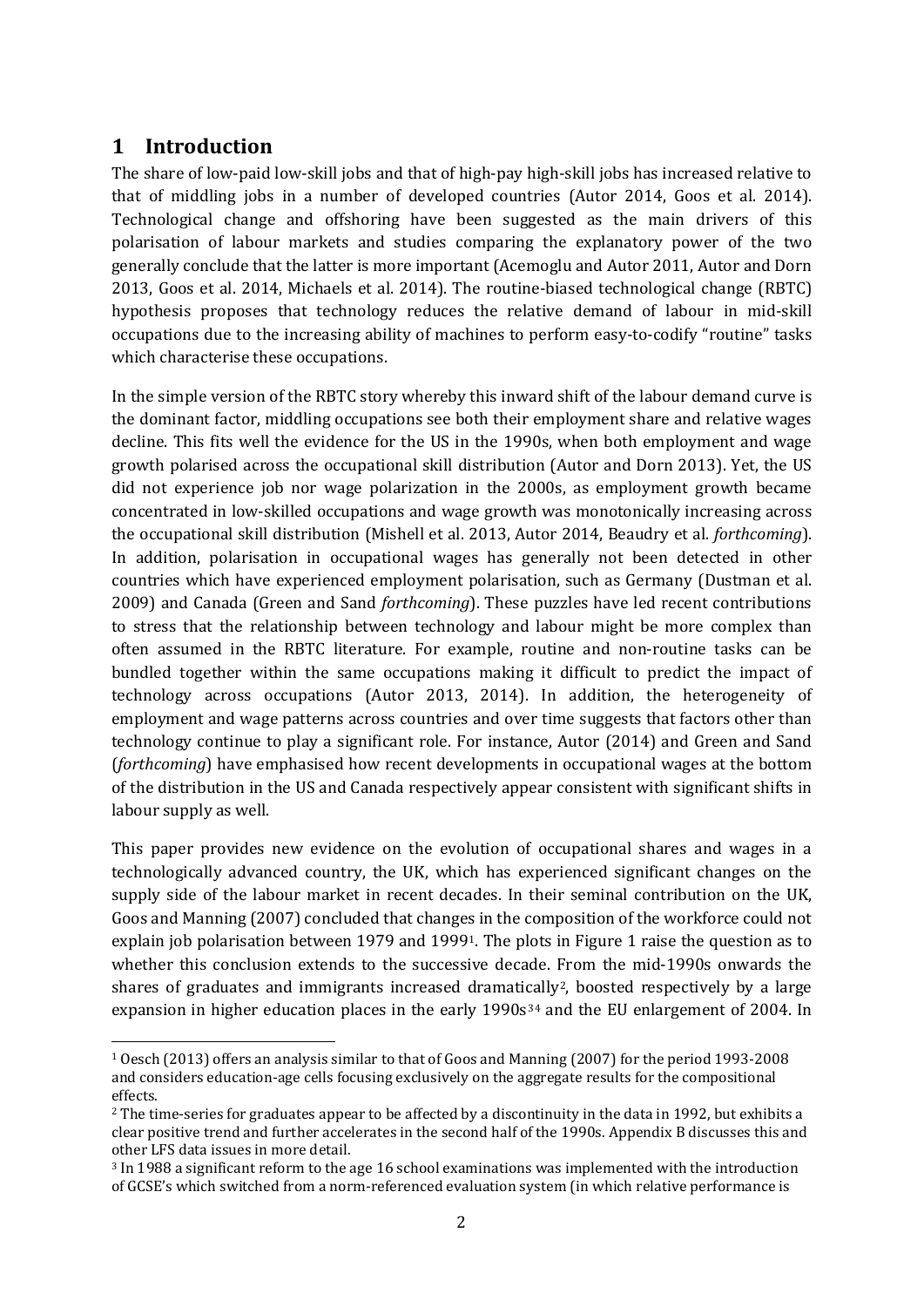addition, international evidence suggests that the 2000s might have been different also on the demand side, as the stalling of the growth of top jobs in the US and Canada has been interpreted as an indication that technology-driven demand for high-skill labour might have slowed down (Beaudry et al. *forthcoming*, Green and Sand *forthcoming*, Autor 2014).

Job polarisation in the UK has been already documented (Goos and Manning 2007, Bisello 2013, Holmes and Mayhew 2012, Akcomak et al. 2013, Oesch 2013), but, to the best of my knowledge, there is no evidence on how different skill and demographic groups have been affected and only limited evidence on changes in occupational wages which can help evaluate the potential drivers of the process[5](#page-4-0). The analysis by skill and demographic groups is important for two reasons. First, along with the evidence on wages, it is instrumental in assessing the role played in the polarisation process by changes in the composition of the workforce. Second, it is of interest per se, as it enhances our understanding of the specific challenges faced by different skill groups in an increasingly polarising labour market (Autor and Dorn 2009).

Faced with the same lack of credible sources of exogenous variation that permeates much of this literature<sup>[6](#page-4-1)</sup>, this paper presents a descriptive analysis that relies on three main logical building blocks commonly found in the literature. First, a shift-share analysis is used to highlight the contribution of changes within and between [s](#page-4-2)kill groups to job polarisation. This methodology has been widely used in related literature<sup>7</sup> and, crucially, is the one underlying Goos and Manning (2007)'s conclusion that supply side changes do not explain polarisation. More generally, the prevalence of within-skill group changes is often cited as evidence consistent with a pervasive effect of technology (Spitz-Oener 2006, Acemoglu and Autor 2011).

Secondly, the analysis looks at whether relative wages across the occupational skill distribution move in a way consistent with a shift in demand being the main driver of the observed changes, following the same logic underlying the analysis in Autor and Dorn (2013), Green and Sand (*forthcoming*), Mishel et al. (2013) and Autor (2014). Finally, in the discussion section, I relate the evidence presented in this paper for the UK to that available for the US, a natural benchmark given that the largest and arguably most influential fraction of the literature has focused on this country. This comparison also follows the logic that if the dominant driver of the process of polarisation is technological change, then one would expect to find broadly similar patterns within similarly-developed countries – a recurrent argument in the polarisation literature as well as in the earlier literature on skilled-biased technological change (see for example Card and Lemieux 2001, Dustman et al. 2009, Autor and Acemoglu 2011, Green and Sand *forthcoming*, Antonczyk et al. 2010).

<span id="page-4-2"></span><span id="page-4-1"></span><sup>6</sup> Even strategies that exploit variations across local labour markets (as in Autor and Dorn 2013 and Autor et al. 2015) are unfeasible for the UK due to data limitations over the period considered here.

j what matters and which effectively restricted the share that could obtain top marks) to one where in theory everybody could obtain the highest grades. See table 6 i[n http://www.parliament.uk/briefing](http://www.parliament.uk/briefing-papers/SN04252.pdf)[papers/SN04252.pdf](http://www.parliament.uk/briefing-papers/SN04252.pdf) which shows that the proportion of 16 year old pupils achieving five or more good grades had stalled around 25% in the years before 1988 and reached 37% in 1991, continuing to increase thereafter. This amounts to a very substantial increase in the size of the pool of potential university applicants.

<sup>4</sup>This was generated by changes in university financing and the conversion of former polytechnics into universities. See Blanden and Machin (2004) for a more detailed discussion.

<span id="page-4-0"></span><sup>5</sup> In his recent review of the UK literature, McIntosh (2013) reports that one unpublished study has looked at the evolution of wages by deciles of the occupational distribution finding no clear pattern in wage changes.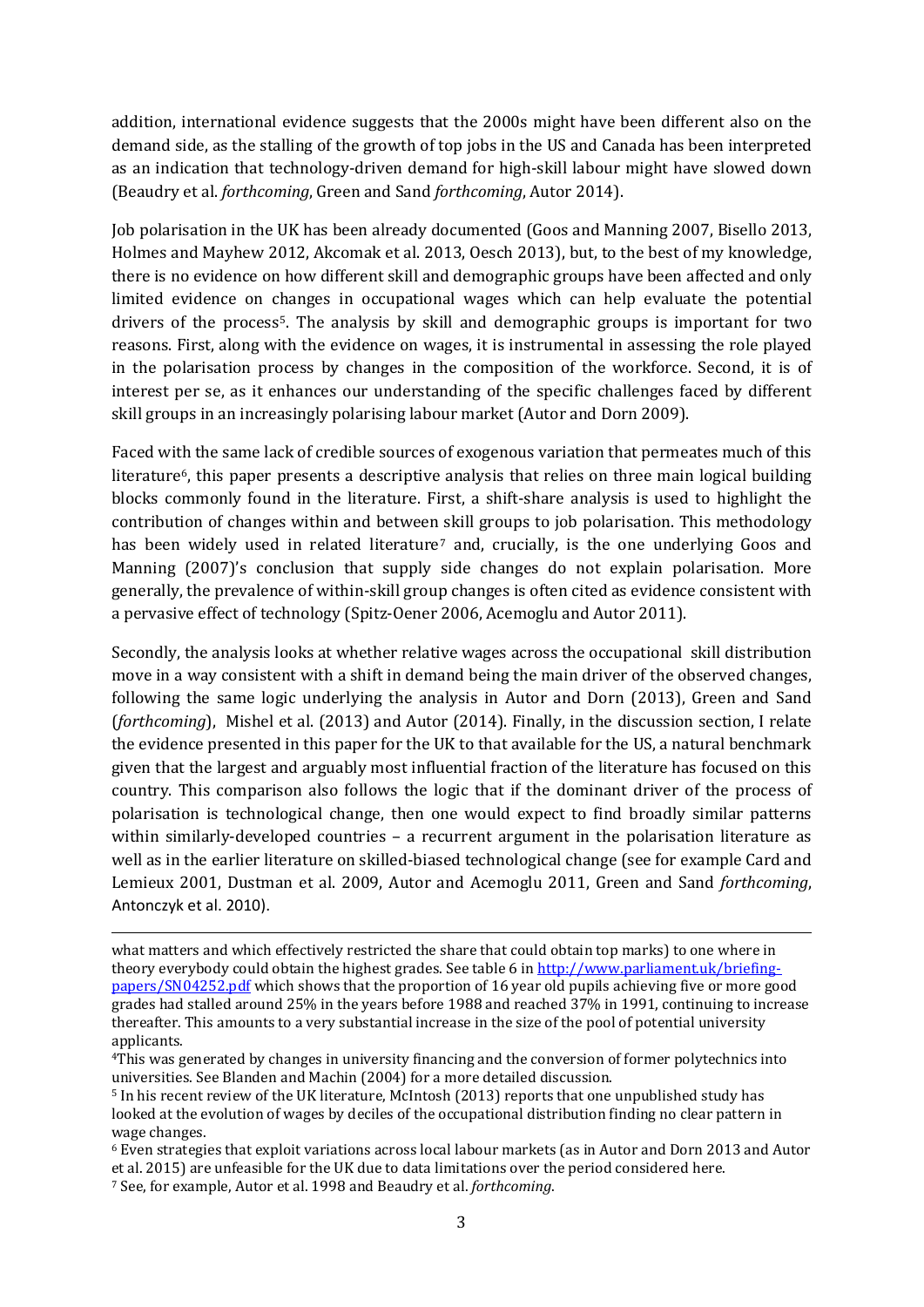Compared to Goos and Manning (2007), this paper uses more than a decade of additional data and extends t[he](#page-5-0)ir analysis of changes in terms of age-gender-education cells to consider the role of immigrants<sup>8</sup> as well. The analysis goes beyond the aggregate compositional changes reported in Goos and Manning (2007) documenting for the first time changes in the occupational structure within different skill groups and highlighting their contribution to the overall process of job polarisation.

The paper makes a number of additional original contributions. In particular, it investigates the robustness of the finding of polarisation to (i) using occupational rankings based on education rather than wages and (ii) alternative ways of dealing with breaks in occupational coding over time. Both these aspects have been studied in the US but there is currently no evidence on either for the UK. The first point matters because wages are typically used as proxies for skills (Autor et al. 2006, Goos and Manning 2007) and it is therefore important that results hold when alternative skill rankings are used. The importance of the second point is highlighted by the recent finding (Mishel et al. 2013, Green and Sand 2013) that alternative ways of converting across occupational classifications affect the substantive findings for the US.

Finally, I document the extent to which compositional changes can account for the decline in routine employment and investigate the sensitivity of the results to the use of the alternative measures of routiness available in the literature (Autor 2013). This is an important exercise given the increasingly common practice of interpreting changes in routine employment as technology driven and of using routine task indexes as proxies for technology (Goos et al. 2014).

Overall, using methodologies closely related to those of previous literature, this paper concludes that changes in the occupational structure of the UK labour market over the past 30 years cannot be understood as being dominated by RBTC alone. In particular, the evidence strongly suggests that the increase in the share of graduates has contributed significantly to the main feature of the polarisation process in the UK, i.e. the substantial reallocation of employment from middling to top occupations. While in the US employment growth has gradually favoured low-skilled occupations, in the UK growth at the top has exceeded that at the bottom in each of the last three decades and overall top occupations have gained 80% of the employment shares lost by middling ones. There is no evidence of polarisation within skill groups. Non-graduates entirely account for the decline of middling occupations as their relative numbers have decreased and the distribution of their employment has shifted towards the bottom. Employment has not polarised for graduates and the increase in their relative numbers can account for the entire growth at the top since the 1990s. Compositional changes can account for most of the decline in routine employment across the occupational skill distribution, and ranking occupations by education rather than wage shows that it is the lowest educated occupations that lost most employment. There is no evidence of wage polarisation, but the weak performance of median wages in top occupations suggests that the role of supply-side changes might have been particularly important in the 2000s when employment growth in high skill occupations stalled in the US and Canada but continued in the UK.

<span id="page-5-0"></span> <sup>8</sup> Oesch (2013) also highlights the contribution of immigrants to the growth of employment at the bottom, but he does not assess the importance of this component versus other possible changes fuelling employment growth in low-paid jobs, such as the reallocation of employment of other skill groups.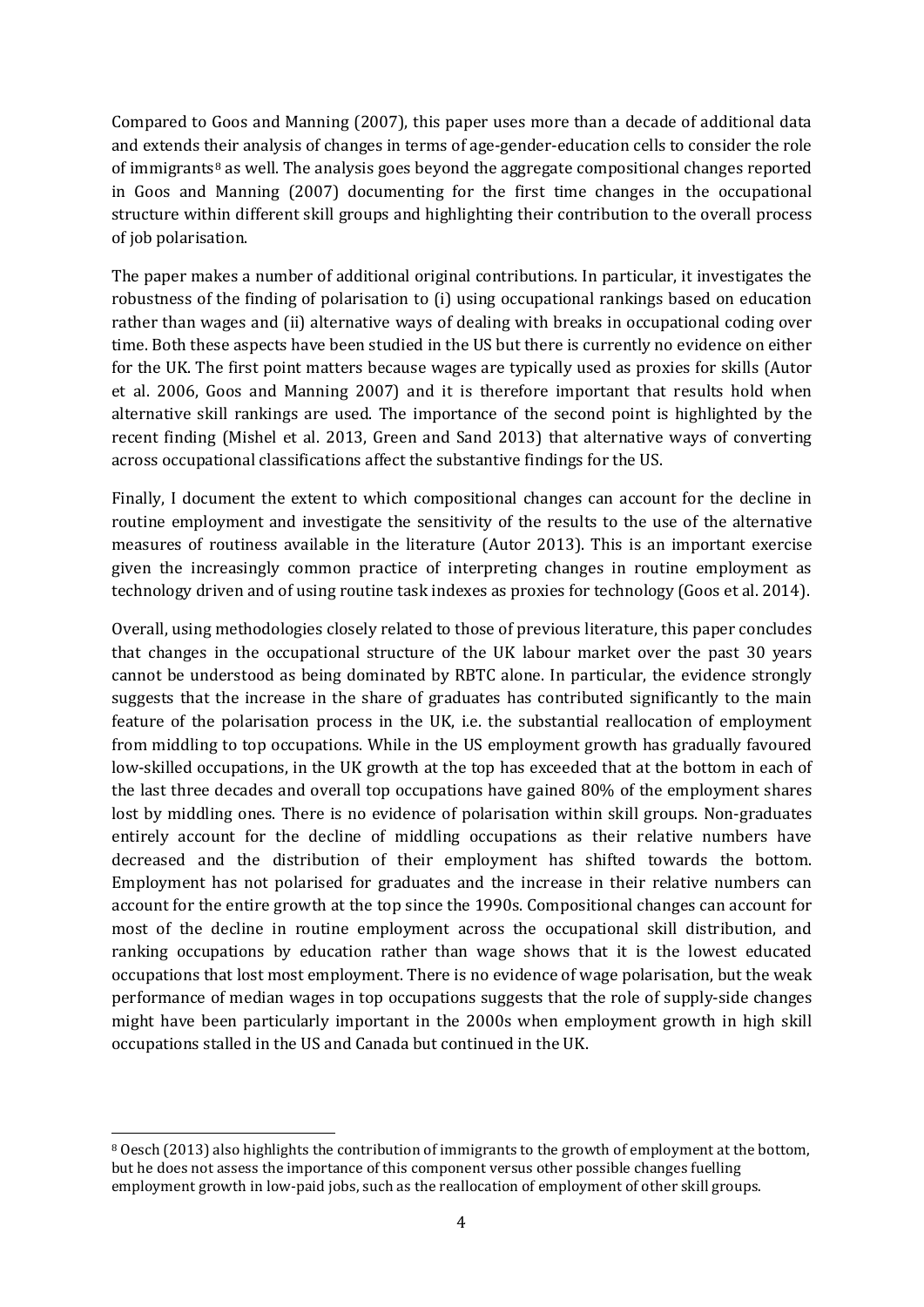The structure of the paper is as follows. Section [2](#page-6-0) offers a brief review of the evidence on polarisation in the US. Sectio[n 3](#page-7-0) describes the data used and Section [4](#page-7-1) and [5](#page-10-0) presents results on the evolution over time of polarisation and from the shift-share analysis respectively. Section [6](#page-13-0) consider the role of routine occupations while Section [7](#page-15-0) presents the evidence on changes in occupational wages before section [8](#page-16-0) discusses the results in relation to those from the US literature and Section [9](#page-19-0) concludes.

#### <span id="page-6-0"></span>**2 Evidence on job polarisation in the US**

Autor et al (2006) first documented the polarisation of the US labour market in the 1990s with respect to both the occupational wage and education distribution. Most of the subsequent literature has then focused on wage rankings showing that polarisation has not unfolded evenly in the US labour market across the three decades. In the 1980s employment underwent a process of occupational upgrading, with higher growth in high-skill occupations, while the 1990s saw a polarisation pattern followed by a shift of employment shares towards the bottom until the onset of the Great Recession, when high-pay occupations began to regain some shares (Autor et al. 2006, Acemoglu and Autor 2011, Beaudry et al. *forthcoming*, Autor 2014). On the whole, however, employment growth has increasingly being biased towards low-wage occupations in the US (Autor 2014).

Job polarisation has affected different skill groups differentially in the US: between 1980 and 2005 the decline in routine employment was larger for non-college than for college workers. Among the college educated, employment shifted towards both ends of the distribution (with gains in better-paid jobs limited to young college workers), while employment of non-college workers shifted more towards the bottom (Autor and Dorn (2009)). Using aggregate data, Autor (2014) shows that the polarisation of graduate employment is to a large extent driven by the 1990s, while the 1980s were a decade of occupational downgrading, as were the 2000s until at least the onset of the Great Recession. Also, Beaudry et al. (*forthcoming*) show that the shift towards top occupations in young graduates' employment of the 1990s was reversed in the 2000s (even before the Great Recession) generating a downgrading pattern in employment changes similar to that found for young high-school graduates. Changes in employment for nongraduates, on the other hand, were polarised in each of the last three decades and predominantly characterised by a shift from routine to manual occupations (rather than abstract ones) in the 1990s and 2000s (Autor 2014).

Several studies have looked at the evolution of *occupational* wages both to evaluate their contribution to changes in overall wage inequality and to use their covariance with employment to assess the plausibility of demand-side explanations for changes in the occupational structure. For example, Autor and Dorn (2013) argue that the positive correlation between wage and employment changes in low-skill service occupations in the 1990s is consistent with the hypothesis that their growth was driven by increased demand generated by complementarity in consumption between services and goods, as the price of the latter fell as a result of routinebiased technological change[9](#page-6-1). However, the evidence on the covariance of occupational employment and wages does not all point in the same direction. Among routine occupations,

<span id="page-6-1"></span> <sup>9</sup> Autor and Dorn (2013) also present a detailed econometric analysis which exploits variation across local labour markets and find that service occupations grew more in areas were routine occupations declined the most – providing support for their hypothesis.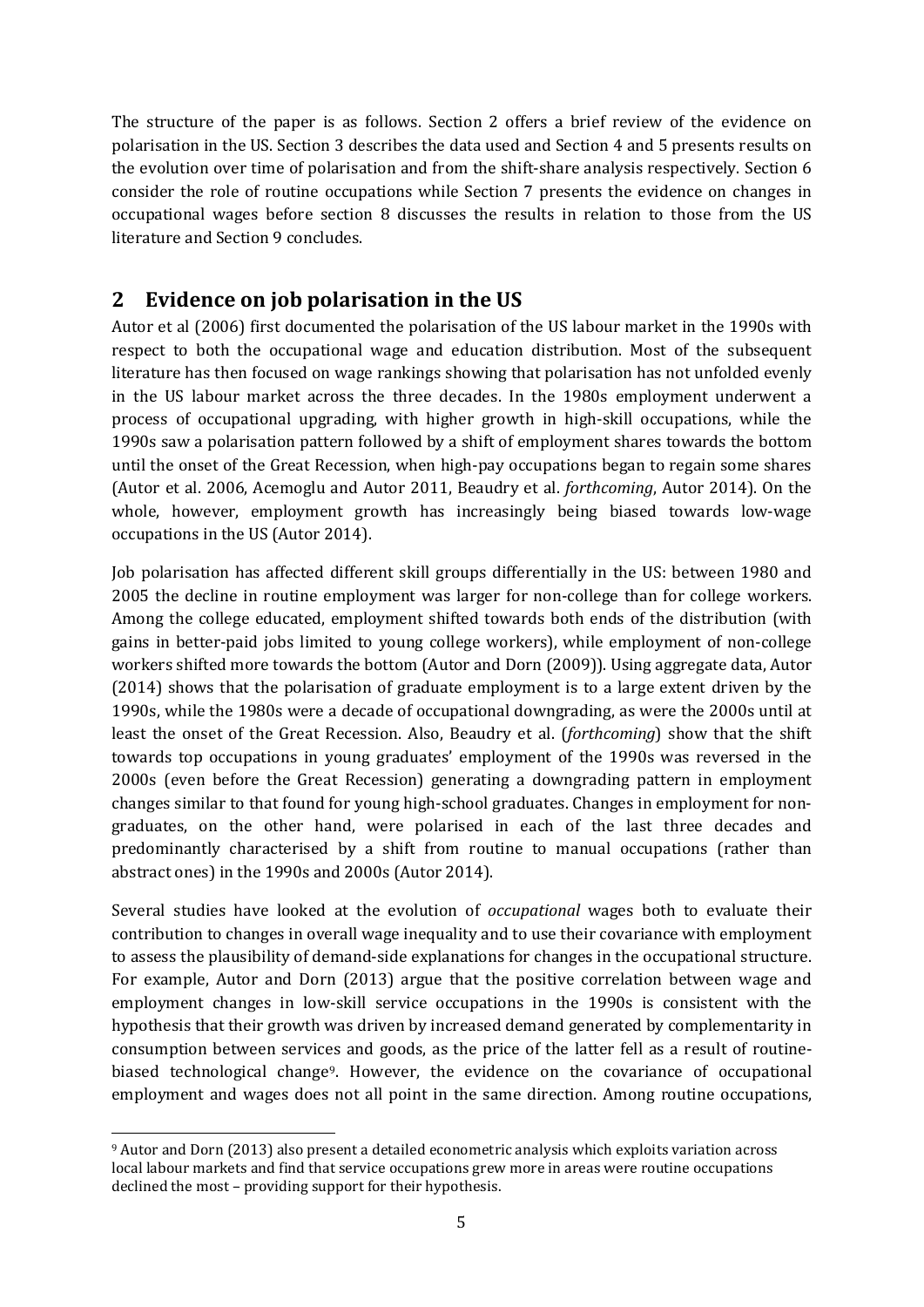clerical occupations have seen their wages perform strongly even as their employment has been declining, presumably as a result of the spread of ICT. Among manual occupations, Mishel et al. (2013) report that wage growth in service occupations became very weak in the 2000s even as employment growth continued to accelerate. In his recent review of the latest developments of the literature, Autor (2014) highlights this as one of the puzzles confronting the RBTC hypothesis.

## <span id="page-7-0"></span>**3 Data and occupational coding**

I use four different datasets covering the period 1979-2012. Data on occupational shares and socio-demographic characteristics come from the Labour Force Survey which was carried out biannually from 1979 to 1983, then annually from 1984 to 1991, and finally quarterly from 1992 onwards. Between 1979 and 2012, the LFS uses four different occupational classifications (KOS, SOC90, SOC00, SOC10). I use probabilistic matching to bridge successive classifications and investigate the sensitivity of the conversion procedure to conditioning on different observable characteristics. To the extent that groups (for example, graduates vs non-graduates) grow over time at the different rates, different ways of reallocating them across occupations might affect the estimates of changes in the size of occupations over time[10.](#page-7-2) Sectio[n 4](#page-7-1) shows the results obtained converting across occupational classifications conditionally on education and unconditionally (as in Goos and Manning 2007) and the interested reader is referred to Appendix A (Section [12\)](#page-41-0) for more details. In addition, Appendix B (Section [13\)](#page-42-0) discusses the issues encountered in the LFS when measuring the share of graduates over time and the education of foreign-born workers.

Because the LFS did not collect data on earnings until 1993, the wage data come from the panel dataset combining the New Earnings Survey (NES, 1979-2002) and its successor the Annual Survey of Hours and Earnings (ASHE), available from the UK Data Archive as NESPD. Wage information is provided by the employer and is therefore regarded as very reliable, but this dataset has no education variables and very limited information on workers' characteristics in general.

## <span id="page-7-1"></span>**4 Employment polarisation over time**

[Figure 2](#page-36-0) shows the changes in employment shares across occupations along the 1979 occupational wage distribution. Employment shares are computed from LFS data, while the occupation ranking is based on median wages from NESPD data. The figure on the left shows the percentage point change in employment share for each occupation, with markers proportional to the occupation employment share in 1979. The figure on the right shows a smooth line fitted non-parametrically through the points on the left, with each observation weighted by employment share in 1979. The solid black line is the fit for the employment changes obtained when the occupational conversion is done unconditionally, while the dotted line is the fit for the employment changes obtained with the conversion conditional on education. The two lines are

<span id="page-7-2"></span> $10$  Recoding exercises conducted by the ONS have shown that the occupational distribution changes in different ways for the two genders for example. See "Changing to SOC2000 - Dual coding on the Labour Force Survey", Roeland Beerten, Laura

Rainford and Adrian Jones, Labour Market Trends, March 2001 at

[http://www.ons.gov.uk/ons/rel/lms/labour-market-trends--discontinued-/volume-109--no--7/labour](http://www.ons.gov.uk/ons/rel/lms/labour-market-trends--discontinued-/volume-109--no--7/labour-market-trends.pdf)[market-trends.pdf](http://www.ons.gov.uk/ons/rel/lms/labour-market-trends--discontinued-/volume-109--no--7/labour-market-trends.pdf)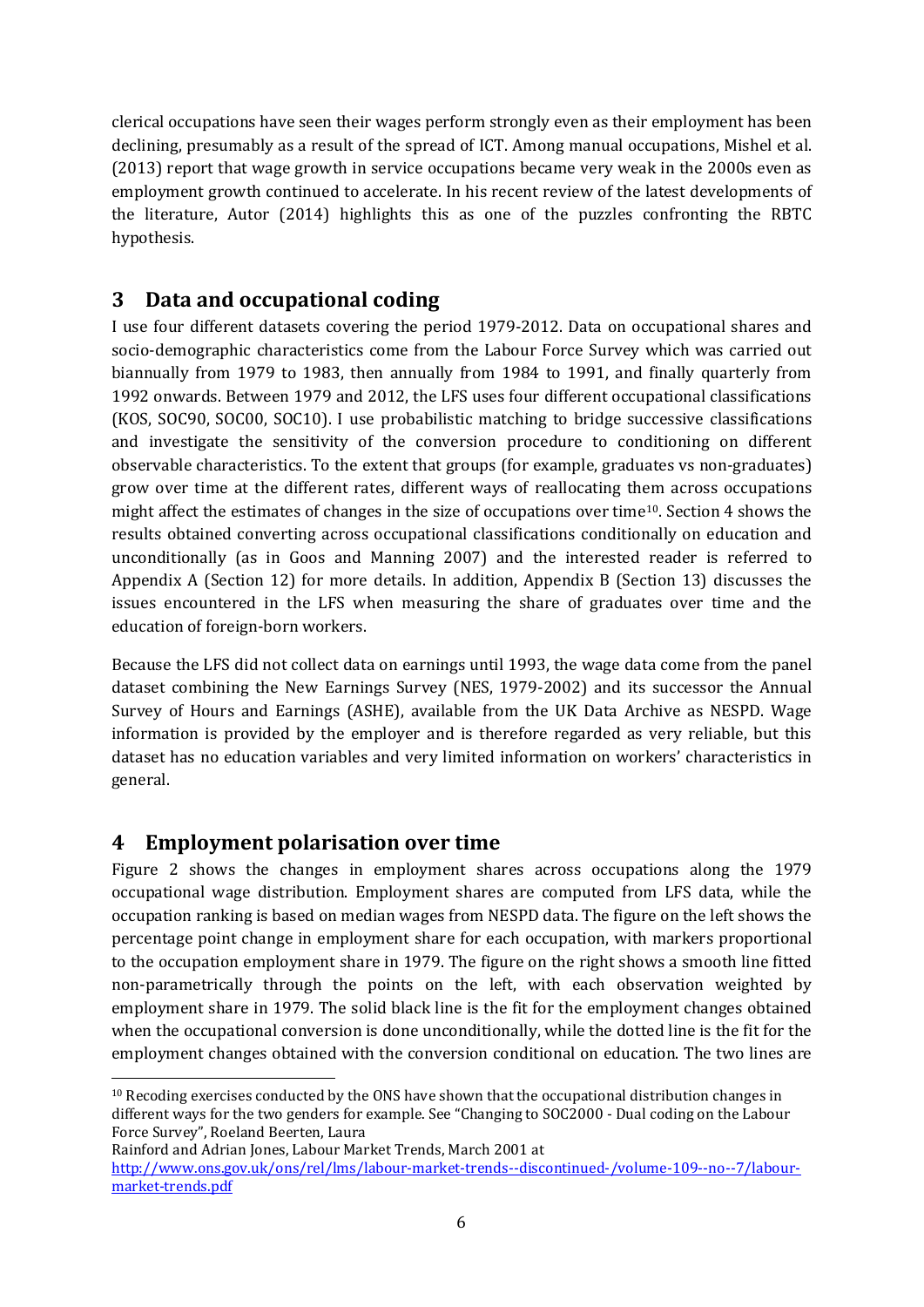very similar, except for the fact, that, as expected, the conversion conditional on education shows a slightly higher growth for some of the top-paid occupations. On the whole, however, these differences do not affect the general conclusion: employment growth exhibits a polarised pattern between 1979 and 2012. In the remainder of the paper, I present only results obtained using the unconditional conversion method<sup>11</sup>. More generally, the polarisation result survives a number of robustness checks, including (i) ranking occupations by mean rather than median wages, (ii) using hours share rather than employment shares, (iii) using different base years for the occupational rankings, and (iv) occupational classifications other than SOC90.

Following Goos and Manning (2007), in [Figure 3](#page-36-1) occupations are grouped into employmentweighted deciles of the 1979 wage distribution. Only, the occupational deciles at the two extremes of the distribution gained shares between 1979 and 2012, with an overall shift of employment mostly directed towards high-skill occupations. The largest growth occurred in the 10th decile which more-than-doubled its relative size over this period.

[Figure 4](#page-37-0) plots the time series of the employment shares of the bottom  $(1^{st}$  and  $2^{nd}$  deciles), middling ( $3<sup>rd</sup>$  to  $8<sup>th</sup>$  deciles) and top ( $9<sup>th</sup>$  and  $10<sup>th</sup>$  deciles) occupations normalised by their starting value in 1979. The dashed vertical lines indicate recession years<sup>12</sup>, while the solid lines mark changes in occupational classifications in the LFS data. The UK experienced job polarisation in each of the last three decades, as middling occupations declined in a relatively steady manner between 1979 and 2012, losing about a third of their initial share. Job polarisation appears to be a long-term process not heavily affected by the business cycle[13.](#page-8-2) Bottom occupations fluctuated above their initial share for most of the period and had grown by 10% by 2012. The share of top occupations grew by more than 80%, with more than half of that growth occurring in the first 13 years covered by the data[14](#page-8-3).The pace of growth was then slower in the first half of the 1990s and accelerated again after 1997.

#### **4.1 The role of occupational groups**

[Table 1](#page-27-0) shows the contribution of each of the SOC90 major occupational groups to changes in the employment shares in the three segments of the occupational wage distribution. The bottom raw makes clear the magnitude of the shift of employment from the middle to the top: of the 19pp of employment share lost in middling occupations, 16pp have been gained by top occupations and only 3 by bottom ones.

<span id="page-8-0"></span> <sup>11</sup> Similarly, the polarisation result is not lost when the conversion of the native occupational classification to SOC90 is carried out conditionally on gender or age. In addition, a clear polarisation pattern is also observed in any period covered by the original occupational classification (i.e., before any conversion is implemented, for example between 2002 and 2011 using SOC00).

<span id="page-8-1"></span> $12$  The lines indicate, for each recession, the calendar year spanning he highest number of quarters with negative growth.

<span id="page-8-2"></span><sup>13</sup> In Appendix C (Sectio[n 14\)](#page-45-0), I look at the recession periods more closely and find that they do account for a large fraction of the decline in middling occupations. However, the lack of quarterly data for two of the three recessions and the numerous changes occurring in the LFS in 1992 warrant caution in interpreting these results.

<span id="page-8-3"></span><sup>14</sup> I discuss the stark change in the slope of the series in 1992 in Appendix B (Sectio[n 12\)](#page-41-0) and conclude data issues likely exaggerate the expansion of top occupations between 1991 and 1992, but the slowdown in their growth in the early 1990s is likely genuine as also found in other datasets. Most importantly perhaps, [Figure 4](#page-37-0) makes clear that the finding of polarisation (i.e. the decline in the share of middling occupations) holds in any time interval not straddling 1992.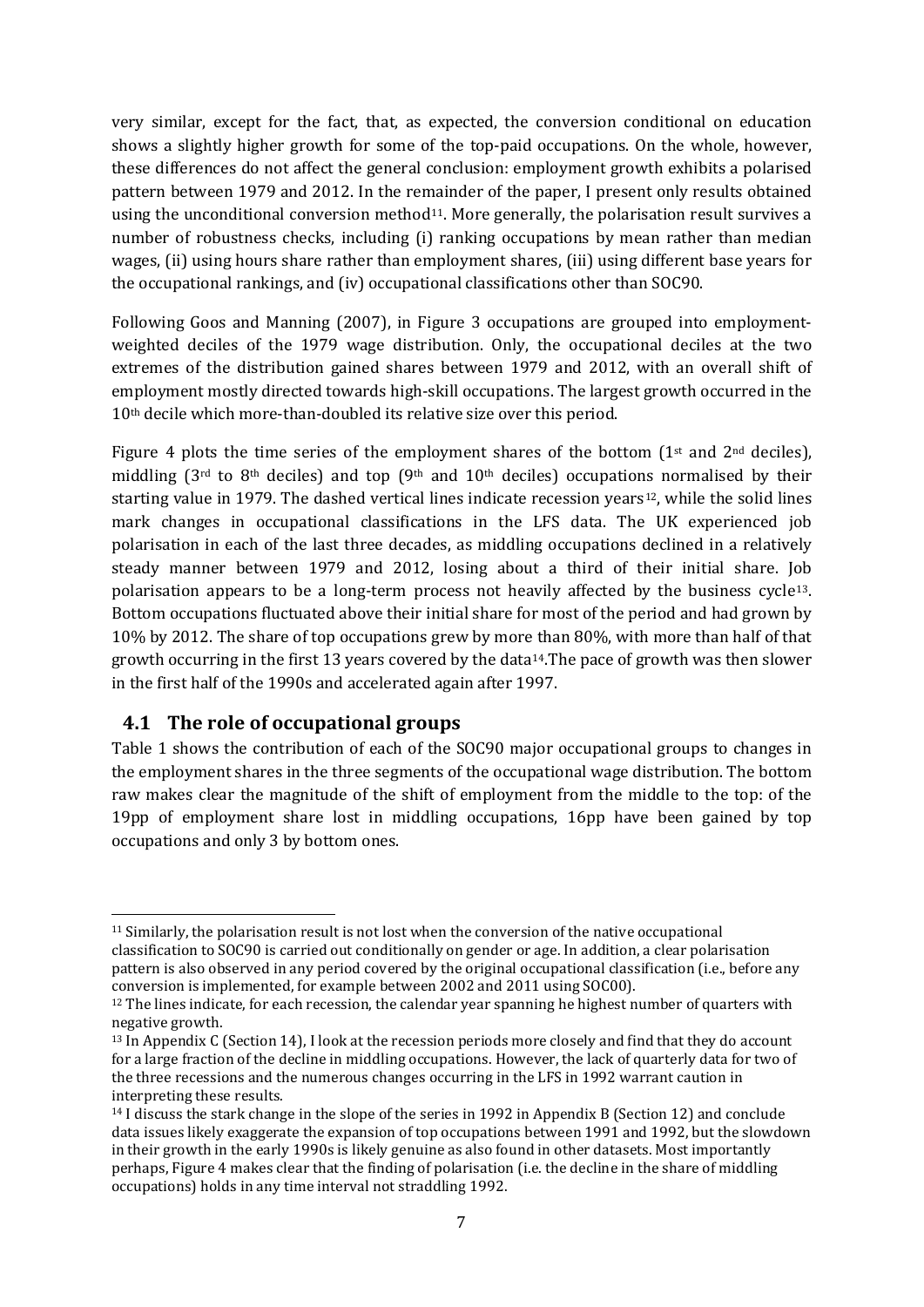Personal and protective services are the main drivers of growth at the bottom, as they almost doubled their share over 30 years. Within this group, the largest expansions are found in "health and related occupations" (which account for over half of the overall increase in service occupations), childcare, and catering occupations. Sales occupations also made a large contribution to the expansion of low-paid employment: the share of sales assistants and checkout operators increased by about 40% between 1979 and 2012. Craft and related occupations and other low skilled occupations (namely, cleaners and kitchen porters and hands) have instead lost shares. [Table 2](#page-28-0) shows that the growth of service occupations and the decline of craft occupations have been features of all three decades since 1980s. The growth of sales occupations, on the other hand, was concentrated in the 1980s and 1990s. Almost the entire (modest) growth in bottom occupations in the 2000s is due to service occupations.

The decline in middling occupations was driven by a sharp reduction in craft occupations<sup>[15](#page-9-0)</sup> and plant and machine operatives, both of which lost over half of their shares for a combined total of more than 16% of overall employment. A significant but smaller contribution also came from clerical and secretarial occupations which lost about a quarter of their employment, but continued to account for the largest share of middling occupations in 2012 as they did in 1979. Over 80% of the decline in clerical occupations is due to the loss of "numerical clerks and cashiers" and "secretaries, personal assistants, typists, and word processor operators". [Table 2](#page-28-0) reveals that clerical occupations only started to lose employment shares in the 1990s and made a larger contribution than craft occupations to the decline of middling occupations in the 2000s. Overall, however, losses in clerical jobs do not explain more than a third of the total losses in middling jobs in any decade, with crafts and operatives always accounting for most of them.

#### **4.2 Ranking occupations by education**

[Figure 5](#page-38-0) shows that when occupations are ranked by mean education<sup>[16](#page-9-1)</sup> rather than wage, the occupations in the first decile are the ones losing the largest shares and those at the top make the largest gains. [Figure 5](#page-38-0) uses the education ranking from the year 1993 because that is the first year with the original SOC90 classification in the LFS. When occupations are ranked by median wage in 1993 [\(Figure 6\)](#page-38-1), a u-shaped pattern in occupational share changes emerges again, indicating that the difference between [Figure 5](#page-38-0) and the results presented earlier based on 1979 wages are not simple driven by differences in the reference years. [Table 3](#page-29-0) illustrates the differences between the wage and education rankings in 1993. Service and sales occupations drive the growth of employment in low-paid occupations, as we saw above, but most of their employment shares are then found in the middling deciles of the educational distribution. On the other hand, the fast declining group of plant and machine operatives is among the least

<span id="page-9-0"></span> <sup>15</sup> Over two thirds to the decline in craft occupations is accounted for by construction trades (including bricklayers, tillers, builders etc..) "Metal Machining, Fitting And Instrument Making Trades", "Metal Forming, Welding And Related Trades", and "Electrical and electronic trades".

<span id="page-9-1"></span><sup>16</sup> The rankings in [Figure 5](#page-38-0) are obtained using an average of an education categorical variable taken on 6 values. Education rankings are computed using native workers only. Similar results are obtained when occupations are ranked using the share of graduates, the share with at least high school education and the share with no qualifications. Moreover, the same results are obtained when the rankings (and the change in employment shares) are computed using 2-digit occupations with larger sample sizes. Finally, a clear upgrading pattern for the 1980s is also found when occupations are ranked using 1979 education and the original occupational classification for the LFS in that year. Similarly, if SOC00 and education from 2001 is used, one still sees an upgrading pattern for the 2000s.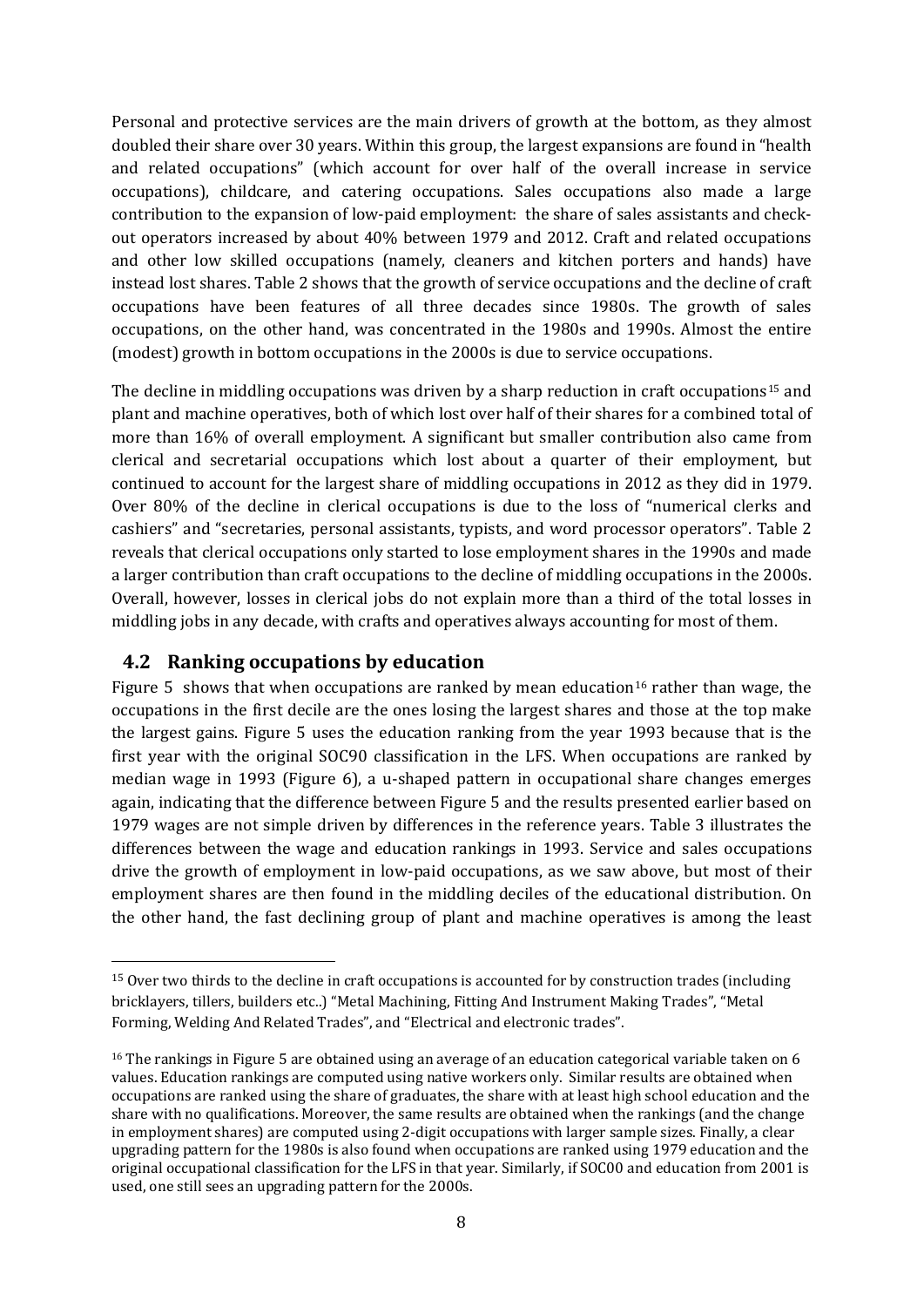educated, but enjoys relatively higher wages so that 68% of its 1993 employment is in the bottom two educational deciles but only 13% is in the bottom two wage deciles.

## <span id="page-10-0"></span>**5 Employment polarisation and changes in the labour force: a shift share analysis.**

This section presents the results of a shift-share analysis which decomposes changes in the employment share of each occupational decile as follows:

<span id="page-10-1"></span>
$$
\Delta S_{ot} = \Sigma_{g} \Delta S_{gt} \omega_{og} + \Sigma_{g} \Delta \omega_{ogt} S_{gt}
$$
 (1)

Where  $\Delta S_{ot}$  is the change in the employment share of decile *o* between  $t_0$  and  $t_1$ ;  $\Delta S_{at}$  is the change in the employment share of demographic group g and  $\Delta \omega_{og}$  is the change in the share of group g employed in occupation decile  $o$ . Finally,  $\omega_{oa}$  is the average share of group g employed in decile *o* between  $t_0$  and  $t_1$ and  $S_{gt}$  is the average employment share of demographic group g over the same period. The first term on the RHS of equation [\(1\)](#page-10-1) is the between component, i.e. the change in employment share accounted for by changes in the shares of different skill groups, holding constant the distribution of each skill group across the occupational deciles. The second term is the within-group component. i.e. the change in occupational share due to changes in the distribution of the skill groups across occupations, holding constant the relative size of the skill groups.

This methodology is closely linked to that used by Goos and Manning (2007) to support their conclusion that compositional changes do not explain polarisation in the UK. In this paper, I present the breakdown of the results by relevant skill groups to document how job opportunities have shifted for the different groups and whether job polarisation has occurred within each educational group – a fact often cited as evidence of a pervasive effect of technology (Spitz-Oener 2006, Acemoglu and Autor 2011).

#### **5.1 Aggregate results**

[Figure 7](#page-39-0) reports the results of the shift-share analysis using 48 skill groups defined by education-age-immigration-gender cells. In particular, I use 3 age groups (under 30, 31-50, and over 50) and 4 education groups: university or higher education qualification (for convenience I refer to this group as "*graduates"*); GCE (this the secondary education qualification required of students wanting to access University of education in the UK); GCSE and other qualifications; and no qualifications.

A clear message from the picture is that the changes in the composition of the workforce have led to a reallocation of employment shares towards top occupations, while changes in the allocation of skill groups across occupations have fuelled the relative growth of the bottom. It is the combination of these two forces that has led to the overall polarisation of the labour market between 1979 and 2012.

[Table 4](#page-30-0) compares the results of the shift-share analysis based on the 48 groups (as i[n Figure 7\)](#page-39-0) with those obtained using either fewer or more cells. The stability of the relative size of the between and within-group components when one uses either just 4 education groups or as many as 400 skill cells is strongly suggestive that the key variable is education. For the remainder of the paper I focus on the results based on the 48 groups described above.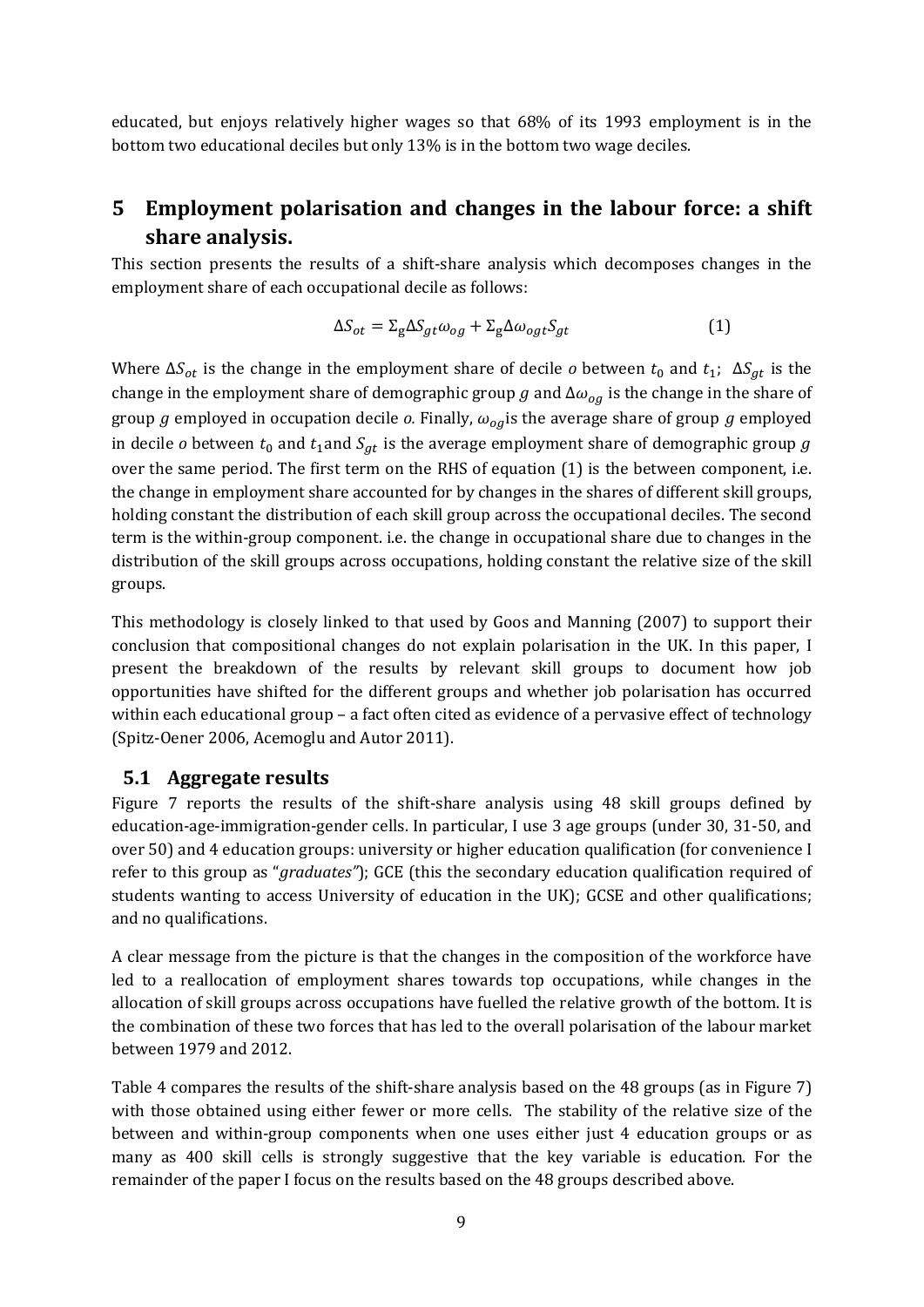As shown in the top panel of [Table 4](#page-30-0) , occupations in the top two deciles grew by almost 16pp and this is entirely accounted for by compositional changes, reflecting the increase in the educational attainment of the workforce. The 19pp decline in middling occupations, on the other hand, is the result of two forces: compositional changes account for about a third of it (about  $7$ pp)<sup>17</sup> while the shift of employment towards other occupations for the remaining two thirds (12pp). This reshuffling of skill groups across occupations has entirely been directed towards the bottom (as clearly visualised in [Figure 7\)](#page-39-0), and has only partially been offset by between-group changes, resulting in a net increase of 3.5pp at the bottom. The lower panels of [Table 4](#page-30-0) show that that the pattern of between and within skill group changes is similar in each of the three individual decades since 1979.

The next section presents the results of the shift-share analysis focusing on the two groups whose relative size has changed most dramatically in recent times, i.e. graduates and immigrants [\(Figure 1\)](#page-35-0). Results by age groups and gender can be found in the Appendix (Section [14\)](#page-45-0).

#### **5.2 Results by education and immi[gra](#page-11-1)tion status**

The breakdown by graduates vs. non-graduates<sup>18</sup> in columns 4 through 9 of [Table 5](#page-31-0) shows that the entire decline in middling occupations is accounted for by non-graduates. They contributed - 28pp to the change in the employment share of middling occupations, over half of which is explained by the decline in their relative number (15.5pp). The compositional change has been the driving force in the decline of non-graduate employment since the 1990s, as indicated in the lower panels i[n Table 5.](#page-31-0)

Non-graduates have also seen a major shift in the distribution of their employment from middling to bottom occupations. Between 1979 and 2012, this shift has contributed to the loss of 12.7pp (column 9) in middling occupations which have been mostly reallocated to bottom occupations (11.6pp). Hence, in 2012 there were fewer non-graduates (relative to graduates) than in 1979 and they were much more concentrated in bottom occupations.

Graduates, on the other hand, have made monotonically increasing positive contributions to the growth of all three segments of the occupational distribution (column 4). The shift in graduate employment away from top occupations (column 6) is very small compared to the impact on aggregate employment of the large expansion in graduate numbers (column 5). For example, between 1979 and 2012 the increase in the share of graduates accounted for a 16.6pp growth in top occupations, while their reallocation towards lower occupations only subtracted 1.5pp. The within-group change among graduates has been negative in each decade at the top, while in the middle it is only negative (-0.2pp) in the most recent decade. As a result, the 2000s is the decade in which the shift of graduate employment towards the bottom is most pronounced.

<span id="page-11-1"></span><span id="page-11-0"></span> <sup>17</sup> [Figure 7](#page-39-0) shows that amongst the middling occupations (deciles 3 to 8), between-group changes have penalised occupations above but not below the median. In fact, the picture is suggestive that compositional changes may have led to upgrading from the very bottom towards the median, and then again from the occupational deciles just above the median towards the ones at the very top. This reflects the fact that over the period considered the number of workers with intermediate qualifications increased relative to those with none, but decreased relative to those with post-secondary qualifications. <sup>18</sup> The figures are obtained as the sum of the between and within-group changes across those of the 48 groups used in the earlier analysis with a common education level.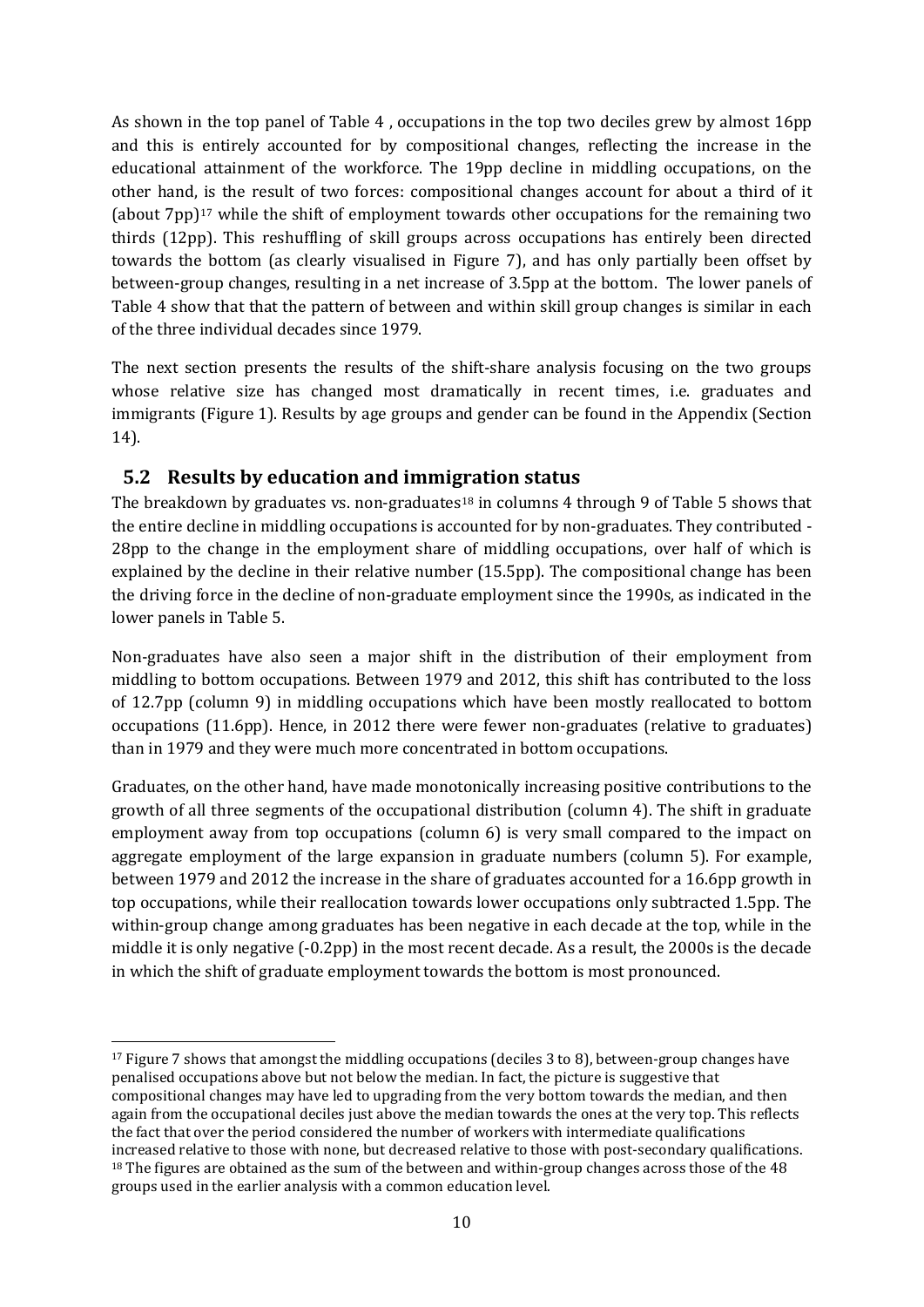The first row of [Table 5](#page-31-0) shows that graduates account for the growth in bottom occupations between 1979 and 2012. Although a higher proportion of non-graduates is found in bottom occupations in 2012 than in 1979, the reduction in the overall number of non-graduates means that overall fewer of them are found in these occupations as a fraction of all employees, as indicated by their net overall contribution of -0.4pp (column 7). Graduates have more-thanoffset this decline through both between- and within-group changes. The lower panels of the table show that the contribution of graduates to the growth of bottom occupations only exceeded that of non-graduates in the 2000s.

The breakdown by immigration status (column 10 through 15) shows that the role played by foreign-born workers has increased over time. Most of the long-term results reported in the top panel of the table are driven by the results for the 2000s. Immigrants contributed to the growth of all three segments of the occupational distribution, with larger impacts at the two extremes hence sustaining the overall polarisation of the occupational distribution.

Over 30 years, the distribution of employment among immigrants has shifted towards the bottom (column 15). This is the result of a polarised pattern in the 1980s and 1990s, followed by a more pronounced downgrading one in the 2000s, as foreign-born workers lost shares at the top as well as in the middle.

The increase in the number of immigrants between 1979 and 2012 contributed to the growth of all occupational groups, but more so in top and middling occupations than bottom ones (column 14). This leads to the result that immigrants' largest contribution in absolute terms has occurred at the top, where they account for 3.8pp of the total 15.8pp increase in employment share (column 13).

However, it is at the bottom that they made the largest contribution relative to natives, as immigrants account for 4/5 of the 3.5pp net increase in employment shares in these low-pay occupations. The lower panels reveal that immigrants accounted for most of the growth in bottom occupations only in the 2000s.

In Appendix C (Section [14\)](#page-45-0), I present a further breakdown of the results by educationimmigration cells that clarifies two points. First, the growth at the bottom is not accounted for by the fact that highly educated foreigners end up in low pay occupations, as immigrants account for only 1.2pp of the 3.9pp graduate contribution to the growth in these occupations. Second, by far the largest positive contribution to growth of employment in low-pay occupations, has come from the reallocation of native non-graduates from middling to bottom occupations. In fact, this latter change alone almost entirely offsets the negative compositional change arising from their decline relative to graduates. As a result of this, it is graduates and immigrants that account for the net growth in bottom occupations, but the influx of these two latter groups alone would have not compensated the decline in bottom occupations induced by improvements in education over the past 30 years.

Things are different in the 2000s, when the share of natives employed in low-pay occupations declined for the first time and bottom occupations only grew due to the contribution of immigrants (columns 10 and 13, bottom panel, [Table 5\)](#page-31-0). Nevertheless, even in the most recent decade growth at the bottom is not explained by compositional changes only. The net contribution of improvements in education and increase in immigration is a negative 3.0pp (column 2, bottom panel, [Table 5\)](#page-31-0). This is more-than-offset by the positive 3.3pp change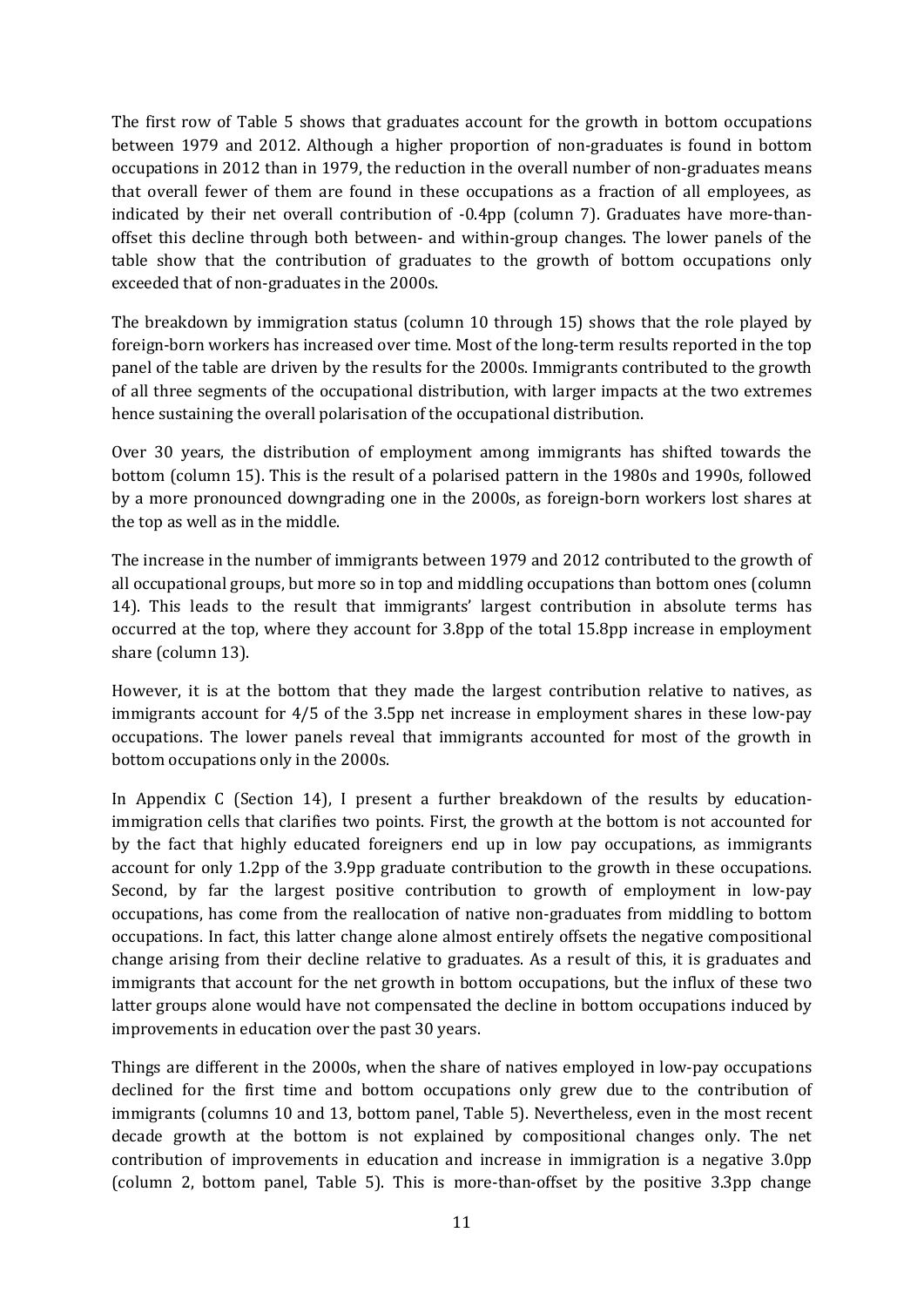stemming from the fact that all groups have increasingly been drawn to the bottom (column 3). What distinguishes the 2000s from the two earlier decades is that this reallocation of workers from the middle to the bottom affects graduates as well, as the comparison of columns 6 and 9 across the panels of [Table 5](#page-31-0) shows. Appendix C (Section [14\)](#page-45-0) further clarifies that it is both native and immigrant graduates who have seen their employment shift towards the bottom in the last decade.

To summarise, the improvements in educational attainment have sustained the shift from middling to top occupations, while the reallocation of workers across occupations within skill groups has led to a substantial shift from the middle to the bottom. There is no clear indication of polarisation within skill groups. The decline in middling occupations is entirely accounted for by non-graduates who have both decreased in numbers and seen their employment become more concentrated at the bottom. In the 2000s the share of native workers employed in low-pay occupations declined for the first time and graduates (both natives and immigrants) also saw their employment shift towards the bottom.

#### <span id="page-13-0"></span>**6 Routine occupations vs non-routine occupations**

This section investigates the role of routine occupations in accounting for changes in employment shares across the occupational distribution. I use different classifications of routine occupations based on all three main approaches described in Autor (2013). I provide a brief description each of them here with further details in Appendix D (Sectio[n 0\)](#page-51-0).

The first approach simply uses occupations as proxies for job tasks, classifying 1-digit occupations based on the type of task that is perceived as typical of that occupation. Following the US classification by Acemoglu and Autor  $(2011)^{19}$ , I classify as routine the following groups: (i) clerical and secretarial occupations, (ii) craft and related occupations, (iii) sales occupations and (iv) plant and machine operatives.

The second approach measures the relative importance of different task dimensions (e.g. routine, abstract, manual) using standardised job descriptors that provide information on the tasks performed in each individual occupation. I use the "routine task index" (RTI) constructed by Autor and Dorn (2013) using the 1977 Dictionary of Occupational Titles (DOT) and then mapped to the European ISCO88 (2-digit) classification in Goos *et al.* (2014, Table 1, henceforth GMS).

The third approach uses job task information collected directly in the British Skill Survey (BSS) of 1997, 2001 and 2006. Respondents provide information on the importance of 36 different tasks in their job which can be used to construct an RTI index in the same fashion as Autor and Dorn (2013) as described in Appendix D (Section [0\)](#page-51-0). In common with the previous one, this approach requires classifying the available tasks as either routine or non-routine. This is not a straightforward exercise. For example, Green (2012) points out that in Autor et al. (2003) (and hence Goos et al. 2014) "adds and subtract 2-digit number" is part of the GED Math score which is classified as a non-routine task, in spite of being an easily codifiable task. To minimise the role played by my own subjective judgement, I follow Akcomak et al. (2013) (henceforth AKR) who use a subset of the tasks split in groups intended to reflect those defined by the task measures in

<span id="page-13-1"></span> <sup>19</sup> This simple classification is used among others by Jaimovic and Siu (2012), Cortes et al. (2014) and Cortes (*forthcoming*).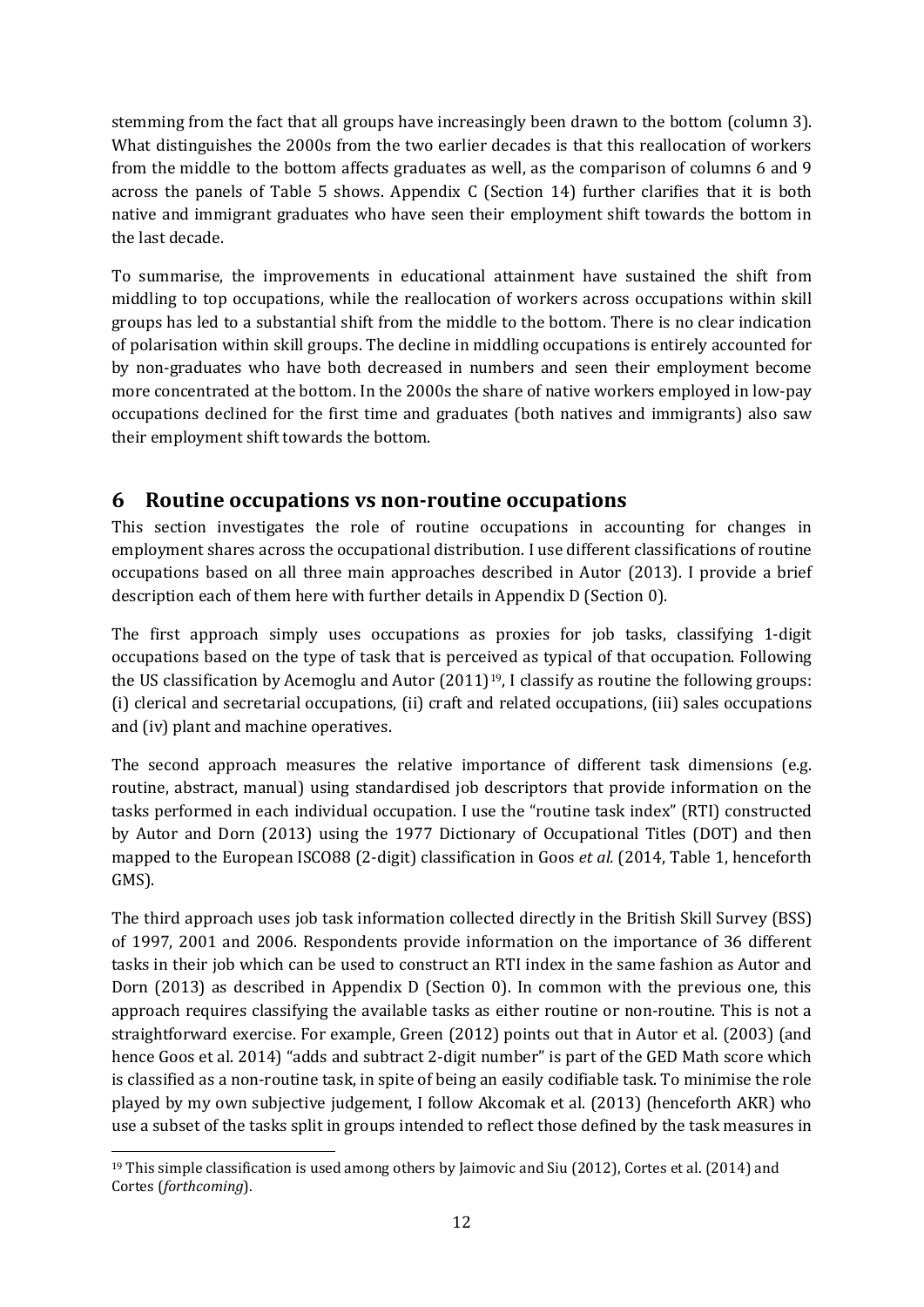Autor and Dorn (2013) and Goos et al (2014). Following the prevailing approach in the literature, I focus on a comparison of static routine measures (averaging across the task scores across the three waves of the BSS) but return to the importance of the within-occupation changes when discussing the results in Section [8.](#page-16-0)

No single classification is clearly superior to the others. Differences between them can arise for a number of reasons including (i) the fact that the underlying task information comes from different times and different countries and (ii) differences in the range of tasks covered in the original source and (iii) the classification of the available tasks in each source as routine or nonroutine.

[Table 6](#page-32-0) shows the distribution of routine employment across the SOC90 major occupational groups based on these three classifications. For the two based on the RTI indexes, I consider both employment-weighted measures (i.e. the top employment-weighted third of occupations as in Autor and Dorn (2013)) and unweighted ones (i.e. occupations with an RTI larger than average) as indicated in the columns headings.

While clerical and secretarial occupations are consistently flagged as routine, there are notable differences across approaches for other occupational groups. Sales occupations, for example, are classified as routine by Acemoglu and Autor (2011), but less so under the weighted classifications based on the two RTI indexes. The proportion of craft and machine operative occupations classified as routine also differ between these two classifications. Most notably, perhaps, "other (low skill) occupations"[20](#page-14-0) are classified as routine by the AKR index, but not by either of the other two approaches.

#### **6.1 Results of the shift share analysis**

[Table 7](#page-33-0) shows the results of the shift-share analysis for routine and non-routine occupations separately using three alternative classifications: the one based on the Acemoglu and Autor (2011) and the two using the top employment-weighted 30% occupations based on the GMS and AKR RTI indexes.

Routine occupations have declined relative to non-routine under all classifications. The comparison with the 1979 totals reported at the bottom of [Table 6](#page-32-0) indicates that the fall in routine-occupations is substantial as they have lost around 40% of their employment shares across classifications<sup>21</sup>. In panels A and C, most of the decline in routine occupations is accounted for by compositional changes<sup>22</sup>. In Panel B, within-group changes are more important, but the result is not robust to the use of the alternative classifications based on the same GMS RTI index. In all cases, routine occupations account for most of the decline in middling occupations and their contribution here is mostly from within-group changes.

<span id="page-14-0"></span> $20$  This is a broad group including, among others, coal mine labourers, rail maintenance workers, refuse and salvage collectors, hospital, hotel and kitchen porters, lift and car park attendants, window cleaners

<span id="page-14-1"></span> $21$  In the more conservative classifications in panels B and C, some non-routine occupations also appear to have lost shares, but this result generally does not hold when the top employment-weighted 50% occupations by RTI are considered or when all occupations with an RTI above average are identified as routine.

<span id="page-14-2"></span><sup>&</sup>lt;sup>22</sup> Results non reported here show, unsurprisingly, that this is entirely due to non-graduates.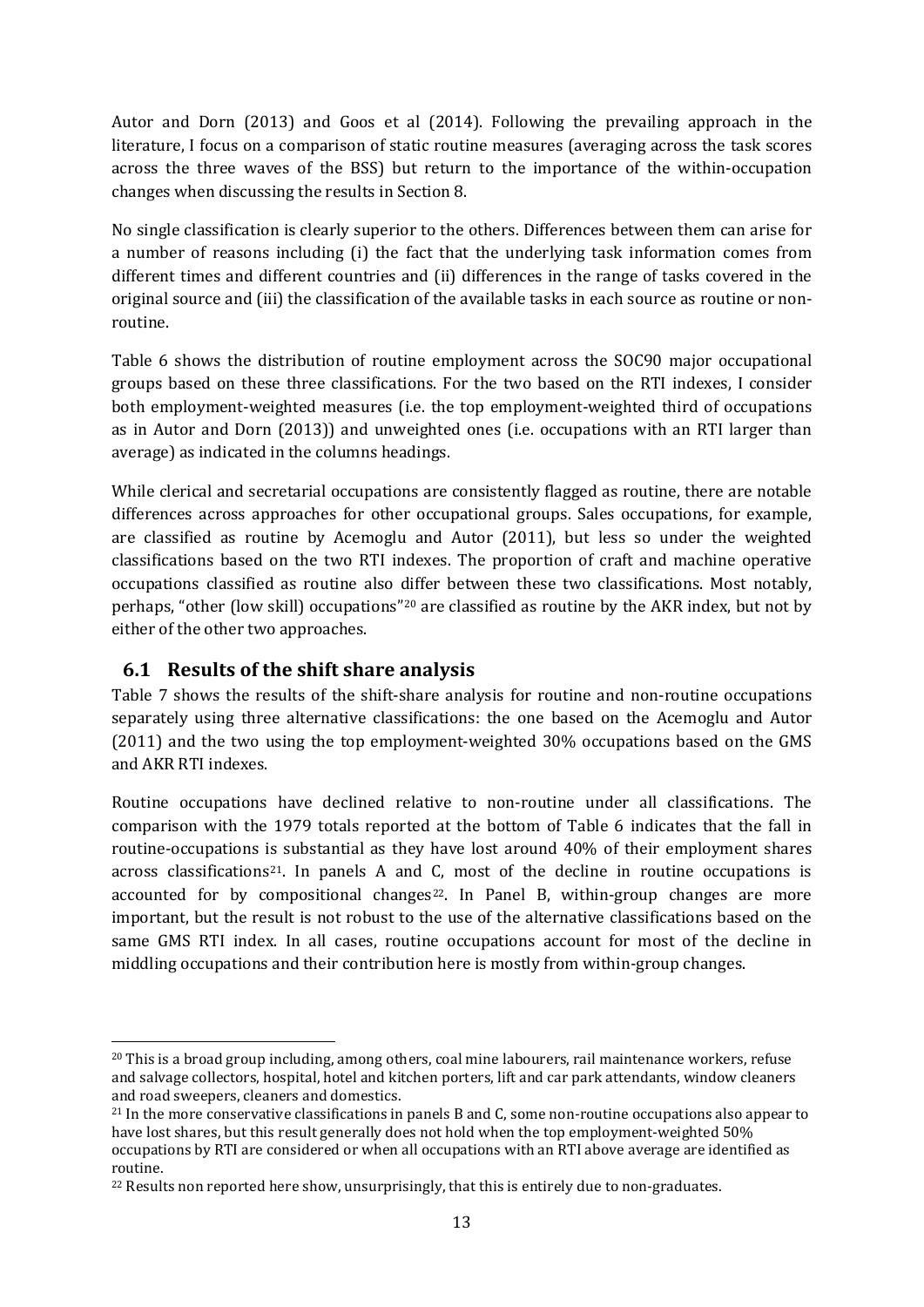Overall, therefore, in spite of the differences between the routine classifications seen in [Table 6,](#page-32-0) one can draw some rather robust conclusions. First, routine occupations have declined relative to non-routine occupations and they account for most of the decline in middling occupations. Second, the overall decline in routine occupations is mostly accounted for by between-group changes, but the contribution to the decline in middling occupations is instead driven by withingroup changes.

#### <span id="page-15-0"></span>**7 Changes in occupational wages**

[Table 8](#page-34-0) reports changes in log median wages by SOC90 major occupational group and decade. The figures reported are the weighted average of the changes in the log median wages (from NESPD) at the 3-digit occupational level with weights equal to the 1979 employment shares (from LFS). One clear message from [Table 8](#page-34-0) is that the relative performance of wages of managers, professionals and technicians (who are very much concentrated in the highest segment of the occupational wage distribution – see [Table 1\)](#page-27-0) has deteriorated over time. The three top occupational groups enjoyed the strongest wage growth in the 1980s, but were outpaced by most other occupational groups in the most recent decade.

Among the low-pay occupations, total wage growth over 30 years was stronger for the groups that gained shares (personal services and sales occupations) than for those which lost shares (other occupations). This is consistent with the hypothesis that employment growth in these low-paid occupations has been demand-driven. However, the pattern is less clear when one looks at the individual decades. Wage growth for sales occupations declined relative to that in service occupations, as they began to lose shares in the 2000s (se[e Table 2\)](#page-28-0), but wage growth in "other low-skill occupations" was similar to that in service occupations in that decade in spite of the continuing divergence in employment trends. Overall, these two low-pay occupational groups are the ones that exhibit the largest wage growth in the 2000s.

Clerical, craft, and operative occupations (groups 4,5, 8) are the groups disproportionally found in middling deciles and the ones which have had the largest losses of employment over the past 30 years, both in relative and absolute terms (see [Table 1\)](#page-27-0). [Table 8](#page-34-0) shows that only the wages of operatives have performed relatively badly, growing less than wages of all other groups over the whole period (but not in each single decade). Wages in clerical occupations, on the other hand, are among the fastest growing in every decade and over the whole period have undergone the largest growth among non-top occupations, at a level which is similar to that seen for wages of professional occupations. Wages of craft occupations have also performed similarly or even better than wages of other growing groups, such as service and sales occupations.

The pattern of wage changes found in [Table 8](#page-34-0) is reflected in [Figure 8](#page-40-0) which plots changes in log median wage within each decile of the 1979 occupational distribution. The figure also shows (measured on the RHS axis) changes in within-decile inequality as measured by the log of the ratio between the 90<sup>th</sup> and the 10<sup>th</sup> percentiles. There is no sign of polarisation in wage growth across deciles in any decade. The median decile exhibits the largest growth in the 1980s and 1990s and the second largest in the 2000s.

Reflecting the performance of wages among managers, professionals and technicians, wages in the top two deciles appear to deteriorate over time, especially relative the remaining deciles above the median. If in the 1980s top occupations experienced some of the largest gains in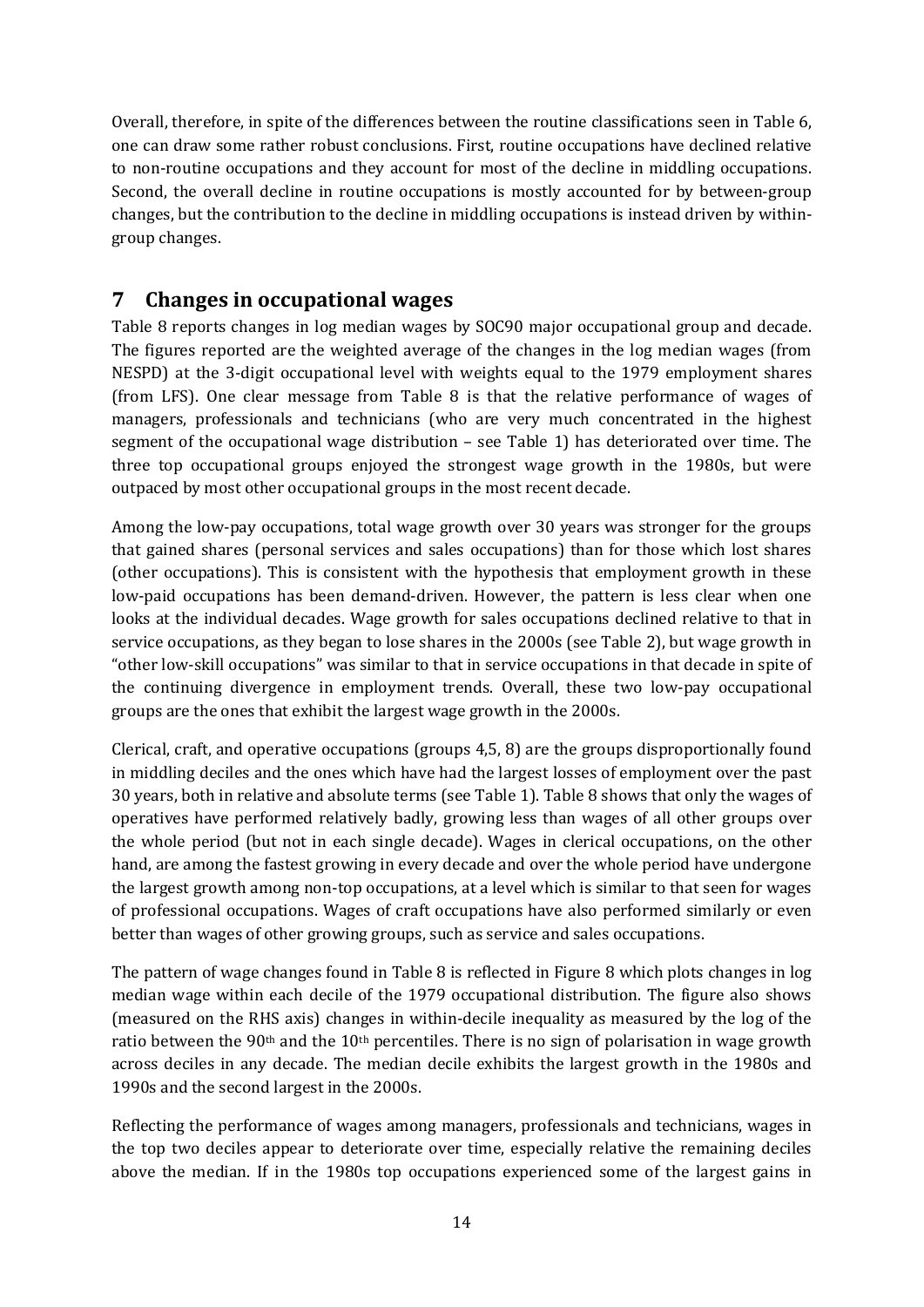median wages, in the 2000s they saw the smallest increase across the whole occupational distribution.

Inequality within occupational deciles has changed differentially across deciles over time as indicated by the plots in [Figure 8.](#page-40-0) Inequality grew in every occupational decile in the 1980s with the largest increase in the median decile. In the 1990s, inequality declined in the first six deciles and grew slightly in the remaining four, with the strongest growth in the top decile. In the 2000s, inequality continued to decrease in the bottom two deciles, and grew the most in the median and in the top two deciles. Overall, therefore, inequality increased in all three decades in top occupations, while declined in the last two decades at the bottom.

#### <span id="page-16-0"></span>**8 Summary and discussion of main results**

The evolution over time of job polarisation in the UK appears substantially different from that documented for the US in previous literature. In the US job polarisation only occurred in the 1990s and employment growth has progressively favoured bottom occupations since the 1980s culminating in the 2000s when low-paid occupations gained shares relative to all others (Autor 2014, Green and Sand *forthcoming,* Beaudry et al. *forthcoming*). By contrast, in the UK polarisation occurred in each of the last three decades with growth in high-skill occupations always exceeding that in low skill ones. Recent studies have disputed the exact timing of polarisation in the US using alternative ways of bridging breaks in the occupational coding (Green and Sand *forthcoming*, Mishel et al. 2013), but I show that the results for the UK are not sensitive to similar methodological issues. Overall, between 1979 and 2012, top occupations gained about 16 of the 19pp of employment shares lost by middling occupations.

Mishel et al. (2013) and Green and Sand (*forthcoming*) have argued that the occurrence of polarisation in the 1980s suggests the presence of a longer-term trend undermining the idea that the main driver of polarisation is a recent change in the nature of technological progress. Lending support to this objection, I document that in the UK the decline of middling occupations has unfolded steadily from the early 1980s driven in each decade by craft occupations and plant and machine operatives<sup>[23](#page-16-1)</sup>. These occupational groups are known to have been declining in North America at least since the 1970s (Green and Sand *forthcoming*) if not earlier (Acemoglu and Autor 2011, Table 2). Acemoglu and Autor (2011, Table 6) find that this decline is explained mostly by changes within industries from the 1980s and argue that this is consistent with the RBTC hypothesis. However, Goos and Manning (2007, Table 7) and Goos et al. (2014, Table 1) show that the decline of comparable occupational groups (in the UK between 1979 and 1999 and in the EU-15 between 1993 and 2010 respectively) is mostly accounted for by betweenindustry changes. Departing from the common interpretation that sees the prevalence of withinindustry changes as evidence in support of technological change, Goos et al. (2014) argue that routinisation can shift employment away from industries in which routine employment is used more intensively therefore generating between-industry changes in employment. The practical relevance of this mechanism relative to other potential drivers of structural change remains an open empirical question.

<span id="page-16-1"></span><sup>&</sup>lt;sup>23</sup> It is not entirely clear whether this steady rate of decline is compatible with the predictions of RBTC. since this hypothesis predicts that technology will reduce the routine-task intensity *within occupations* (Spitz-Oener 2006, Autor 2013) hence limiting the scope for substituibility over time.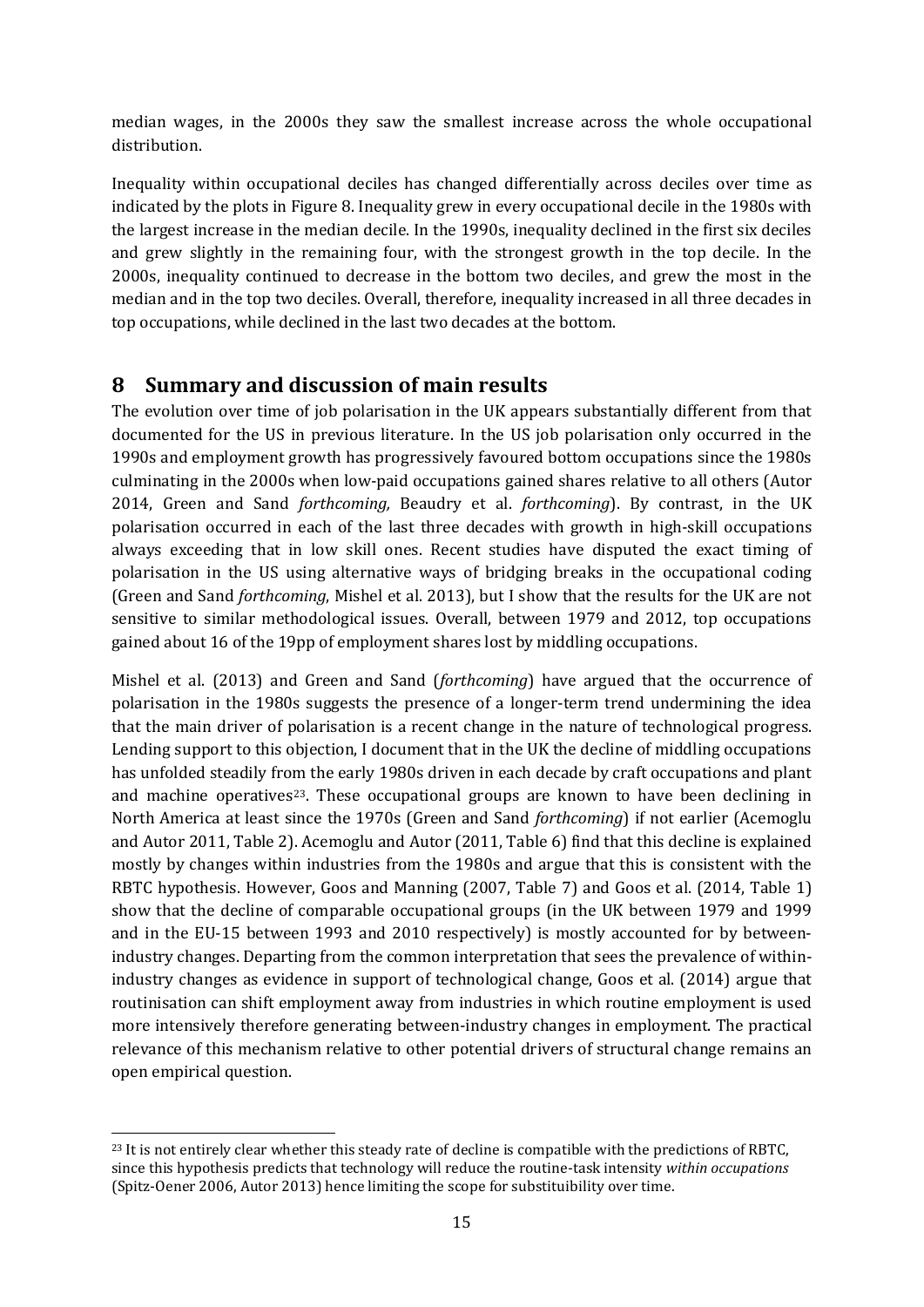The simple routine-biased technology story seems ill-equipped to explain why clerical occupations, which are flagged as routine under all the classifications I consider in this paper, have seen their wages increase at a pace similar to that of expanding professional occupations even as their employment share has slowly declined since the 1990s. A possible explanation for this finding (and the similar ones for the US and Canada reported in Green and Sand (*forthcoming)* and Autor and Dorn (2013)) is that, *within the same occupation*, technology substitutes workers in certain tasks but complements them in others. Autor (2014) argues that this complex relationship between technology and labour can help explain why job polarisation does not lead to wage polarisation in general, but the wider implications for labour market outcomes and workers' wellbeing of this more nuanced RBTC story have not yet been studied theoretically or empirically.

The differences highlighted in this paper between similarly developed countries such as the US and the UK suggest that factors other than (broadly similar) technological change might be at play. This point has been made already in related papers on Canada (Green and Sand *forthcoming*) and Germany (Antonczyk et al. 2010). The results of the shift-share analysis and the pattern in occupational wages indicate that the increase in the educational attainment of the workforce is likely to have contributed significantly to the most prominent feature of the polarisation process in the UK, i.e. the substantial reshuffling of employment from middling to top occupations. While the importance of immigrants has increased over time, they do not appear to have played a crucial role in reshaping the occupational structure of the UK labour market.

The shift-share analysis shows that the entire decline in middling occupations in the UK is accounted for by non-graduates. This is the result of both the decrease in their relative number and of their reallocation to different occupations, with the former – compositional –change prevailing in the 1990s and 2000s. Unlike in the US (Autor and Dorn 2009, Autor 2014), graduates have played no role in the decline of middling occupations, but the increase in their numbers accounts for the entire growth in the top ones from the 1990s – when their growth accelerated dramatically. Overall, changes in the relative size of skill groups account for about a third of the decline in middling occupations between 1979 and 2012 and for most of the decline in routine occupations across the whole distribution.

Importantly, when occupations are ranked by education rather than wages, it becomes clear that the occupations that have lost the largest employment shares are those with the lowest level of education. This is a result in stark contrast with that for the US where the wage and education rankings yield the same results (Autor et al. 2006).

The changes in occupational wages do not exhibit any clear sign of polarisation. This is in line with results from other countries that have experienced job polarisation but not wage polarisation (such as Canada – Green and Sand (forthcoming) – and Germany – Dustman et al. (2009) Antonczyk et al. (2010), Kampelmann and Rycx (2011)). A distinctive result for the UK, is that, as top occupations continued to expand, growth in their median wages deteriorated over time relative to other occupations leading to the result that in the 2000s high skill occupations saw the lowest median wage growth across the whole distribution (while within-occupation inequality continued to increase).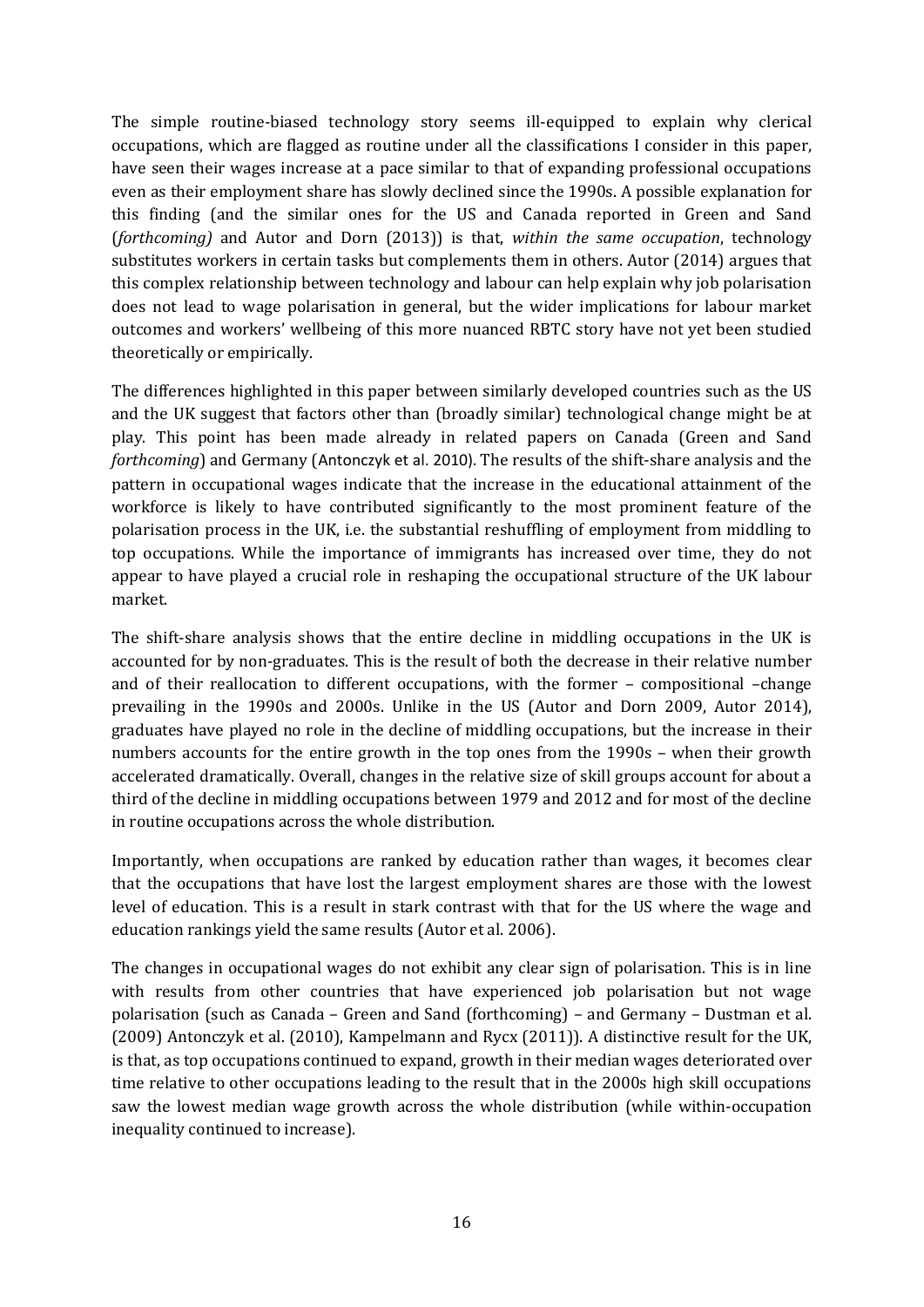These results indicate that increase in the share of graduates might help explain why the UK continued to see growth in top occupations in the 2000s when the evidence from the US suggests that technology-driven demand for cognitive skills slowed down (Beaudry et al. *forthcoming*). I also find that in the last decade the employment structure of graduates in the UK shifted towards the bottom, consistently with the evidence for the US in Beaudry et al (*forthcoming*) who link it to the slowdown in demand for cognitive skills<sup>24</sup>.

Clearly, this descriptive evidence does not rule out an important role for technological change. Some of the growth in the supply of graduates might have been an endogenous response to changes in demand. A causal analysis of the precise mechanisms at play is impeded by the lack of credible sources of exogenous variation which indeed permeates this literature more generally. In fact, changes in the supply of graduates are typically treated as exogenous in related literature, in part because of the time and cost involved in acquiring additional education when demand changes (Autor 2014, Card and Lemieux 2001**).** There are, in addition, good reasons to doubt that the surge in the share of graduates in the UK is endogenous. In fact, the US, arguably the technology leader, did not experience a comparable expansion in the share of graduates over the same period (Acemoglu and Autor 2011) and, as already discussed, even saw a slow-down in the demand for high-skill occupations in the 2000s (Beaudry et al. *forthcoming*), while the share of graduates continued to increase in the UK [\(Figure 1\)](#page-35-0). Between 1988 and 1996, participation in higher education in the UK increased by 93% and only by 15% in the US (OECD 2007). This was in large part a stepwise change following the reforms of the late 1980s and early 1990s which led to a sharp increase in the proportion of young people remaining in education after the age of 16 and greatly increased the availability of university places (Bolton 2012, Blanden and Machin 2004, Walker and Zhu 2008, Devereux and Fan 2011)[25.](#page-18-1) The evolution of the graduate wage premium is also consistent with an increase in the importance of changes in supply over time, as after a sharp increase in the 1980s, its pace of growth greatly slowed down in the 1990s and 2000s (Machin 2011)[26](#page-18-2).

The employment growth at the bottom end of the occupational skill distribution has occurred *in spite of* the substantial increase in educational attainment. While immigrants account for a substantial fraction of *net* growth in these occupations (mostly in the 2000s), by far the most significant change offsetting the downward pressure arising from the increase in education is the reallocation of native workers with intermediate qualifications from middling occupations into "service occupations", most notably health, childcare and catering occupations. Wage growth for these occupations was robust over the past 30 years and the highest across all occupational groups in the 2000s. In the US, service occupations also drove the growth of low-

<span id="page-18-0"></span> $24$  This finding is in line with those of the literature on over-education (Green and Zhu 2010), but I note that the changes in the allocation of graduates across occupations account for a small fraction of the overall changes observed in the labour market.

<span id="page-18-1"></span><sup>25</sup> More specifically, following a reform of the age 16 examination system in 1988, the share of 17 year old in education climbed from under 30% in 1988 to more than 50% in 1993 greatly expanding the pool of potential university applicants in subsequent years. This change and the expansion in the number of university places available from the early 1990s also led to a sharp increase in the participation rate in higher education which rose from 19.3% in 1990 to 33% in 2000. See (Bolton 2012) <http://www.parliament.uk/briefing-papers/SN04252.pdf>

<span id="page-18-2"></span><sup>26</sup> Walker and Zhu (2008) argue that the supply of graduates outstripped demand in the 1990s but an increase in the demand for unobserved skills prevented the gross graduate premium from falling.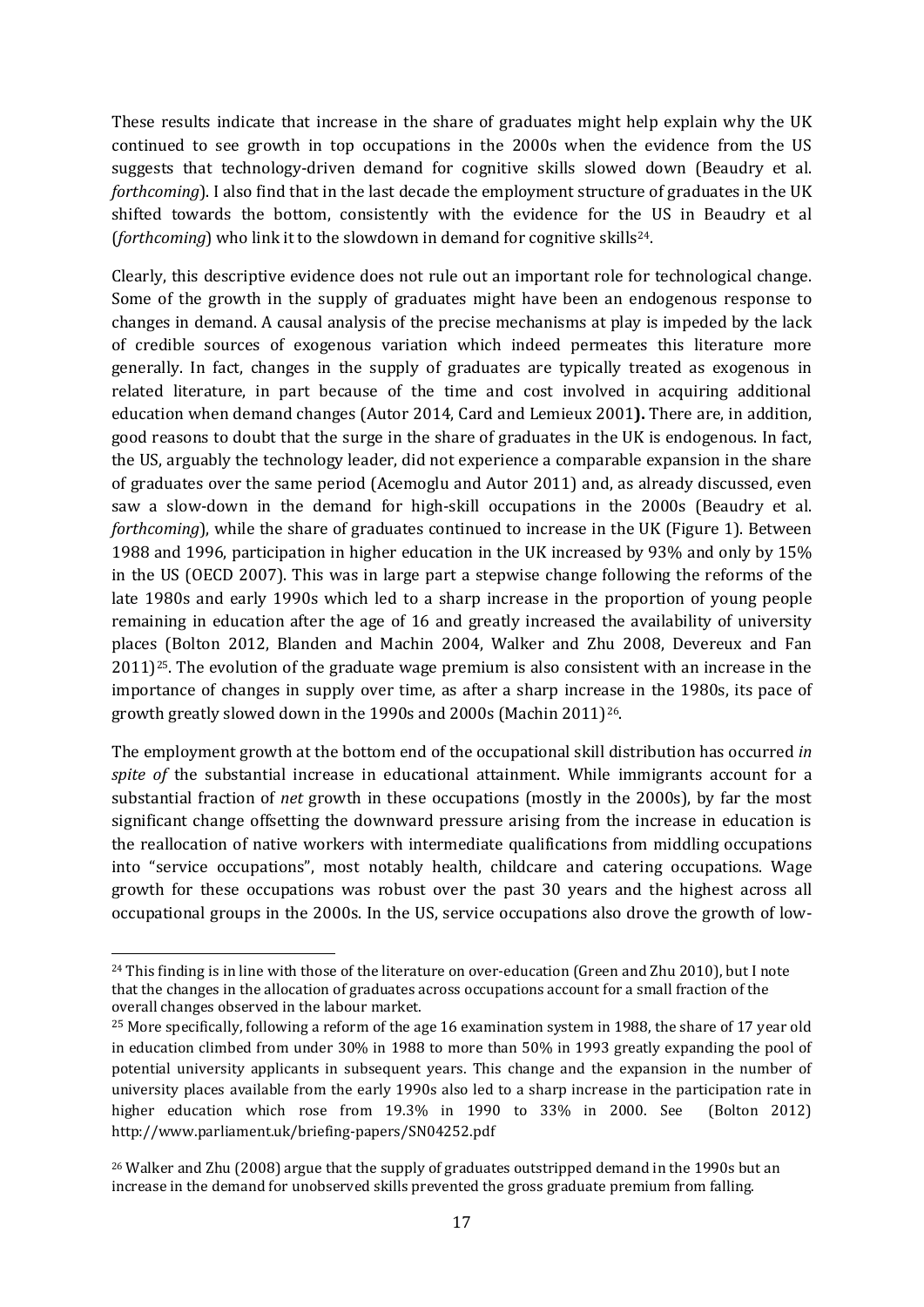pay employment since the 1990s, but, unlike the UK, their wages have declined relative to those of higher-skill occupations in the 2000s (Mishel et al. 2013, Autor 2014).

Explaining the increase in both employment and wages in service occupations in the US in the 1990s, Autor and Dorn (2013) show evidence consistent with a model in which the complementarity in consumption between goods (produced by mid-skilled workers) and services (produced by the low-skilled) drive demand for services up as technological change drives the price of goods down. Another demand-based explanation for the growth of service occupations emphasises instead the role of increased demand from high skill workers who substitute home production with market services as increasing returns to skills raise the opportunity cost of their time (Ragusa and Mazzolari 2013).

The UK evidence is at least broadly consistent with these demand-based hypothesis. In addition, two UK-specific factors might have helped sustain wage growth in low-skilled service occupations in the 2000s. The first is the introduction of the UK national minimum wage in 1999 and its subsequent increases at a pace faster than average earnings for much of the subsequent decade (LPC 2014). The second is again the increase in the educational attainment of the workforce, which has shifted labour supply away from these occupations. Consistent with this interpretation, I find that as the relative supply of low-skilled declined, graduate employment shifted slightly towards low skill occupations in the most recent decade even as overall employment growth continued to be driven by high-skill occupations.

Overall, while it is clear that compositional changes alone cannot explain the entire polarisation of the UK labour market, the evidence clearly points to the fact that the increase in the share of graduates has contributed significantly to the distinctive feature of the polarisation process in the UK compared to the US, i.e. the reallocation of employment from middling to top occupations. This adds to a recent but growing body of evidence that suggests that the relationship between technology and labour is more nuanced than suggested by the RBTC hypothesis and that developments in modern labour markets are not entirely dominated by technological change.

## <span id="page-19-0"></span>**9 Conclusions**

This paper presents new evidence on the evolution of job polarisation over time and across skill groups in the UK since 1979. The main feature of the polarisation process in the UK over the past 30 years has been a substantial reallocation of employment from middling to top occupations – which has occurred in each of the last three decades. This is very different from the pattern documented in previous literature for the US, where employment growth gradually shifted towards low-pay occupations culminating in the 2000s when these latter saw the largest growth across the occupational skill distribution.

The decline of middling occupations is entirely accounted for by non-graduates who have seen their relative numbers decrease and the distribution of their employment shift towards the bottom of the occupational skill distribution. The increase in the share of graduates, on the other hand, can account for the entire growth at the top since the 1990s. The weak performance of median wages in top occupations suggests that the role of supply-side changes might have been particularly important in the 2000s, when employment growth in high skill occupations stalled in the US and Canada.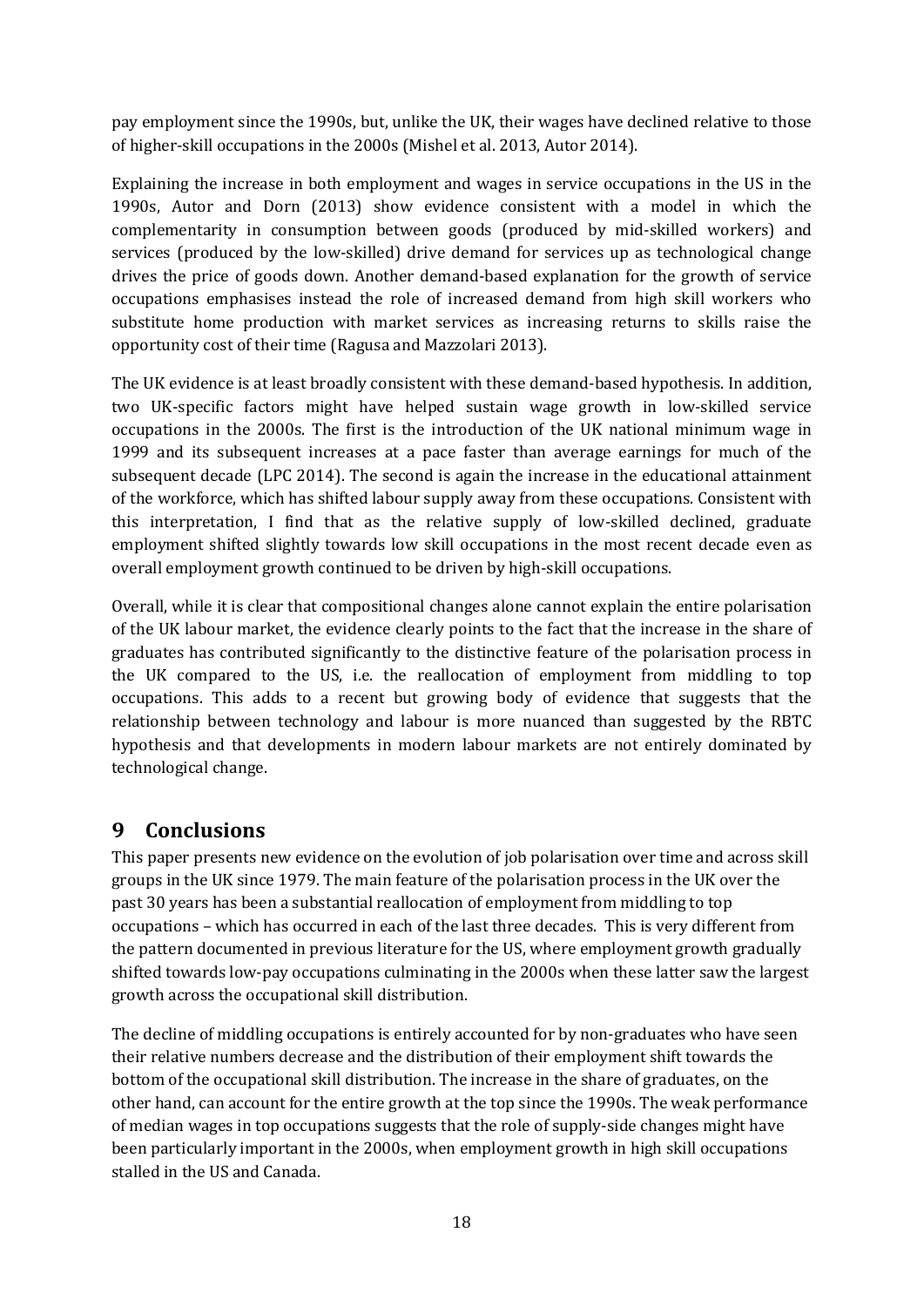On the whole, using methodologies closely related to those of previous literature, this paper concludes that changes in the occupational structure of the UK labour market over the past 30 years cannot understood as being dominated by RBTC alone. Far from suggesting that technology does not matter, this evidence highlights that much remains to be understood on its complex relationship with labour, especially if predictions on the quality and quantity of future jobs are to be made.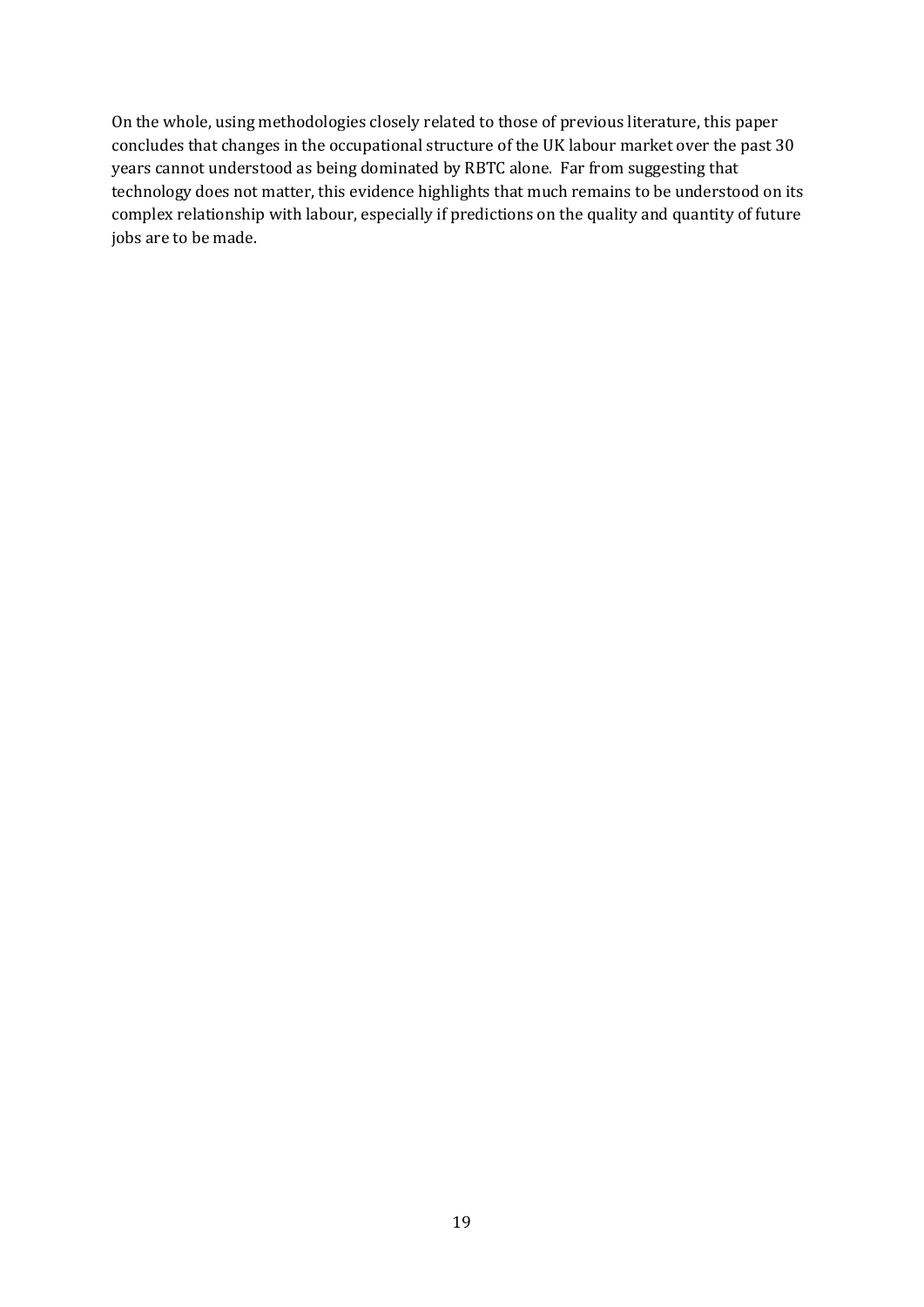#### **References**

Akcomak, Semih, Suzanne Kok, and Hugo Rojas-Romagosa. 2013. "The Effects of Technology and Offshoring on Changes in Employment and Task-Content of Occupations." CPB Discussion Paper 233. CPB Netherlands Bureau for Economic Policy Analysis. http://ideas.repec.org/p/cpb/discus/233.html.

Antonczyk, Dirk, Thomas DeLeire, and Bernd Fitzenberger. 2010. "Polarization and Rising Wage Inequality: Comparing the US and Germany." *ZEW-Centre for European Economic Research Discussion Paper*, no. 10-015. http://papers.ssrn.com/sol3/papers.cfm?abstract\_id=1589537.

Autor, David. 2014. "Polanyi's Paradox and the Shape of Employment Growth." Working Paper 20485. National Bureau of Economic Research. http://www.nber.org/papers/w20485.

Autor, David, and David Dorn. 2009. "This Job Is 'Getting Old': Measuring Changes in Job Opportunities Using Occupational Age Structure." *American Economic Review* 99 (2): 45–51. doi:10.1257/aer.99.2.45.

Autor, David H. 2013. "The 'Task Approach' to Labor Markets: An Overview." Working Paper 18711. National Bureau of Economic Research. http://www.nber.org/papers/w18711.

Autor, David H., David Dorn, and Gordon H. Hanson. 2015. "Untangling Trade and Technology: Evidence from Local Labour Markets." *The Economic Journal* 125 (584): 621–46. doi:10.1111/ecoj.12245.

Autor, David H., Lawrence F. Katz, and Alan B. Krueger. 1998. "Computing Inequality: Have Computers Changed the Labor Market?" *The Quarterly Journal of Economics* 113 (4): 1169–1213. doi:10.1162/003355398555874.

Autor, David H., Frank Levy, and Richard J. Murnane. 2003. "The Skill Content of Recent Technological Change: An Empirical Exploration." *The Quarterly Journal of Economics* 118 (4): 1279– 1333. doi:10.1162/003355303322552801.

Autor, D. H., L. F. Katz, and M. S. Kearney. 2006. "The Polarization of the US Labor Market." *American Economic Review* 96 (2): 189–94. doi:10.1257/000282806777212620.

Beaudry, Paul, David A. Green, and Benjamin M. Sand. 2013. "The Great Reversal in the Demand for Skill and Cognitive Tasks." Working Paper 18901. National Bureau of Economic Research. http://www.nber.org/papers/w18901.

Bisello, Martina. 2013. "Job Polarization in Britain from a Task-Based Perspective. Evidence from the UK Skills Surveys."

Blanden, Jo, and Stephen Machin. 2004. "Educational Inequality and the Expansion of UK Higher Education." *Scottish Journal of Political Economy* 51 (2): 230–49. doi:10.1111/j.0036- 9292.2004.00304.x.

Bolton, Paul. 2012. "Education: Historical Statistics." *House of Commons Library*. http://www.parliament.uk/briefing-papers/SN04252.pdf.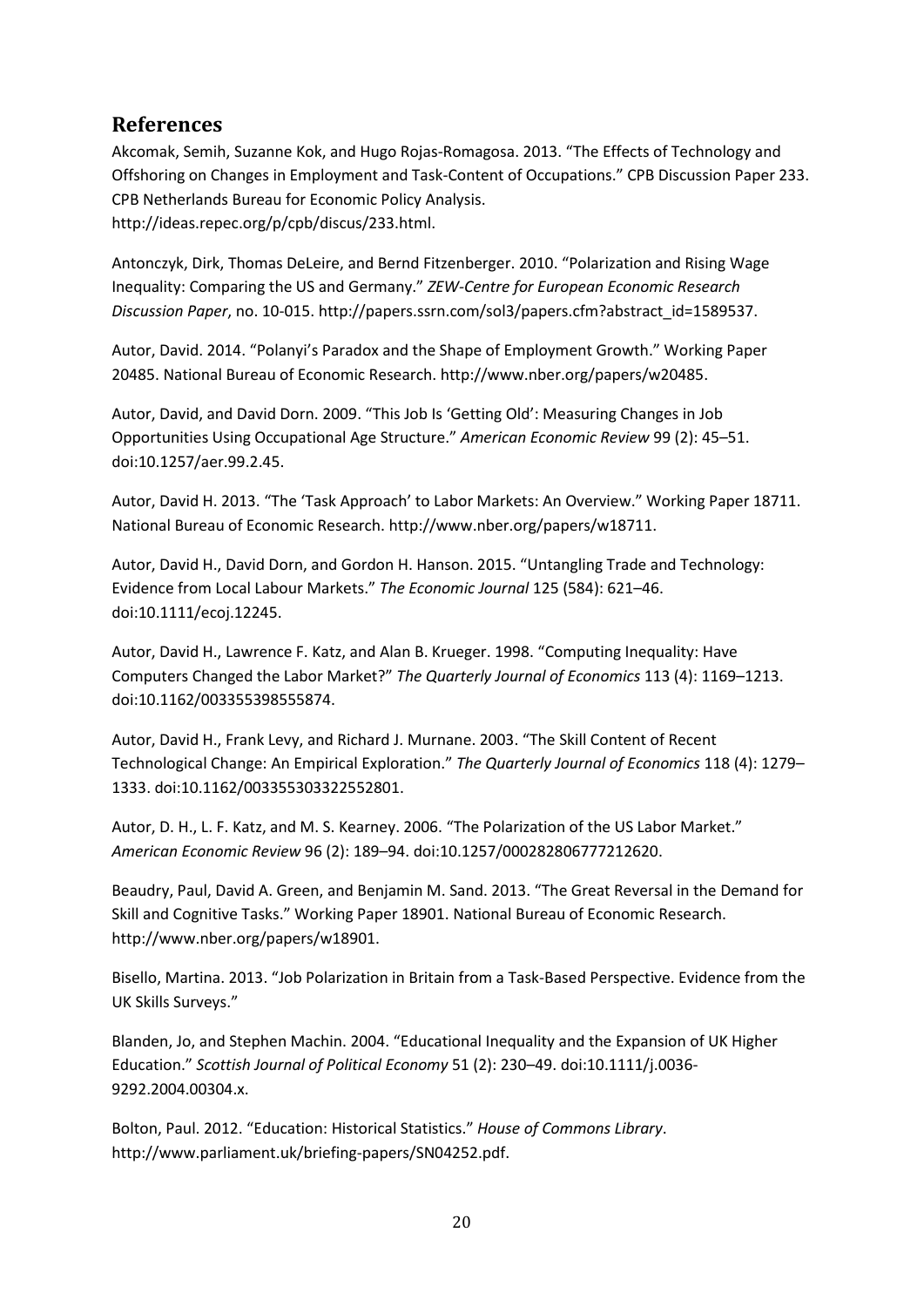Cortes, Guido Matias. forthcoming. "Where Have the Middle-Wage Workers Gone? A Study of Polarization Using Panel Data." *Journal of Labor Economics*. https://www.sites.google.com/site/gmatiascortes/research.

Cortes, Guido Matias, Nir Jaimovich, Christopher J. Nekarda, and Henry E. Siu. 2014. "The Micro and Macro of Disappearing Routine Jobs: A Flows Approach." Working Paper 20307. National Bureau of Economic Research. http://www.nber.org/papers/w20307.

Devereux, Paul J., and Wen Fan. 2011. "Earnings Returns to the British Education Expansion." *Economics of Education Review*, Special Issue: Economic Returns to Education, 30 (6): 1153–66. doi:10.1016/j.econedurev.2011.03.004.

Gaggl, Paul, and Greg C. Wright. 2014. "A Short-Run View of What Computers Do: Evidence from a UK Tax Incentive." SSRN Scholarly Paper ID 2474281. Rochester, NY: Social Science Research Network. http://papers.ssrn.com/abstract=2474281.

Goos, M., and A. Manning. 2007. "Lousy and Lovely Jobs: The Rising Polarization of Work in Britain." *The Review of Economics and Statistics* 89 (1): 118–33.

Green, David A., and Benjamin M. Sand. forthcoming. "Has the Canadian Labour Market Polarized?" *Canadian Journal of Economics*. http://www.economics.ubc.ca/files/2014/02/pdf\_paper\_davidgreen-canadian-labour-polarized.pdf.

Green, Francis, and Yu Zhu. 2010. "Overqualification, Job Dissatisfaction, and Increasing Dispersion in the Returns to Graduate Education." *Oxford Economic Papers* 62 (4): 740–63. doi:10.1093/oep/gpq002.

Holmes, Craig, and Ken Mayhew. 2012. "The Changing Shape of the UK Job Market and Its Implications for the Bottom Half of Earners." Resolution Foundation Working Paper. http://www.resolutionfoundation.org/publications/changing-shape-uk-job-market-and-itsimplications-/.

Hurley, John, Fernández-Macías, Enrique, and Storrie, Donald. 2013. "Employment Polarisation and Job Quality in the Crisis: European Jobs Monitor 2013." Eurofound. http://www.eurofound.europa.eu/publications/htmlfiles/ef1304.htm.

Jaimovich, Nir, and Henry E. Siu. 2012. "The Trend Is the Cycle: Job Polarization and Jobless Recoveries." Working Paper 18334. National Bureau of Economic Research. http://www.nber.org/papers/w18334.

Joanne Lindley, and Stephen Machin. 2013. "The Rising PostgraduateWage Premium." Mimeo. http://personal.lse.ac.uk/machin/pdf/jl%20sm%20october%202013.pdf.

Kampelmann, Stephan, and François Rycx. 2011. "Task-Biased Changes of Employment and Remuneration: The Case of Occupations."

http://papers.ssrn.com/sol3/papers.cfm?abstract\_id=1756008.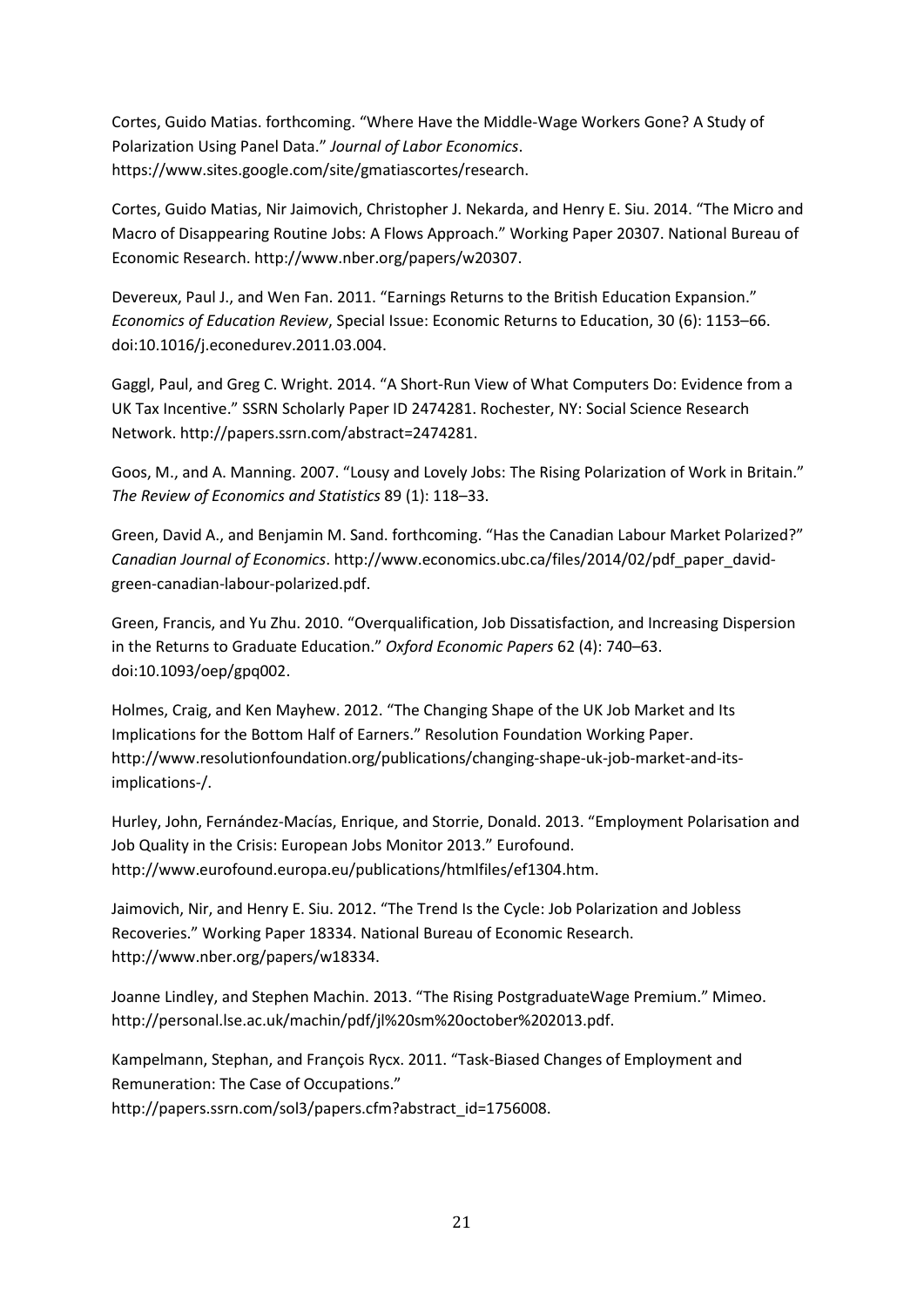Lefter, Alexandru, and Benjamin M. Sand. 2011. "Job Polarization in the U.S.: A Reassessment of the Evidence from the 1980s and 1990s." Economics Working Paper Series 1103. University of St. Gallen, School of Economics and Political Science. http://ideas.repec.org/p/usg/econwp/201103.html.

Lemieux, Thomas. 2008. "The Changing Nature of Wage Inequality." *Journal of Population Economics* 21 (1): 21–48.

Lindley, Joanne, and Stephen Machin. 2013. "Wage Inequality in the Labour Years." *Oxford Review of Economic Policy* 29 (1): 165–77. doi:10.1093/oxrep/grt009.

LPC. 2014. "The Future Path of the National Minimum Wage 2014." https://www.gov.uk/government/publications/the-future-path-of-the-national-minimum-wage-2014.

Machin, Stephen. 2011. "Changes in UK Wage Inequality Over the Last Forty." In *The Labour Market in Winter: The State of Working Britain*, edited by Paul Gregg and Jonathan Wadsworth. Oxford University Press.

Mazzolari, Francesca, and Giuseppe Ragusa. 2013. "Spillovers from High-Skill Consumption to Low-Skill Labor Markets." *Review of Economics & Statistics* 95 (1): 74–86.

McIntosh, Steve. 2013. "Hollowing out and the Future of the Labour Market." 134. BIS Research Paper. London: Department for Business, Innovation and Skills. https://www.gov.uk/government/uploads/system/uploads/attachment\_data/file/250206/bis-13- 1213-hollowing-out-and-future-of-the-labour-market.pdf.

Michaels, Guy, Ashwini Natraj, and John Van Reenen. 2014. "Has ICT Polarized Skill Demand? Evidence from Eleven Countries over 25 Years." *Review of Economics and Statistics*. doi:10.1162/REST\_a\_00366.

Mishel, Lawrence, Heidi Shierholz, and John Schmitt. 2013. "Don't Blame the Robots: Assessing the Job Polarization Explanation of Growing Wage Inequality." Working Paper. Economic Policy Institute.

Oecd. 2007. *Education At a Glance 2007: Oecd Indicators*. OECD.

Oesch, Daniel. 2013. *Occupational Change in Europe: How Technology and Education Transform the Job Structure*. Oxford University Press.

http://www.oxfordscholarship.com/view/10.1093/acprof:oso/9780199680962.001.0001/acprof-9780199680962.

ONS. 2002. "Relationship between Standard Occupational Classification 2000 (SOC2000) and Standard Occupational Classification 1990 (SOC90)." http://www.ons.gov.uk/ons/guidemethod/classifications/archived-standard-classifications/standard-occupational-classification-2000/relationship-between-soc2000-and-soc90.zip.

Shim, Myungkyu, and Hee-Seung Yang. 2013. "Business Cycle Properties of Job Polarization Using Consistent Occupational Data." Working Paper.

http://www.buseco.monash.edu.au/eco/research/papers/2014/1714businessshimyang.pdf.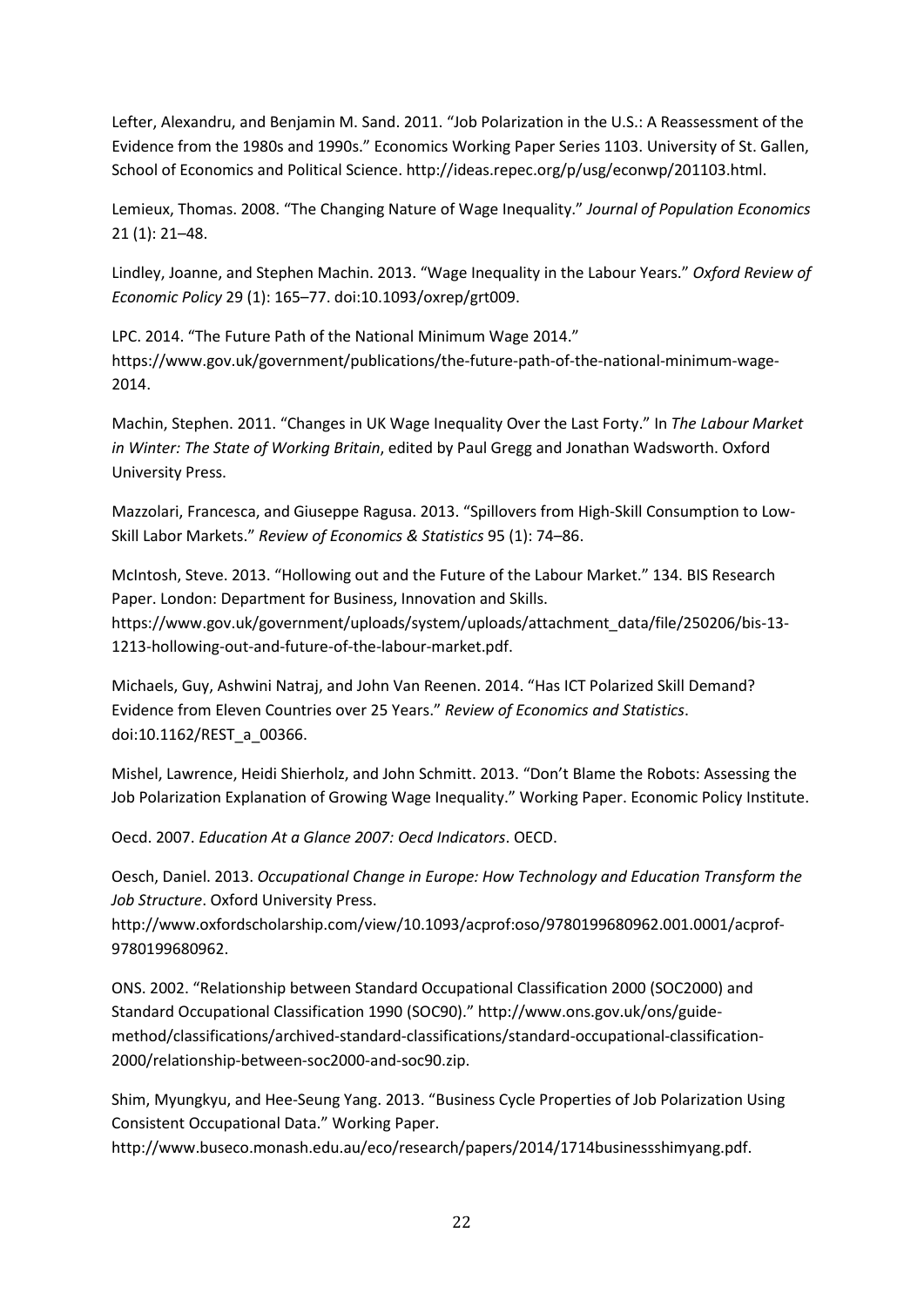Tüzemen, Didem, and Jonathan Willis. 2013. "The Vanishing Middle: Job Polarization and Workers' Response to the Decline in Middle-Skill Jobs." *Kansas City Federal Reserve Bank Economic Review Q* 1. https://www.kansascityfed.org/publicat/econrev/pdf/13q1Tuzemen-Willis.pdf?wpisrc=nl\_wonk.

Walker, Ian, and Yu Zhu. 2008. "The College Wage Premium and the Expansion of Higher Education in the UK\*." *Scandinavian Journal of Economics* 110 (4): 695–709. doi:10.1111/j.1467- 9442.2008.00557.x.

Akcomak, Semih, Suzanne Kok, and Hugo Rojas-Romagosa. 2013. "The Effects of Technology and Offshoring on Changes in Employment and Task-Content of Occupations." CPB Discussion Paper 233. CPB Netherlands Bureau for Economic Policy Analysis. http://ideas.repec.org/p/cpb/discus/233.html.

Antonczyk, Dirk, Thomas DeLeire, and Bernd Fitzenberger. 2010. "Polarization and Rising Wage Inequality: Comparing the US and Germany." *ZEW-Centre for European Economic Research Discussion Paper*, no. 10-015. http://papers.ssrn.com/sol3/papers.cfm?abstract\_id=1589537.

Autor, David. 2014. "Polanyi's Paradox and the Shape of Employment Growth." Working Paper 20485. National Bureau of Economic Research. http://www.nber.org/papers/w20485.

Autor, David, and David Dorn. 2009. "This Job Is 'Getting Old': Measuring Changes in Job Opportunities Using Occupational Age Structure." *American Economic Review* 99 (2): 45–51. doi:10.1257/aer.99.2.45.

Autor, David H. 2013. "The 'Task Approach' to Labor Markets: An Overview." Working Paper 18711. National Bureau of Economic Research. http://www.nber.org/papers/w18711.

Autor, David H., David Dorn, and Gordon H. Hanson. 2015. "Untangling Trade and Technology: Evidence from Local Labour Markets." *The Economic Journal* 125 (584): 621–46. doi:10.1111/ecoj.12245.

Autor, David H., Lawrence F. Katz, and Alan B. Krueger. 1998. "Computing Inequality: Have Computers Changed the Labor Market?" *The Quarterly Journal of Economics* 113 (4): 1169–1213. doi:10.1162/003355398555874.

Autor, David H., Frank Levy, and Richard J. Murnane. 2003. "The Skill Content of Recent Technological Change: An Empirical Exploration." *The Quarterly Journal of Economics* 118 (4): 1279– 1333. doi:10.1162/003355303322552801.

Autor, D. H., L. F. Katz, and M. S. Kearney. 2006. "The Polarization of the US Labor Market." *American Economic Review* 96 (2): 189–94. doi:10.1257/000282806777212620.

Beaudry, Paul, David A. Green, and Benjamin M. Sand. forthcoming. "The Great Reversal in the Demand for Skill and Cognitive Tasks." *Journal of Labor Economics*. http://www.nber.org/papers/w18901.

Bisello, Martina. 2013. "Job Polarization in Britain from a Task-Based Perspective. Evidence from the UK Skills Surveys."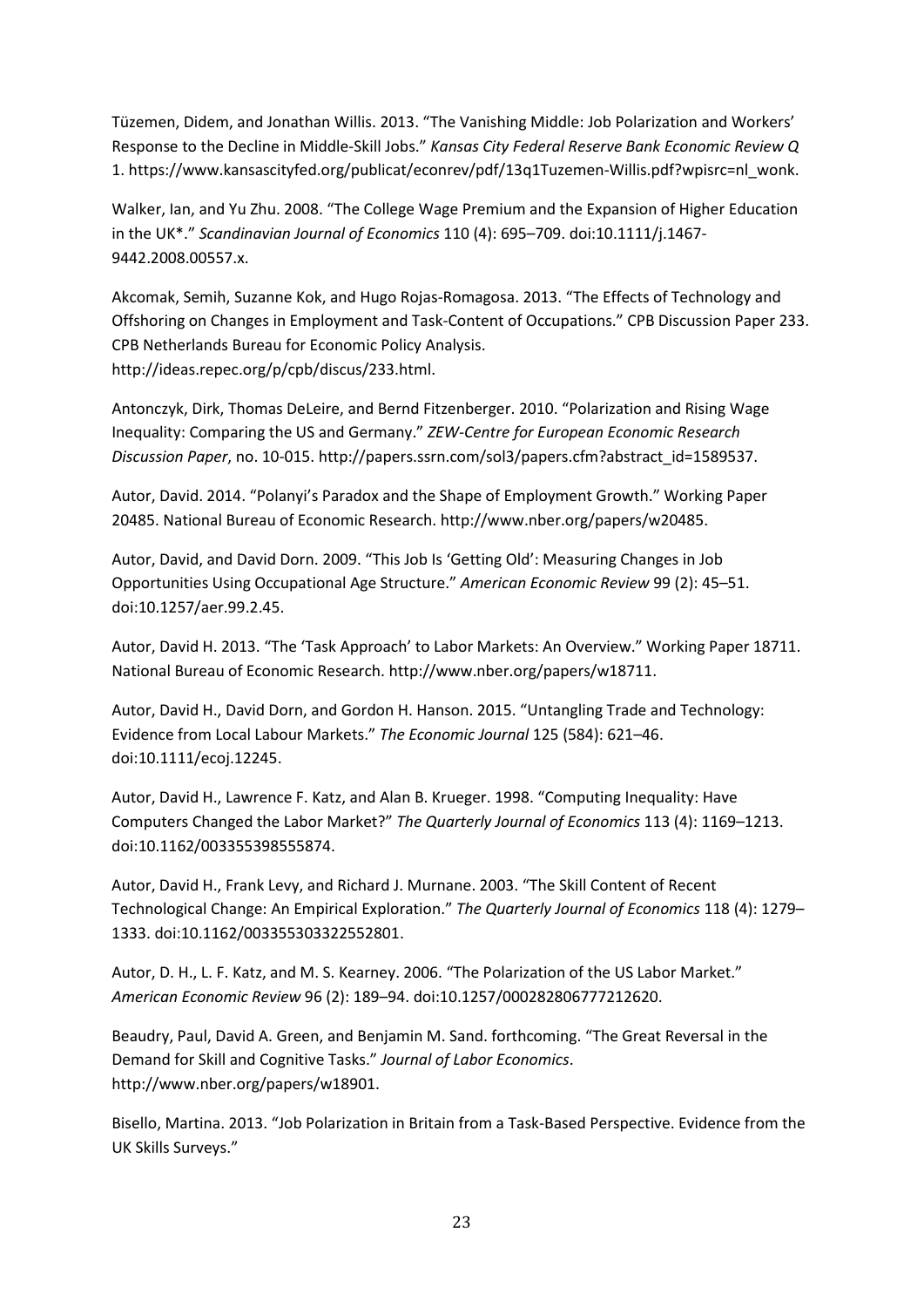Blanden, Jo, and Stephen Machin. 2004. "Educational Inequality and the Expansion of UK Higher Education." *Scottish Journal of Political Economy* 51 (2): 230–49. doi:10.1111/j.0036- 9292.2004.00304.x.

Bolton, Paul. 2012. "Education: Historical Statistics." *House of Commons Library*. http://www.parliament.uk/briefing-papers/SN04252.pdf.

Card, David, and Thomas Lemieux. 2001. "Can Falling Supply Explain the Rising Return to College for Younger Men? A Cohort-Based Analysis." *The Quarterly Journal of Economics* 116 (2): 705–46. doi:10.1162/00335530151144140.

Cortes, Guido Matias. forthcoming. "Where Have the Middle-Wage Workers Gone? A Study of Polarization Using Panel Data." *Journal of Labor Economics*. https://www.sites.google.com/site/gmatiascortes/research.

Cortes, Guido Matias, Nir Jaimovich, Christopher J. Nekarda, and Henry E. Siu. 2014. "The Micro and Macro of Disappearing Routine Jobs: A Flows Approach." Working Paper 20307. National Bureau of Economic Research. http://www.nber.org/papers/w20307.

Devereux, Paul J., and Wen Fan. 2011. "Earnings Returns to the British Education Expansion." *Economics of Education Review*, Special Issue: Economic Returns to Education, 30 (6): 1153–66. doi:10.1016/j.econedurev.2011.03.004.

Goos, M., and A. Manning. 2007. "Lousy and Lovely Jobs: The Rising Polarization of Work in Britain." *The Review of Economics and Statistics* 89 (1): 118–33.

Green, David A., and Benjamin M. Sand. forthcoming. "Has the Canadian Labour Market Polarized?" *Canadian Journal of Economics*. http://www.economics.ubc.ca/files/2014/02/pdf\_paper\_davidgreen-canadian-labour-polarized.pdf.

Green, Francis, and Yu Zhu. 2010. "Overqualification, Job Dissatisfaction, and Increasing Dispersion in the Returns to Graduate Education." *Oxford Economic Papers* 62 (4): 740–63. doi:10.1093/oep/gpq002.

Holmes, Craig, and Ken Mayhew. 2012. "The Changing Shape of the UK Job Market and Its Implications for the Bottom Half of Earners." Resolution Foundation Working Paper. http://www.resolutionfoundation.org/publications/changing-shape-uk-job-market-and-itsimplications-/.

Jaimovich, Nir, and Henry E. Siu. 2012. "The Trend Is the Cycle: Job Polarization and Jobless Recoveries." Working Paper 18334. National Bureau of Economic Research. http://www.nber.org/papers/w18334.

Kampelmann, Stephan, and François Rycx. 2011. "Task-Biased Changes of Employment and Remuneration: The Case of Occupations." http://papers.ssrn.com/sol3/papers.cfm?abstract\_id=1756008.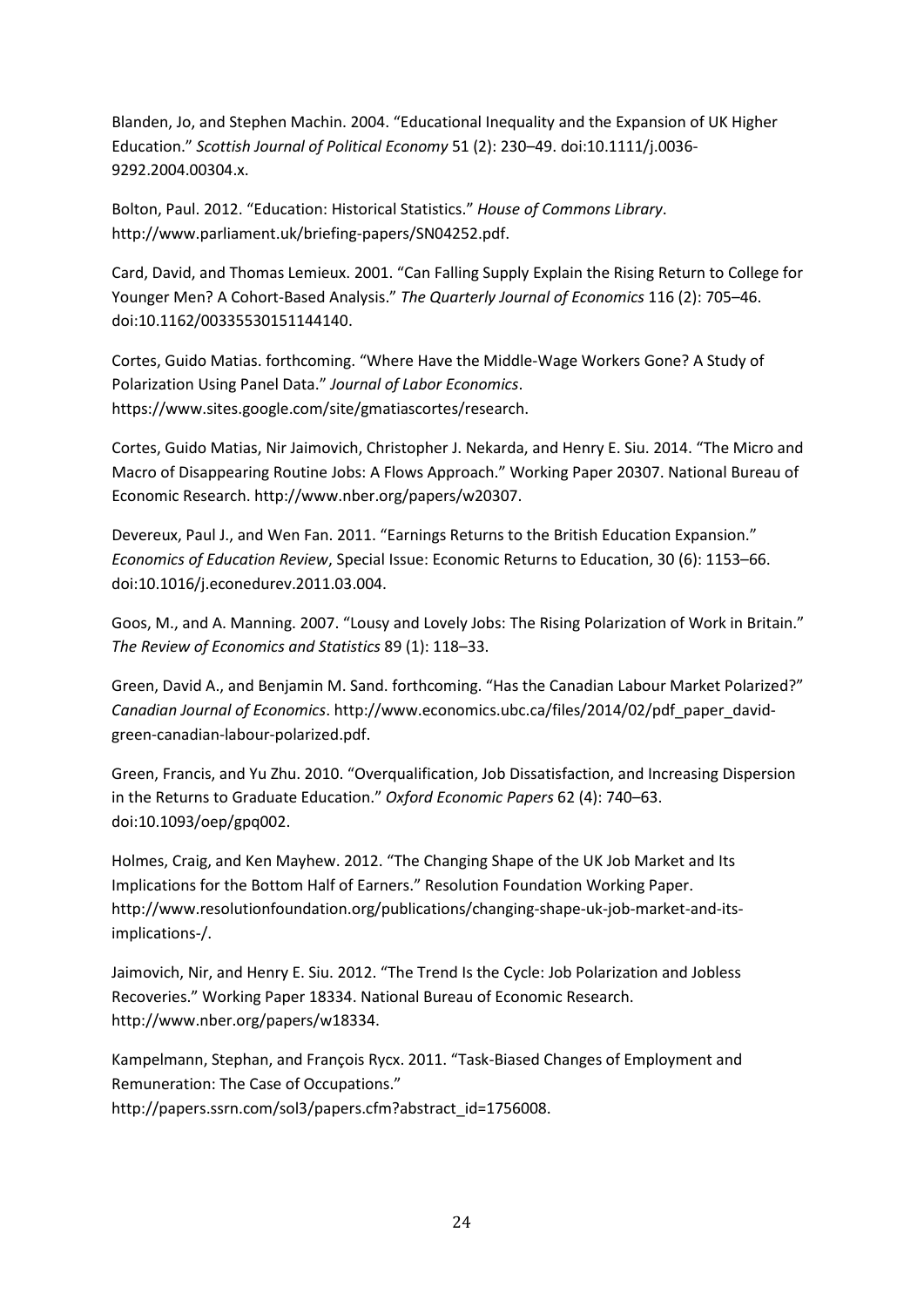Lefter, Alexandru, and Benjamin M. Sand. 2011. "Job Polarization in the U.S.: A Reassessment of the Evidence from the 1980s and 1990s." Economics Working Paper Series 1103. University of St. Gallen, School of Economics and Political Science. http://ideas.repec.org/p/usg/econwp/201103.html.

LPC. 2014. "The Future Path of the National Minimum Wage 2014." https://www.gov.uk/government/publications/the-future-path-of-the-national-minimum-wage-2014.

Machin, Stephen. 2011. "Changes in UK Wage Inequality Over the Last Forty." In *The Labour Market in Winter: The State of Working Britain*, edited by Paul Gregg and Jonathan Wadsworth. Oxford University Press.

Mazzolari, Francesca, and Giuseppe Ragusa. 2013. "Spillovers from High-Skill Consumption to Low-Skill Labor Markets." *Review of Economics & Statistics* 95 (1): 74–86.

McIntosh, Steve. 2013. "Hollowing out and the Future of the Labour Market." 134. BIS Research Paper. London: Department for Business, Innovation and Skills. https://www.gov.uk/government/uploads/system/uploads/attachment\_data/file/250206/bis-13- 1213-hollowing-out-and-future-of-the-labour-market.pdf.

Michaels, Guy, Ashwini Natraj, and John Van Reenen. 2014. "Has ICT Polarized Skill Demand? Evidence from Eleven Countries over 25 Years." *Review of Economics and Statistics*. doi:10.1162/REST\_a\_00366.

Mishel, Lawrence, Heidi Shierholz, and John Schmitt. 2013. "Don't Blame the Robots: Assessing the Job Polarization Explanation of Growing Wage Inequality." Working Paper. Economic Policy Institute.

Oecd. 2007. *Education At a Glance 2007: Oecd Indicators*. OECD.

Oesch, Daniel. 2013. *Occupational Change in Europe: How Technology and Education Transform the Job Structure*. Oxford University Press.

http://www.oxfordscholarship.com/view/10.1093/acprof:oso/9780199680962.001.0001/acprof-9780199680962.

ONS. 2002. "Relationship between Standard Occupational Classification 2000 (SOC2000) and Standard Occupational Classification 1990 (SOC90)." http://www.ons.gov.uk/ons/guidemethod/classifications/archived-standard-classifications/standard-occupational-classification-2000/relationship-between-soc2000-and-soc90.zip.

Spitz-Oener, Alexandra. 2006. "Technical Change, Job Tasks, and Rising Educational Demands: Looking Outside the Wage Structure." *Journal of Labor Economics* 24 (2): 235–70. doi:10.1086/499972.

Walker, Ian, and Yu Zhu. 2008. "The College Wage Premium and the Expansion of Higher Education in the UK\*." *Scandinavian Journal of Economics* 110 (4): 695–709. doi:10.1111/j.1467- 9442.2008.00557.x.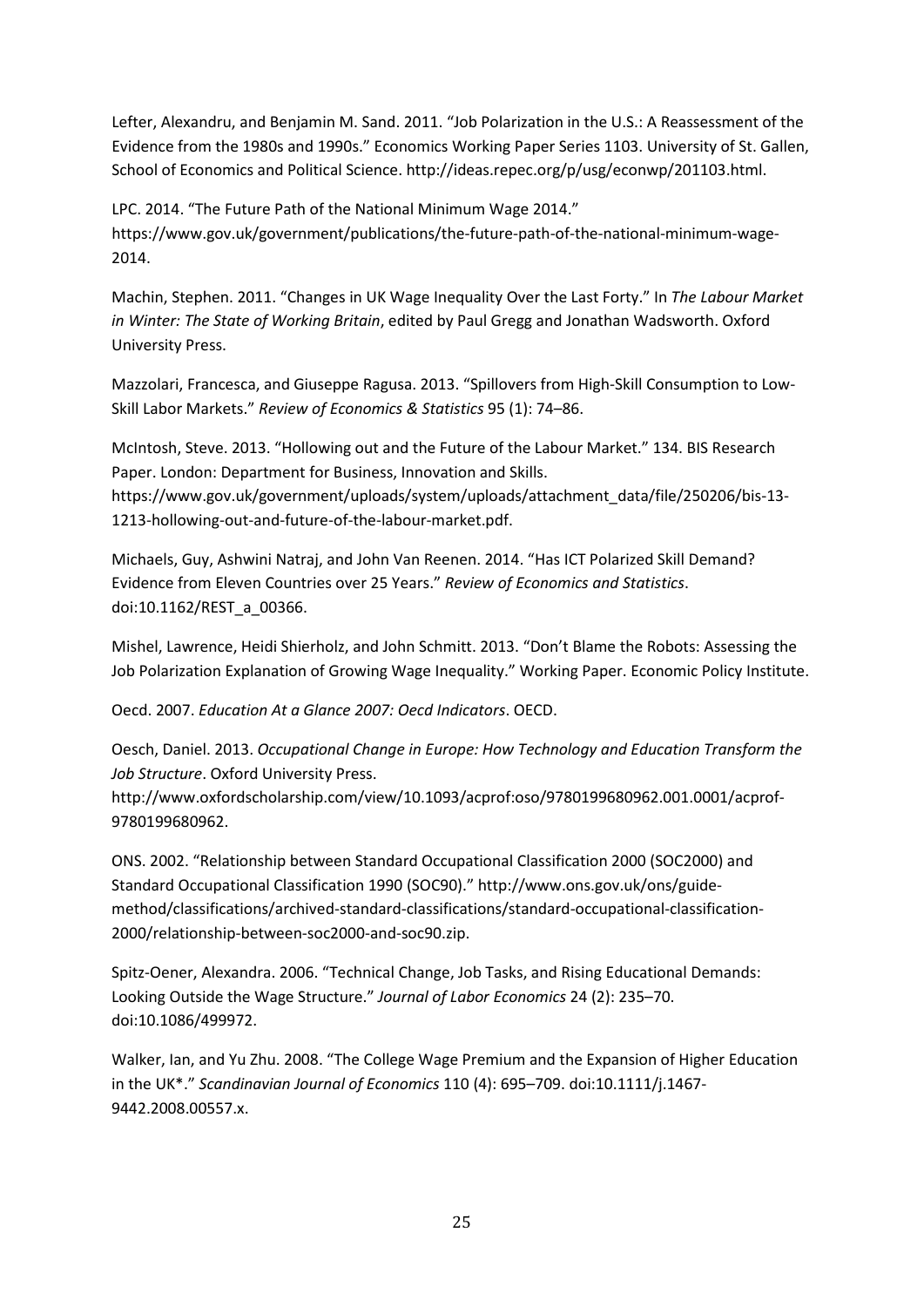## **10 Tables**

|                                        |                          | <b>Bottom</b>            |               | <b>Middle</b>            |               | Top                      |               | All                      |          |
|----------------------------------------|--------------------------|--------------------------|---------------|--------------------------|---------------|--------------------------|---------------|--------------------------|----------|
| <b>SOC90 Major Occupational Groups</b> | 1979<br>share            | 2012-1979<br>(pp change) | 1979<br>share | 2012-1979<br>(pp change) | 1979<br>share | 2012-1979<br>(pp change) | 1979<br>share | 2012-1979<br>(pp change) | % change |
|                                        | (1)                      | (2)                      | (3)           | (4)                      | (5)           | (6)                      | (7)           | (8)                      | (9)      |
| 1 Managers and Administrators          | 0.28                     | 0.04                     | 2.27          | 0.98                     | 5.55          | 9.14                     | 8.10          | 10.16                    | 125.4    |
| 2 Professional                         | $\overline{\phantom{a}}$ | $\overline{\phantom{a}}$ | 0.52          | 0.58                     | 6.77          | 4.07                     | 7.29          | 4.65                     | 63.9     |
| 3 Associate professional and technical |                          | $\overline{\phantom{a}}$ | 2.68          | 2.80                     | 3.26          | 3.37                     | 5.94          | 6.17                     | 103.8    |
| 4 Clerical and secretarial             | 1.10                     | $-0.07$                  | 17.76         | $-4.72$                  |               | $\overline{\phantom{a}}$ | 18.86         | $-4.79$                  | $-25.4$  |
| 5 Craft and related                    | 2.08                     | $-1.35$                  | 16.39         | $-9.78$                  | 0.45          | $-0.23$                  | 18.92         | $-11.36$                 | $-60.0$  |
| 6 Personal and protective services     | 6.07                     | 5.83                     | 0.97          | 0.50                     | 0.65          | 0.24                     | 7.68          | 6.57                     | 85.6     |
| 7 Sales                                | 4.89                     | 1.95                     | 0.36          | $-0.28$                  | 1.64          | $-0.20$                  | 6.90          | 1.47                     | 21.3     |
| 8 Plant and machine operatives         | 1.67                     | $-1.04$                  | 12.54         | $-6.60$                  | 0.60          | $-0.34$                  | 14.80         | $-7.98$                  | $-53.9$  |
| 9 Other occupations                    | 7.02                     | $-2.34$                  | 4.49          | $-2.56$                  |               | $\overline{\phantom{a}}$ | 11.51         | $-4.90$                  | $-42.6$  |
| <b>Total</b>                           | 23.10                    | 3.02                     | 57.99         | $-19.07$                 | 18.91         | 16.05                    | 100           | 0                        |          |

**Table 1 - Contributions of major occupaitonal groups to employment changes in different segments of the occupational wage distribution, 1979-2012.**

<span id="page-27-0"></span>Cells highlighted in grey are the lowest two values in the columns, figures in bold are the highest two.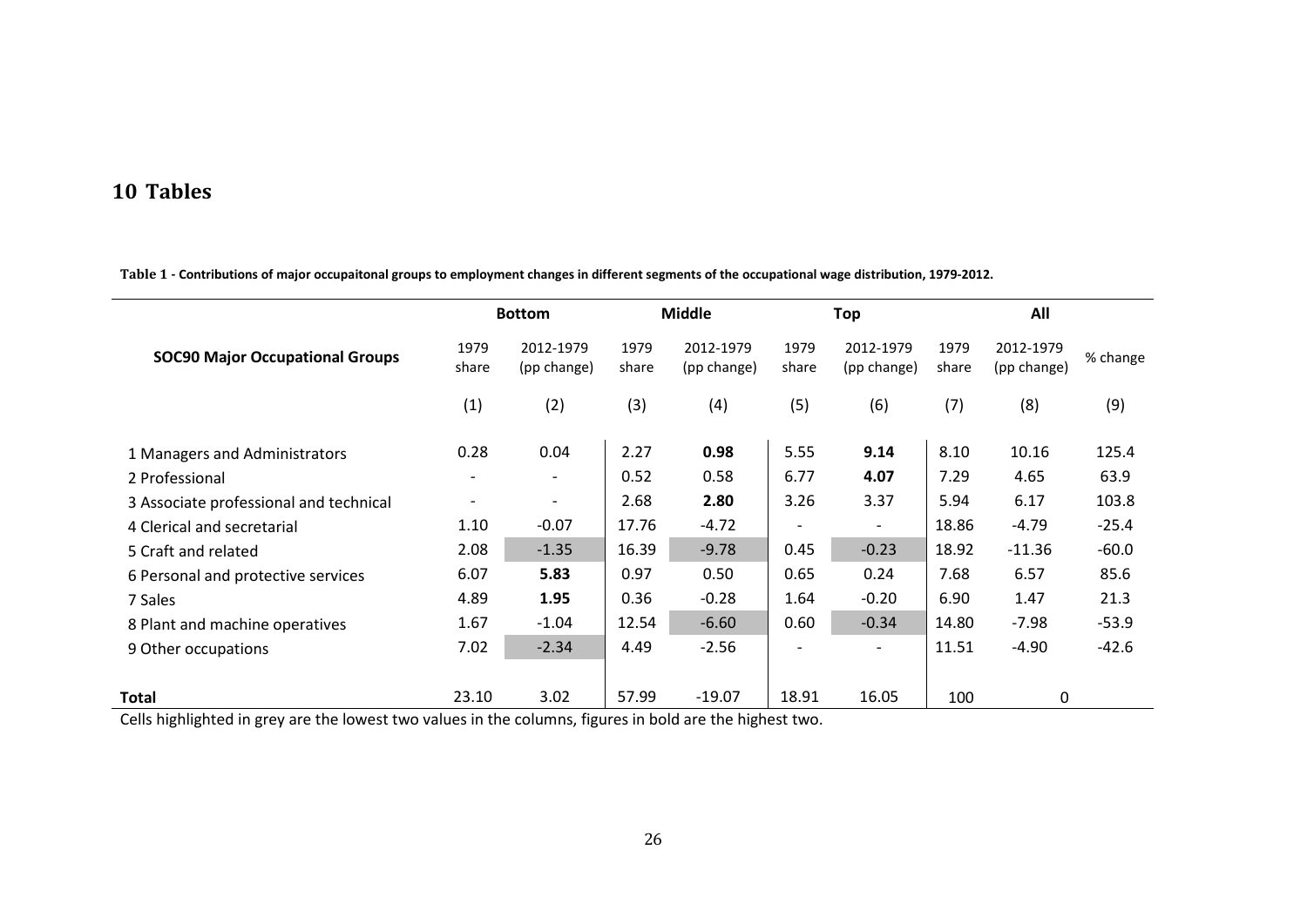**Table 2 - Contributions of major occupational groups to changes in employment shares in the bottom and middle deciles of the occupational distribution by decade, 1979-2012.**

|                                        |                          | <b>Bottom Occupations</b> |           |                          | <b>Middling Occupations</b> |           |           |         |  |
|----------------------------------------|--------------------------|---------------------------|-----------|--------------------------|-----------------------------|-----------|-----------|---------|--|
| <b>SOC90 Major Occupational Groups</b> | 1979-1989                | 1989-1999                 | 1999-2009 | Total                    | 1979-1989                   | 1989-1999 | 1999-2009 | Total   |  |
| 1 Managers and Administrators          | 0.03                     | $-0.17$                   | 0.14      | 0.00                     | 0.44                        | 0.14      | 0.32      | 0.90    |  |
| 2 Professional                         | $\overline{\phantom{a}}$ | $\overline{\phantom{a}}$  |           | $\overline{\phantom{a}}$ | 0.26                        | 0.12      | 0.27      | 0.66    |  |
| 3 Associate professional and technical | $\overline{\phantom{0}}$ | $\overline{\phantom{a}}$  |           | $\overline{\phantom{a}}$ | 1.05                        | 0.81      | 0.76      | 2.62    |  |
| 4 Clerical and secretarial             | $-0.09$                  | 0.03                      | $-0.05$   | $-0.11$                  | 0.65                        | $-2.47$   | $-2.07$   | $-3.89$ |  |
| 5 Craft and related                    | $-0.54$                  | $-0.36$                   | $-0.44$   | $-1.34$                  | $-4.32$                     | $-3.26$   | $-1.56$   | $-9.14$ |  |
| 6 Personal and protective services     | 1.45                     | 1.92                      | 1.83      | 5.19                     | 0.10                        | 0.30      | 0.17      | 0.57    |  |
| 7 Sales                                | 1.21                     | 0.69                      | $-0.24$   | 1.66                     | $-0.10$                     | $-0.10$   | $-0.04$   | $-0.24$ |  |
| 8 Plant and machine operatives         | $-0.59$                  | $-0.23$                   | $-0.36$   | $-1.18$                  | $-2.80$                     | $-1.19$   | $-2.15$   | $-6.14$ |  |
| 9 Other occupations (a)                | $-0.33$                  | $-1.63$                   | $-0.50$   | $-2.47$                  | $-1.44$                     | $-0.47$   | $-0.59$   | $-2.50$ |  |

Cells highlighted in grey are the lowest two values in the columns, figures in bold are the highest two.

<span id="page-28-0"></span>a: include farm workers, coal mine labourers, rail and road construction and maintanenance workers, porters, cleaners, windows cleaner.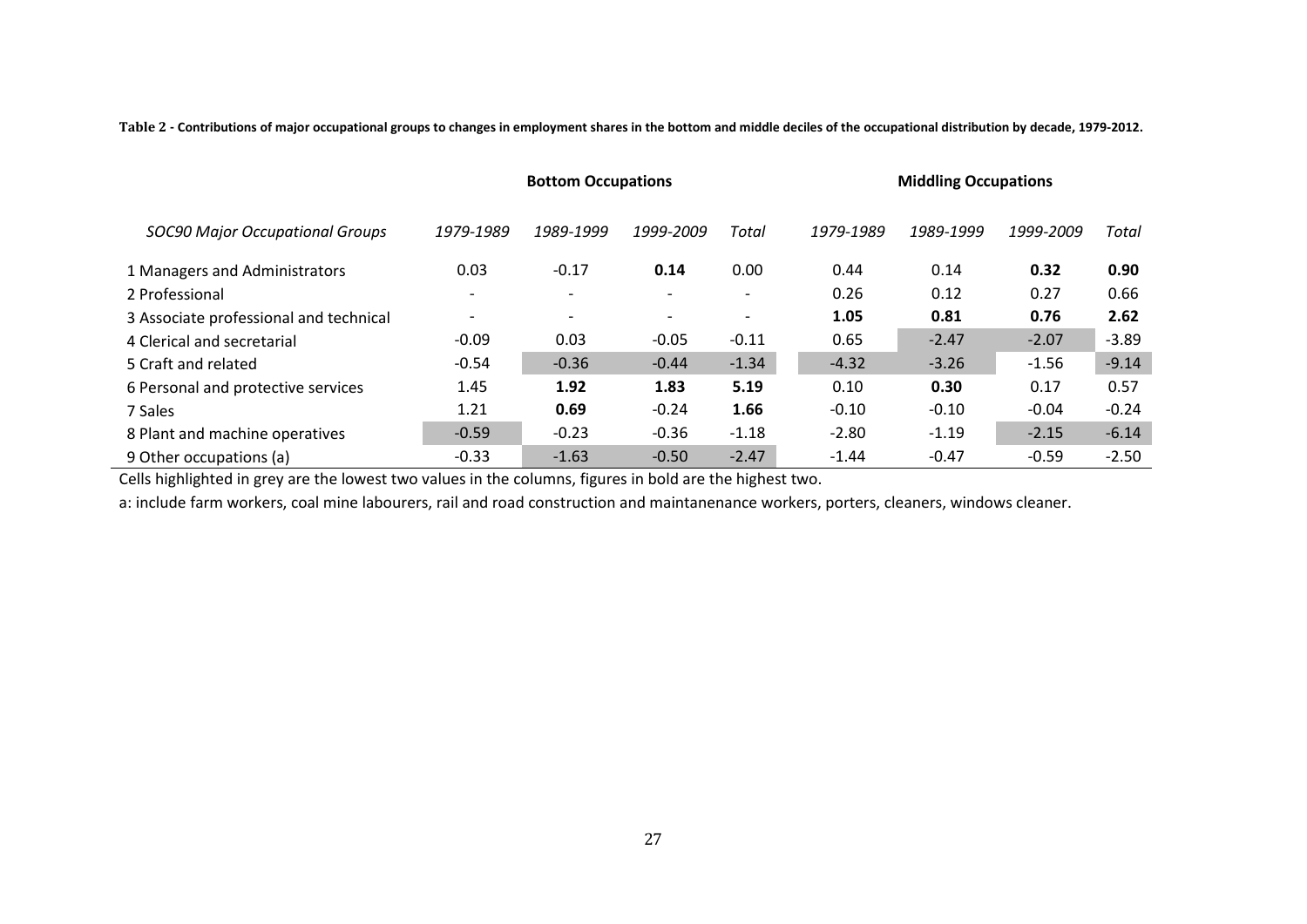|                                        |       | <b>Bottom</b>                |       | <b>Middle</b> |                              | Top                      | <b>Total</b> |
|----------------------------------------|-------|------------------------------|-------|---------------|------------------------------|--------------------------|--------------|
|                                        | Wage  | Education                    | Wage  | Education     | Wage                         | Education                |              |
| 1 Managers and Administrators          | 0.20  | $\overline{\phantom{a}}$     | 4.14  | 9.81          | 9.14                         | 3.67                     | 13.49        |
| 2 Professional                         | 0.16  | $\overline{\phantom{a}}$     | 1.15  | 0.64          | 8.90                         | 9.58                     | 10.21        |
| 3 Associate professional and technical | 0.06  | $\qquad \qquad \blacksquare$ | 7.11  | 2.89          | 2.26                         | 6.54                     | 9.43         |
| 4 Clerical and secretarial             | 0.66  | $\overline{\phantom{a}}$     | 16.83 | 17.50         | $\overline{\phantom{a}}$     | 0.06                     | 17.50        |
| 5 Craft and related                    | 1.62  | 1.60                         | 9.65  | 9.76          | 0.09                         | $\overline{\phantom{a}}$ | 11.36        |
| 6 Personal and protective services     | 6.56  | 2.52                         | 3.10  | 7.82          | 0.74                         | $\overline{\phantom{a}}$ | 10.40        |
| 7 Sales                                | 6.41  | $\overline{\phantom{a}}$     | 1.90  | 8.31          | $\qquad \qquad \blacksquare$ | $\overline{\phantom{a}}$ | 8.31         |
| 8 Plant and machine operatives         | 1.29  | 6.94                         | 8.96  | 3.31          | $\overline{\phantom{a}}$     | $\overline{\phantom{a}}$ | 10.25        |
| 9 Other occupations                    | 6.65  | 8.60                         | 2.40  | 0.46          | $\overline{\phantom{0}}$     | $\overline{\phantom{a}}$ | 9.05         |
| Total                                  | 23.61 | 19.66                        | 55.25 | 60.50         | 21.13                        | 19.84                    |              |

**Table 3 - Distribution of major occupational groups across the wage and educational distribution based on the year 1993**

<span id="page-29-0"></span>Wage distribution based on median wage of 3-digit occupations in 1993. Education distribution based on mean education.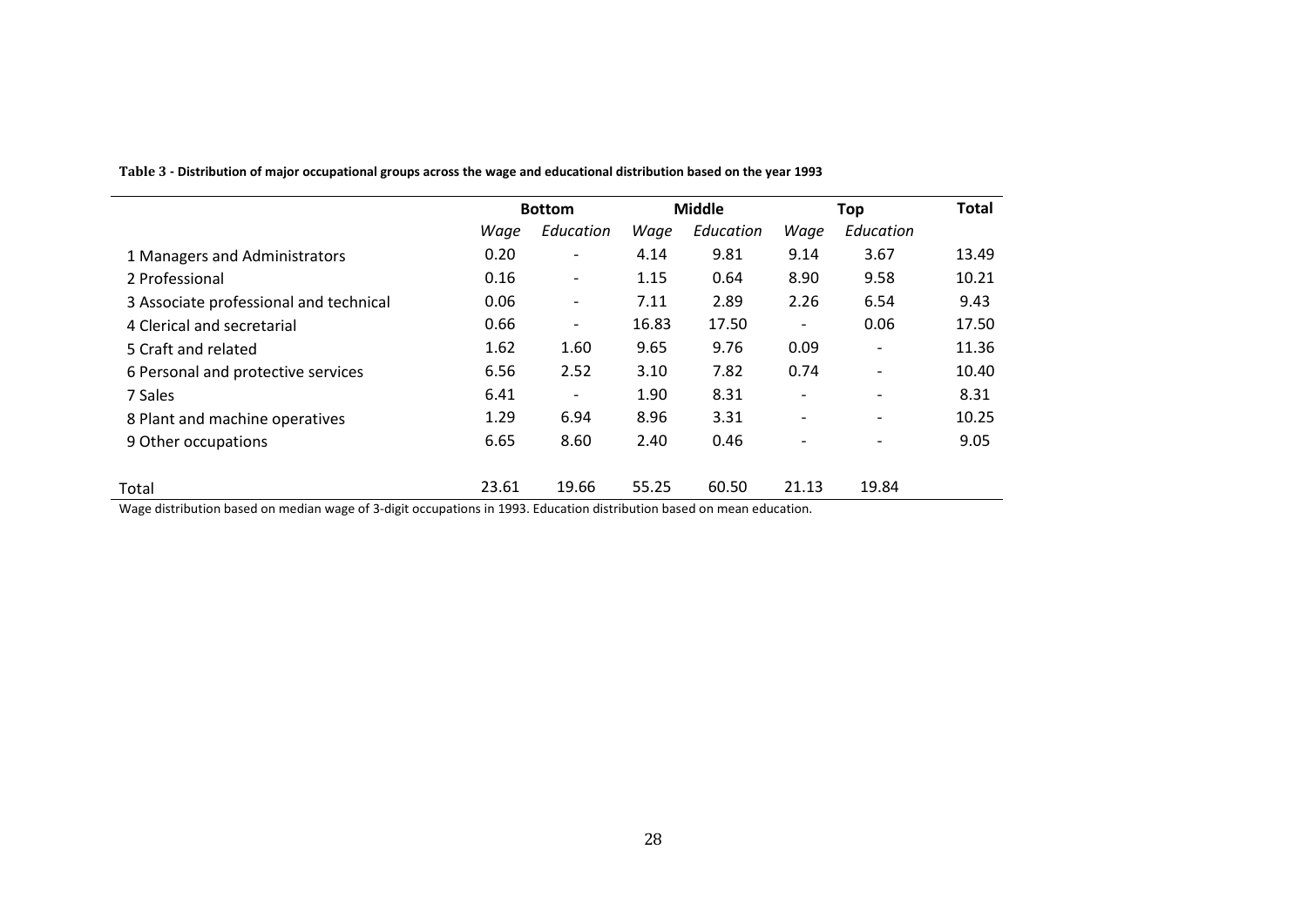<span id="page-30-0"></span>

| Table 4- Shift-share decomposition of changes in occupational shares (pp) by different set of groups. |  |  |  |
|-------------------------------------------------------------------------------------------------------|--|--|--|
|                                                                                                       |  |  |  |

|               |                      | <b>Education only</b>   |         | Education,<br>gender, immigration | age,    | Education,<br>gender, immigration,<br>geography | age,    |
|---------------|----------------------|-------------------------|---------|-----------------------------------|---------|-------------------------------------------------|---------|
|               |                      | 4 groups <sup>(a)</sup> |         | 48 groups <sup>(b)</sup>          |         | $400$ groups $(c)$                              |         |
|               | Total <sup>(d)</sup> | <b>Between</b>          | Within  | <b>Between</b>                    | Within  | <b>Between</b>                                  | Within  |
| 1979-2012     |                      |                         |         |                                   |         |                                                 |         |
| <b>Bottom</b> | 3.5                  | $-10.2$                 | 13.8    | $-8.9$                            | 12.4    | $-8.9$                                          | 12.4    |
| Middle        | $-19.3$              | $-6.2$                  | $-13.1$ | $-7.2$                            | $-12.0$ | $-7.5$                                          | $-11.8$ |
| Top           | 15.7                 | 16.4                    | $-0.7$  | 16.2                              | $-0.4$  | 16.3                                            | $-0.6$  |
|               |                      |                         |         |                                   |         |                                                 |         |
| 1979-1989     |                      |                         |         |                                   |         |                                                 |         |
| <b>Bottom</b> | 0.9                  | $-3.6$                  | 4.4     | $-2.2$                            | 3.1     | $-2.3$                                          | 3.1     |
| Middle        | $-5.9$               | $-0.3$                  | $-5.6$  | $-1.3$                            | $-4.5$  | $-1.5$                                          | $-4.4$  |
| Top           | 5.0                  | 3.9                     | 1.1     | 3.6                               | 1.4     | 3.8                                             | 1.2     |
|               |                      |                         |         |                                   |         |                                                 |         |
| 1989-1999     |                      |                         |         |                                   |         |                                                 |         |
| <b>Bottom</b> | 1.0                  | $-4.2$                  | 5.3     | $-4.2$                            | 5.2     | $-4.5$                                          | 5.5     |
| Middle        | $-6.6$               | $-1.9$                  | $-4.7$  | $-2.4$                            | $-4.2$  | $-2.2$                                          | $-4.4$  |
| Top           | 5.6                  | 6.1                     | $-0.6$  | 6.6                               | $-1.1$  | 6.7                                             | $-1.2$  |
|               |                      |                         |         |                                   |         |                                                 |         |
| 1999-2009     |                      |                         |         |                                   |         |                                                 |         |
| <b>Bottom</b> | 0.3                  | $-2.8$                  | 3.2     | $-3.0$                            | 3.3     | $-2.5$                                          | 2.9     |
| Middle        | $-4.9$               | $-1.5$                  | $-3.3$  | $-1.4$                            | $-3.5$  | $-1.5$                                          | $-3.4$  |
| Top           | 4.5                  | 4.4                     | 0.2     | 4.3                               | 0.2     | 4.0                                             | 0.5     |

a: 4 education groups (Higher+Further education, A-Level, O-Level+other, None).

b: 4 education groups, 3 age groups (<30, 31-50, >50), 2 genders, 2 immigrant status.

c: 4 education groups, 5 age groups (<25, 26-35, 36-45, 46-55, >55), 2 genders, 2 immigrant status, 5 geographies (North, Midlands&EastAnglia, London, South, Scotland+Wales+NI)

d: the between and the within components do not always sum up to the totals due to rounding.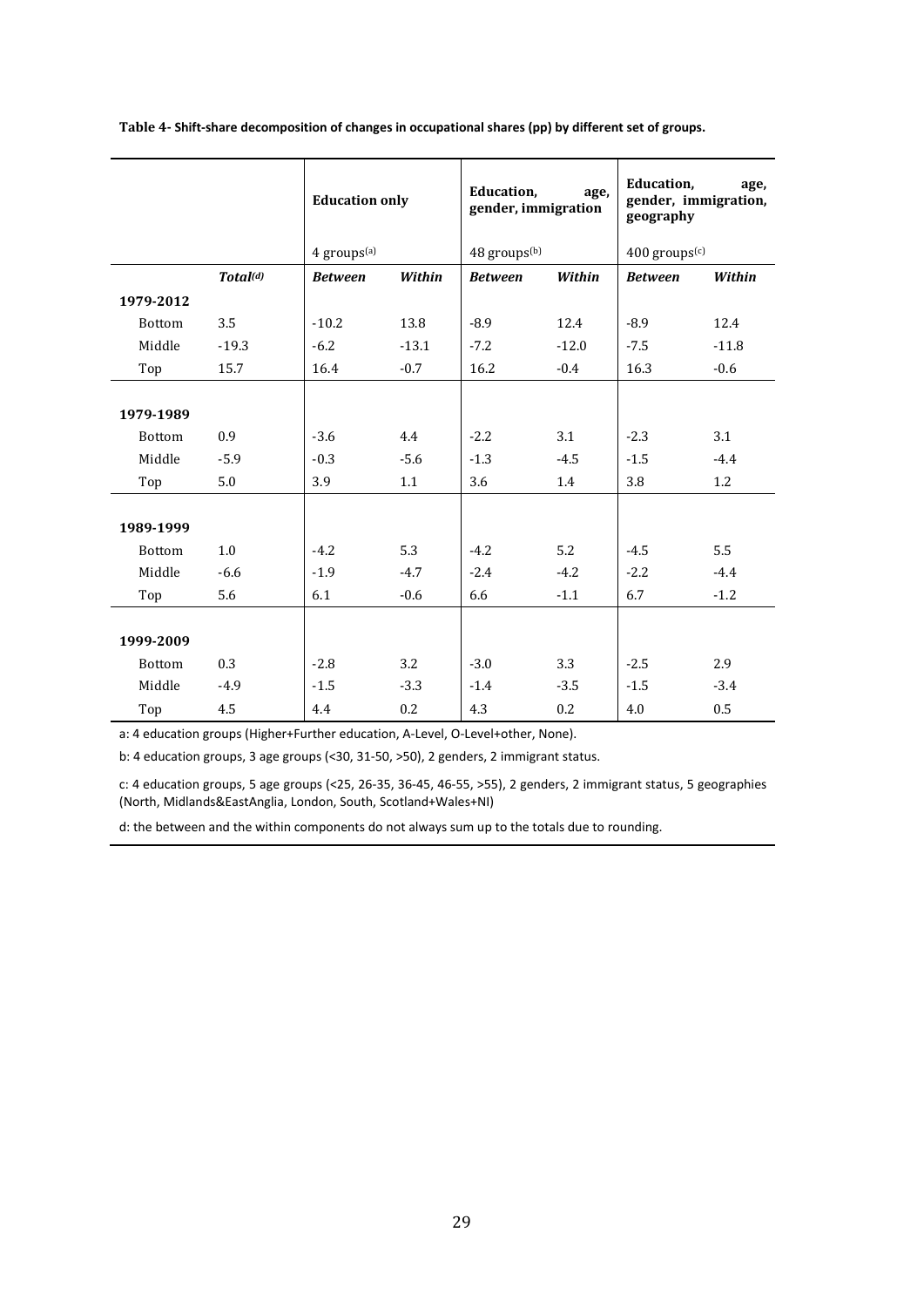|               |              | All     |         |       | <b>Graduates</b> |        | <b>Non-Graduates</b> |         |         |         | <b>Natives</b> |         |        | Immigrants     |                           |
|---------------|--------------|---------|---------|-------|------------------|--------|----------------------|---------|---------|---------|----------------|---------|--------|----------------|---------------------------|
|               | (1)          | (2)     | (3)     | (4)   | (5)              | (6)    | (7)                  | (8)     | (9)     | (10)    | (11)           | (12)    | (13)   | (14)           | (15)                      |
| 1979-<br>2012 | <b>Total</b> | Between | Within  | Total | <b>Between</b>   | Within | Total                | Between | Within  | Total   | Between        | Within  | Total  | <b>Between</b> | Withi<br>$\boldsymbol{n}$ |
| Bottom        | 3.5          | $-8.9$  | 12.4    | 3.9   | 3.1              | 0.8    | $-0.4$               | $-12.0$ | 11.6    | 0.6     | $-10.1$        | 10.7    | 2.9    | 1.2            | 1.7                       |
| Middle        | $-19.3$      | $-7.2$  | $-12.0$ | 9.0   | 8.3              | 0.7    | $-28.3$              | $-15.5$ | $-12.7$ | $-20.6$ | $-10.3$        | $-10.4$ | 1.4    | 3.0            | $-1.7$                    |
| Top           | 15.8         | 16.2    | $-0.4$  | 15.0  | 16.6             | $-1.5$ | 0.7                  | $-0.4$  | 1.2     | 11.9    | 12.3           | $-0.4$  | 3.8    | 3.9            | 0.0                       |
| 1979-<br>1989 |              |         |         |       |                  |        |                      |         |         |         |                |         |        |                |                           |
| Bottom        | 0.9          | $-2.2$  | 3.1     | 0.3   | 0.4              | 0.0    | 0.5                  | $-2.6$  | 3.1     | 0.6     | $-2.2$         | 2.8     | 0.3    | 0.0            | 0.3                       |
| Middle        | $-5.9$       | $-1.3$  | $-4.5$  | 1.2   | 1.1              | 0.1    | $-7.1$               | $-2.4$  | $-4.6$  | $-5.5$  | $-1.5$         | $-4.0$  | $-0.4$ | 0.1            | $-0.6$                    |
| Top           | 5.0          | 3.6     | 1.4     | 2.4   | 2.5              | $-0.1$ | 2.6                  | 1.1     | 1.5     | 4.4     | 3.2            | 1.2     | 0.6    | 0.4            | 0.3                       |
| 1989-<br>1999 |              |         |         |       |                  |        |                      |         |         |         |                |         |        |                |                           |
| Bottom        | 1.0          | $-4.2$  | 5.2     | 0.3   | 0.7              | $-0.4$ | 0.7                  | $-4.9$  | 5.6     | 0.9     | $-4.1$         | 5.0     | 0.1    | $-0.1$         | 0.3                       |
| Middle        | $-6.6$       | $-2.4$  | $-4.2$  | 3.6   | 2.9              | 0.7    | $-10.2$              | $-5.4$  | $-4.8$  | $-6.4$  | $-2.7$         | $-3.7$  | $-0.2$ | 0.3            | $-0.5$                    |
| Top           | 5.6          | 6.6     | $-1.1$  | 6.2   | 6.4              | $-0.3$ | $-0.6$               | 0.2     | $-0.8$  | 4.6     | 6.0            | $-1.3$  | 0.9    | 0.7            | 0.2                       |
| 1999-<br>2009 |              |         |         |       |                  |        |                      |         |         |         |                |         |        |                |                           |
| Bottom        | 0.3          | $-3.0$  | 3.3     | 1.8   | 0.7              | 1.1    | $-1.5$               | $-3.7$  | 2.2     | $-1.6$  | $-4.2$         | 2.6     | 1.9    | 1.2            | 0.7                       |
| Middle        | $-4.9$       | $-1.4$  | $-3.5$  | 2.6   | 2.7              | $-0.2$ | $-7.5$               | $-4.1$  | $-3.3$  | $-6.6$  | $-3.2$         | $-3.3$  | 1.7    | 1.8            | $-0.2$                    |
| Top           | 4.6          | 4.3     | 0.2     | 4.5   | 5.4              | $-0.9$ | 0.1                  | $-1.0$  | 1.1     | 3.0     | 2.3            | 0.7     | 1.6    | 2.1            | $-0.5$                    |

**Table 5 - Contributions of skill groups to changes in employment shares (pp) across the occupational distribution. Results from a shiftshare analysis.** 

<span id="page-31-0"></span>The table reports the total by education groups from the shift-share analysis with 48 skill groups. Immigrants are defined as foreign-born workers.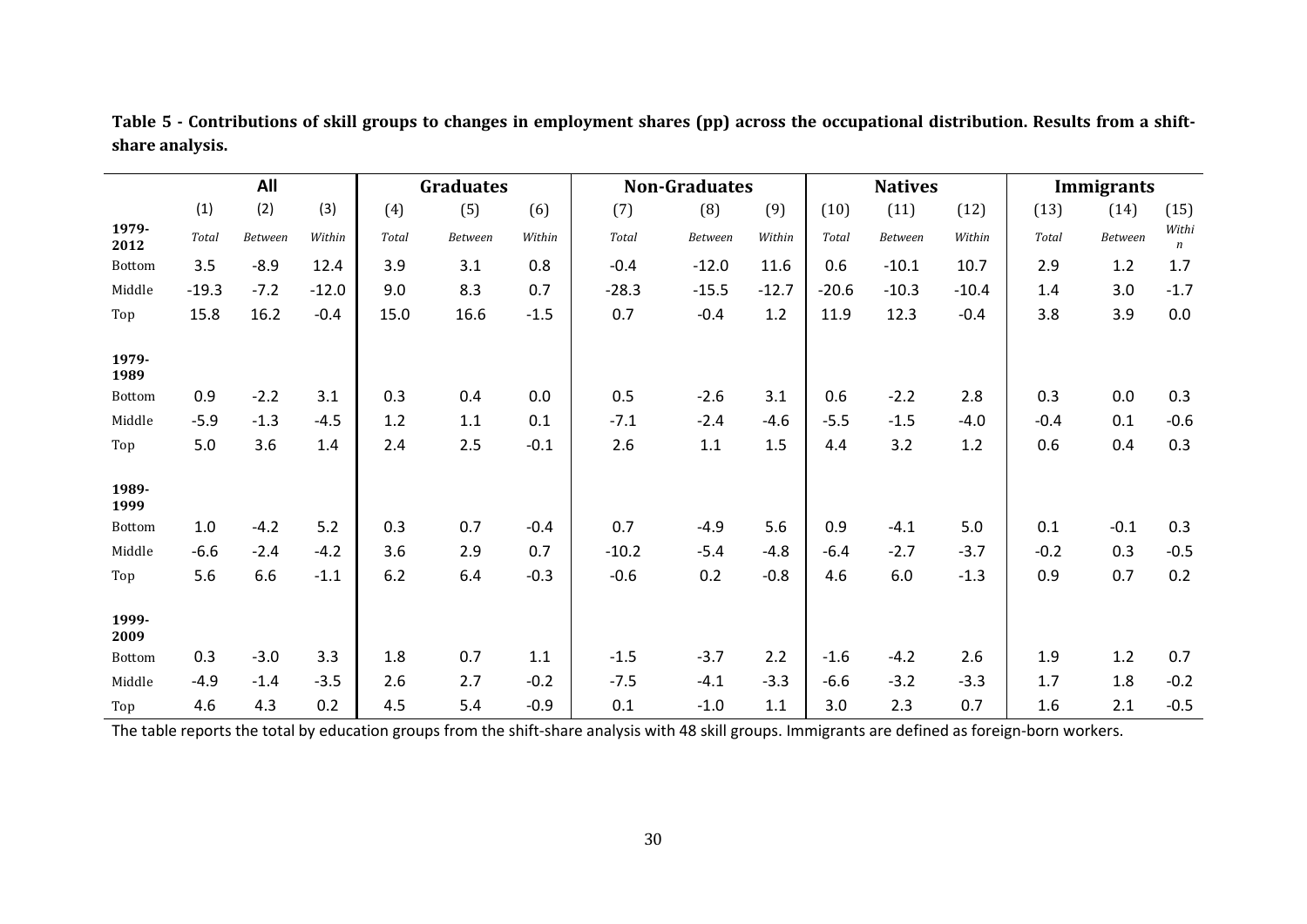Table 6 -**Distribution of routine employment across 1-digit occupations (SOC90) based on alternative classifications.** 

| <b>SOC90 Major Occupational Group</b>                                       | <b>1979 Total</b><br><b>Employment</b><br><b>Share</b> | Routine employment share in 1979 based on alternative classifications: |                                    |                                    |                                    |                                    |                                    |                                    |  |  |
|-----------------------------------------------------------------------------|--------------------------------------------------------|------------------------------------------------------------------------|------------------------------------|------------------------------------|------------------------------------|------------------------------------|------------------------------------|------------------------------------|--|--|
|                                                                             |                                                        | AA 2011                                                                |                                    | GMS 2014 (a)                       |                                    | <b>AKR 2013</b>                    |                                    |                                    |  |  |
|                                                                             |                                                        |                                                                        | Top 30%,<br>employment<br>weighted | Top 50%,<br>employment<br>weighted | RTI above<br>unweighted<br>average | Top 30%,<br>employment<br>weighted | Top 50%,<br>employment<br>weighted | RTI above<br>unweighted<br>average |  |  |
| 1 Managers and Administrators                                               | 8.10                                                   | 0.00                                                                   | 0.00                               | 0.00                               | 0.00                               | 0.00                               | 0.20                               | 0.20                               |  |  |
| 2 Professional                                                              | 7.29                                                   | 0.00                                                                   | 0.00                               | 0.00                               | 0.00                               | 0.00                               | 0.00                               | 0.00                               |  |  |
| 3 Associate professional and technical                                      | 5.94                                                   | 0.00                                                                   | 0.00                               | 0.00                               | 0.00                               | 0.00                               | 0.00                               | 0.00                               |  |  |
| 4 Clerical and secretarial                                                  | 18.86                                                  | 18.86                                                                  | 18.78                              | 18.78                              | 18.78                              | 15.59                              | 15.59                              | 18.78                              |  |  |
| 5 Craft and related                                                         | 18.92                                                  | 18.92                                                                  | 4.20                               | 13.84                              | 13.84                              | 0.14                               | 9.28                               | 18.92                              |  |  |
| 6 Personal and protective services                                          | 7.68                                                   | 0.00                                                                   | 0.00                               | 0.00                               | 0.83                               | 0.83                               | 0.83                               | 0.83                               |  |  |
| 7 Sales                                                                     | 6.90                                                   | 6.90                                                                   | 0.48                               | 4.89                               | 5.23                               | 0.34                               | 0.34                               | 5.23                               |  |  |
| 8 Plant and machine operatives                                              | 14.80                                                  | 14.80                                                                  | 6.38                               | 9.46                               | 9.46                               | 12.83                              | 14.58                              | 14.65                              |  |  |
| 9 Other occupations                                                         | 11.51                                                  | 0.00                                                                   | 0.56                               | 4.24                               | 9.47                               | 10.35                              | 10.46                              | 10.46                              |  |  |
| Total share(b)<br>$\mathbf{r}$ and $\mathbf{r}$ are the set of $\mathbf{r}$ | 100                                                    | 59                                                                     | 30                                 | 51                                 | 58                                 | 40                                 | 51                                 | 69                                 |  |  |

<span id="page-32-0"></span>The details on each classification are provided in Section [0.](#page-51-1) AA: Acemoglu and Autor (2011). GMS: Goos et al. (2014). AKR: Akcomak et al. (2013).

(a): the RTI index of GMS is only available for 21 ISCO88 codes and therefore does not cover all occupations used in the analysis of this paper.

(b): the totals might not correspond to the column headings because ISCO88 2-digit codes correspond to large occupations making the running sum of employment by occupations a discrete rather than continuous variable.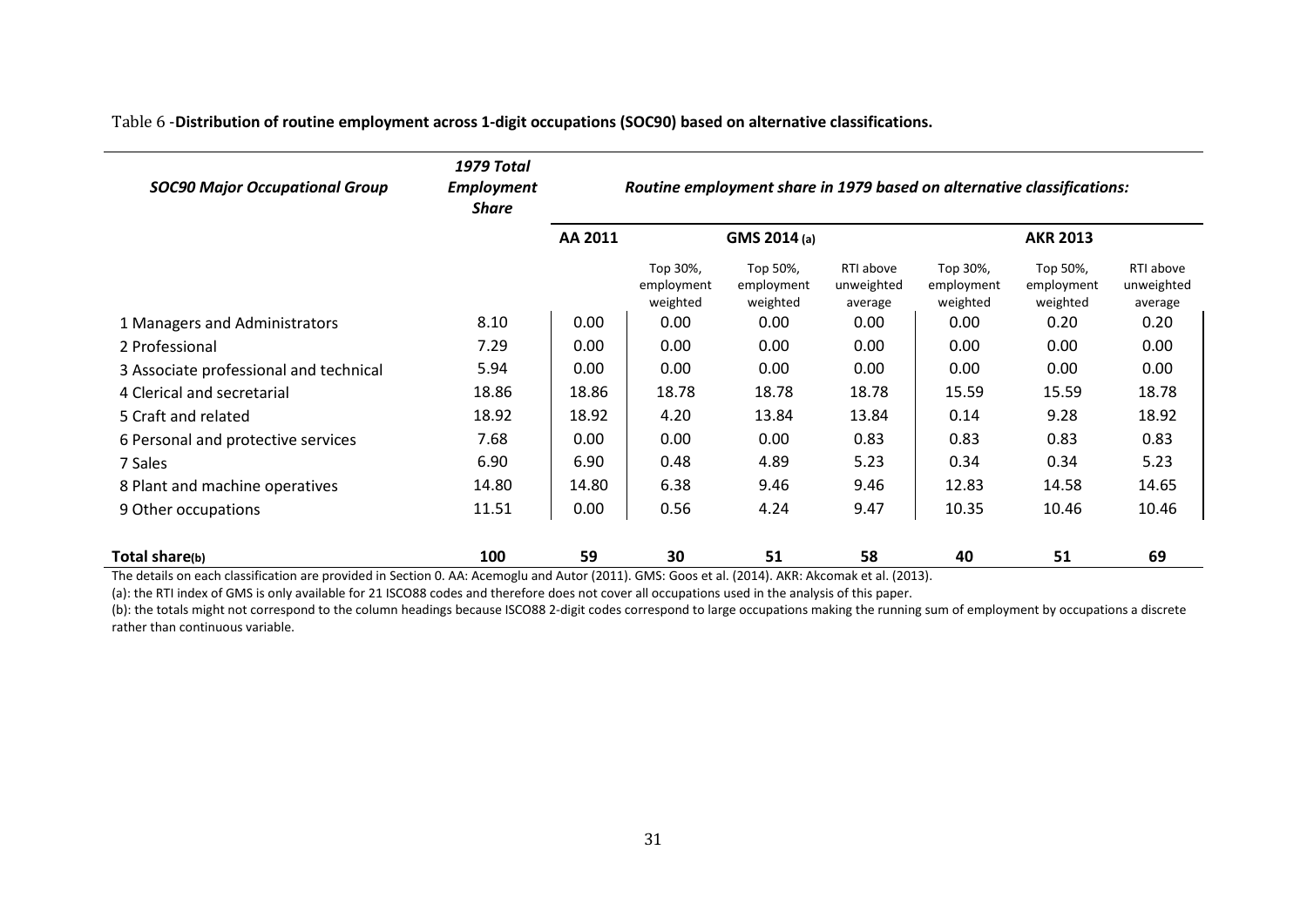|               |        | <b>Non routine Occupations</b>                                                             |        |              | <b>Routine Occupations</b> |         |
|---------------|--------|--------------------------------------------------------------------------------------------|--------|--------------|----------------------------|---------|
|               | Total  | <b>Between</b>                                                                             | Within | <b>Total</b> | <b>Between</b>             | Within  |
|               |        | (A) Routine classification based on Acemoglu and Autor (2011)                              |        |              |                            |         |
|               |        |                                                                                            |        |              |                            |         |
| <b>Bottom</b> | 4.2    | $-4.6$                                                                                     | 8.8    | $-0.7$       | $-4.3$                     | 3.6     |
| Middle        | 2.6    | 1.6                                                                                        | 1.0    | $-21.8$      | $-8.8$                     | $-13.0$ |
| Top           | 16.6   | 16.3                                                                                       | 0.3    | $-0.8$       | $-0.1$                     | $-0.7$  |
| All           |        |                                                                                            |        | $-23.4$      | $-13.2$                    | $-10.1$ |
|               |        | (B) Routine classification based on RTI index from Goos et al. (2014) - top 30%            |        |              |                            |         |
|               |        |                                                                                            |        |              |                            |         |
| <b>Bottom</b> | 6.1    | $-6.9$                                                                                     | 12.9   | $-1.6$       | $-1.1$                     | $-0.4$  |
| Middle        | $-7.9$ | $-2.9$                                                                                     | $-4.9$ | $-11.5$      | $-1.4$                     | $-10.1$ |
| Top           | 14.9   | 12.3                                                                                       | 2.6    | 0.0          | 0.0                        | 0.0     |
| All           |        |                                                                                            |        | $-12.7$      | $-3.4$                     | $-9.3$  |
|               |        | (C) Routine classification based on RTI index from Akcomack et al. (2013) - top 30%(a)     |        |              |                            |         |
|               |        |                                                                                            |        |              |                            |         |
| <b>Bottom</b> | 6.5    | $-4.2$                                                                                     | 10.7   | $-3.0$       | $-4.7$                     | 1.7     |
| Middle        | $-6.7$ | $-1.5$                                                                                     | $-5.1$ | $-12.6$      | $-5.7$                     | $-6.9$  |
| Top           | 15.9   | 16.2                                                                                       | $-0.3$ | $-0.1$       | 0.0                        | $-0.1$  |
| All           |        | Boculta from a chift chara anglucis with 10 grounge 1 education groung 2 ago groung gooder |        | $-15.7$      | $-10.5$                    | $-5.3$  |

#### <span id="page-33-0"></span>**Table 7 - Shift-share decomposition of changes in occupational shares (pp) by type of occupations using alternative routine classifications, 1979-2012.**

Results from a shift-share analysis with 48 groups: 4 education groups, 3 age groups, gender, immigration status. Details on the routine classifications are provided in Section XX and Appendix D. The discrepancies between the totals in Panel B and the other two panels is due to the fact that the RTI index from Goos et al. (2014) is only available for 21 ISCO 88 codes.

(a): due to the size of the underlying occupations, the actual initial share of routine occupations here is 40% as shown i[n Table 6](#page-32-0).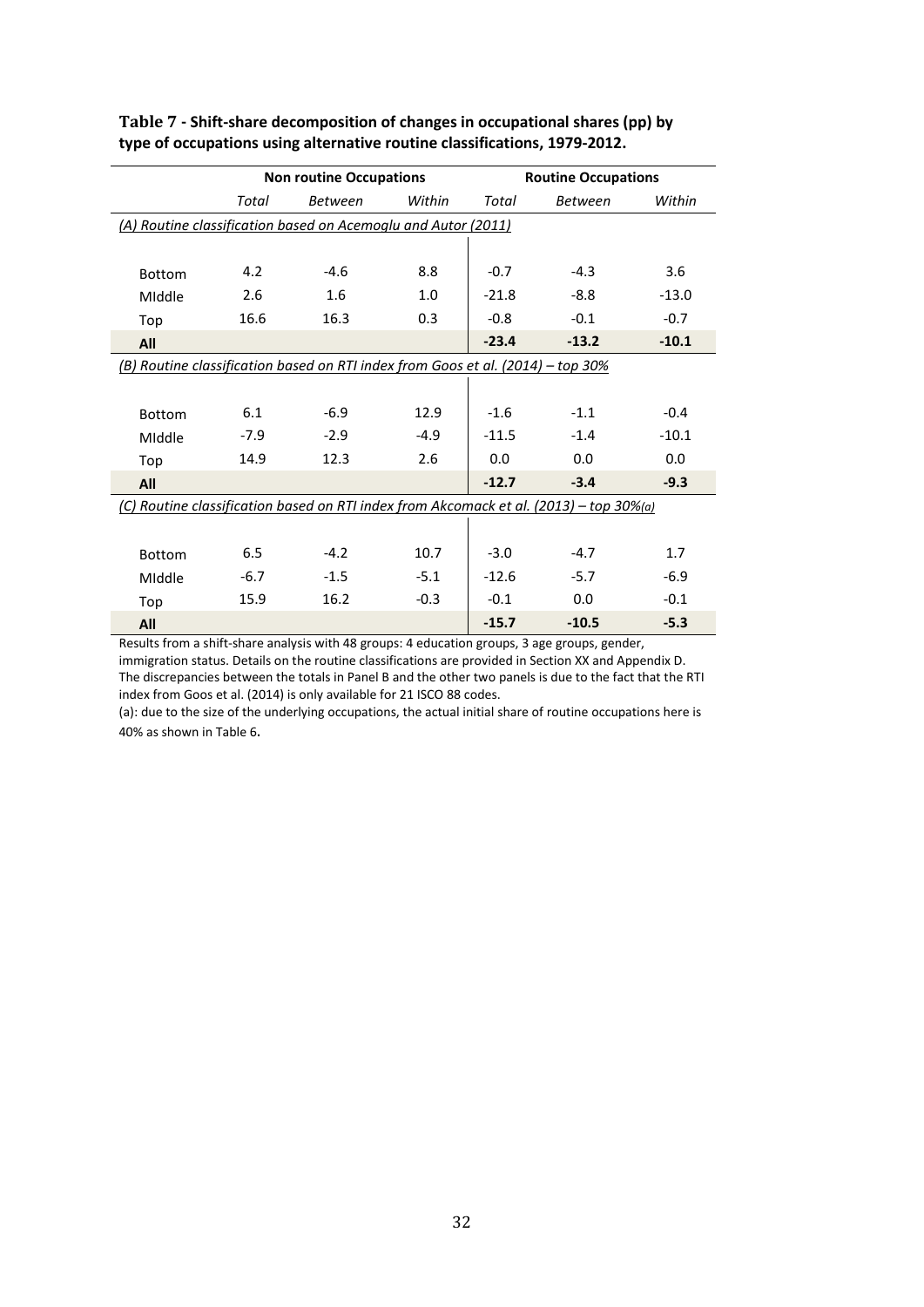| 1989-1999<br>1979-1989<br>1999-2009<br>Total<br>1 Managers and Administrators<br>0.33<br>0.67<br>0.24<br>0.10<br>2 Professional<br>0.32<br>0.64<br>0.13<br>0.19<br>3 Associate professional and technical<br>0.71<br>0.43<br>0.11<br>0.16<br>4 Clerical and secretarial<br>0.31<br>0.64<br>0.18<br>0.15<br>5 Craft and related<br>0.60<br>0.25<br>0.16<br>0.19<br>0.61<br>6 Personal and protective services<br>0.26<br>0.21<br>0.14<br>0.55<br>7 Sales<br>0.27<br>0.15<br>0.13<br>0.49<br>8 Plant and machine operatives<br>0.21<br>0.10<br>0.17<br>9 Other occupations (a)<br>0.51<br>0.20<br>0.22<br>0.08 |  |  |  |
|--------------------------------------------------------------------------------------------------------------------------------------------------------------------------------------------------------------------------------------------------------------------------------------------------------------------------------------------------------------------------------------------------------------------------------------------------------------------------------------------------------------------------------------------------------------------------------------------------------------|--|--|--|
|                                                                                                                                                                                                                                                                                                                                                                                                                                                                                                                                                                                                              |  |  |  |
|                                                                                                                                                                                                                                                                                                                                                                                                                                                                                                                                                                                                              |  |  |  |
|                                                                                                                                                                                                                                                                                                                                                                                                                                                                                                                                                                                                              |  |  |  |
|                                                                                                                                                                                                                                                                                                                                                                                                                                                                                                                                                                                                              |  |  |  |
|                                                                                                                                                                                                                                                                                                                                                                                                                                                                                                                                                                                                              |  |  |  |
|                                                                                                                                                                                                                                                                                                                                                                                                                                                                                                                                                                                                              |  |  |  |
|                                                                                                                                                                                                                                                                                                                                                                                                                                                                                                                                                                                                              |  |  |  |
|                                                                                                                                                                                                                                                                                                                                                                                                                                                                                                                                                                                                              |  |  |  |
|                                                                                                                                                                                                                                                                                                                                                                                                                                                                                                                                                                                                              |  |  |  |
|                                                                                                                                                                                                                                                                                                                                                                                                                                                                                                                                                                                                              |  |  |  |

<span id="page-34-0"></span>**Table 8 - Average changes in log median wages of major occupational groups by decade, 1979-2999.** 

Changes computed as the weighted average of the change in log median wage in each decade with weights equal to the employmetn share in 1979.

a: include farm workers, coal mine labourers, rail and road construction and maintenance workers, porters, cleaners, windows cleaner.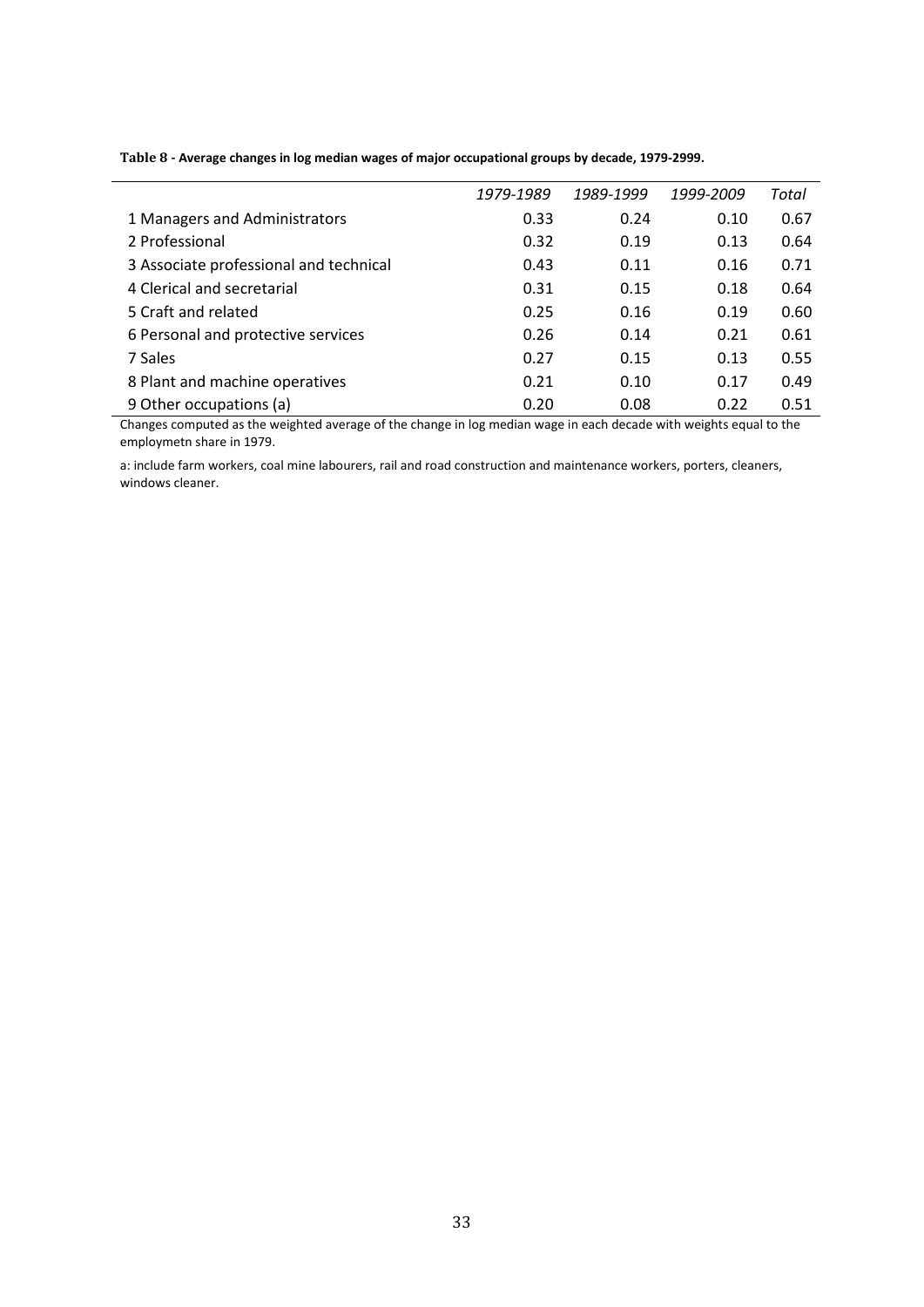## **11 Figures**

<span id="page-35-0"></span>**Figure 1 - Changes in shares of skill and demoographic groups between 1979 and 2012**



No data points in 1980 and 1982 (and 1983, 1992 for education only).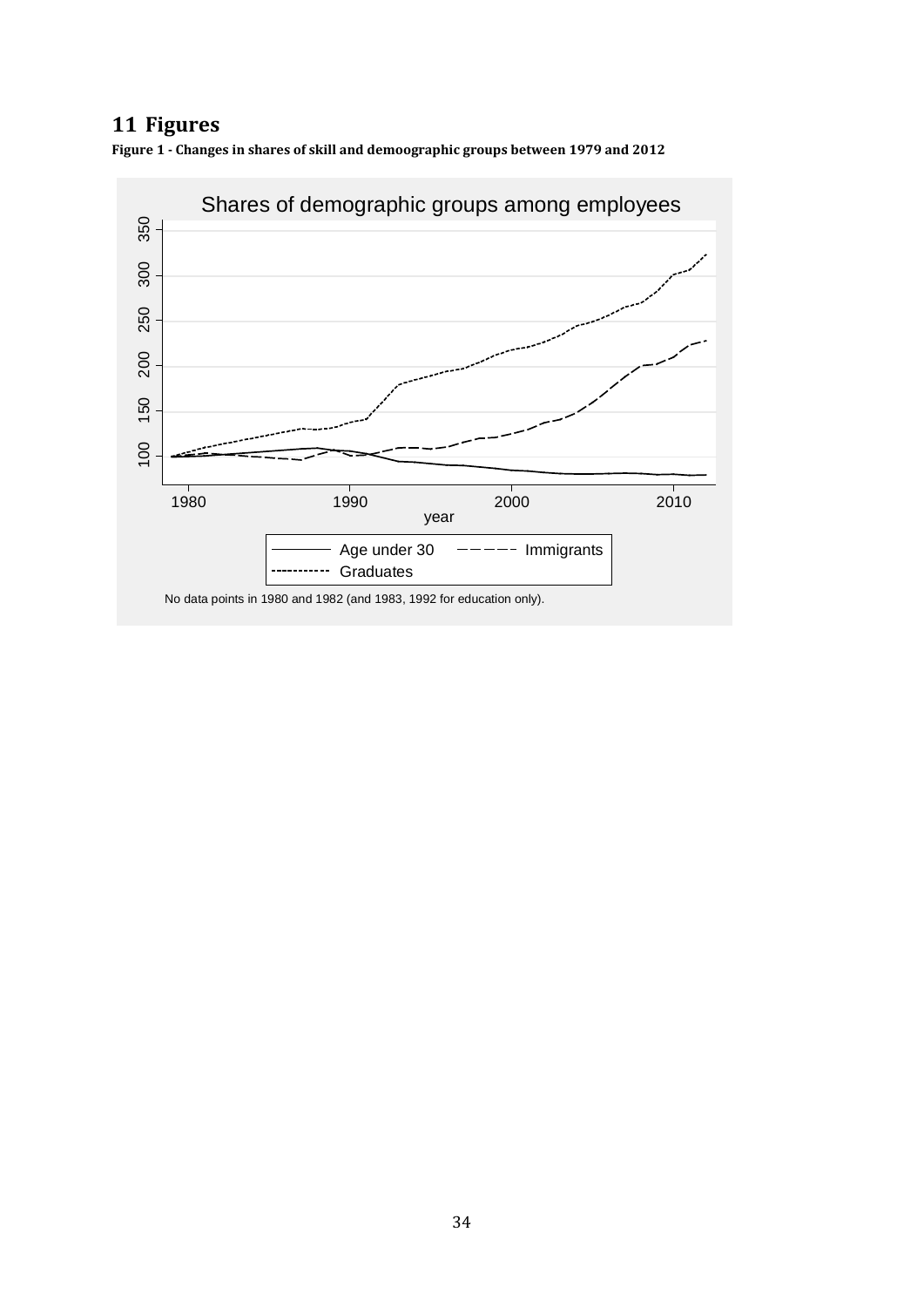

<span id="page-36-0"></span>**Figure 2 - Smoothed changes in occupational shares across the 1979 occupational wage distribution, 1979- 2012.**

<span id="page-36-1"></span>**Figure 3 - Changes in employment shares by occupational deciles, 1979-2012.**

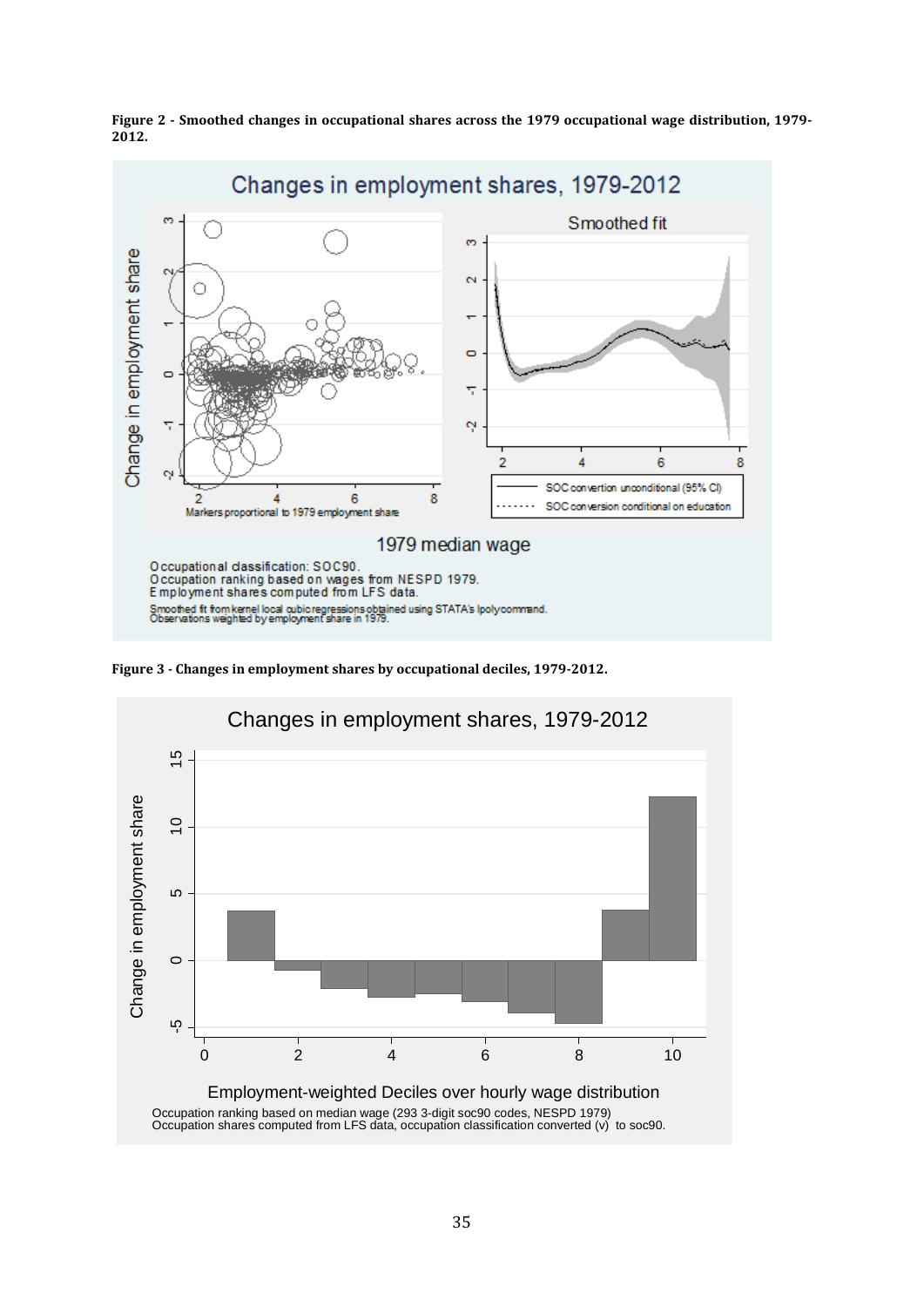

<span id="page-37-0"></span>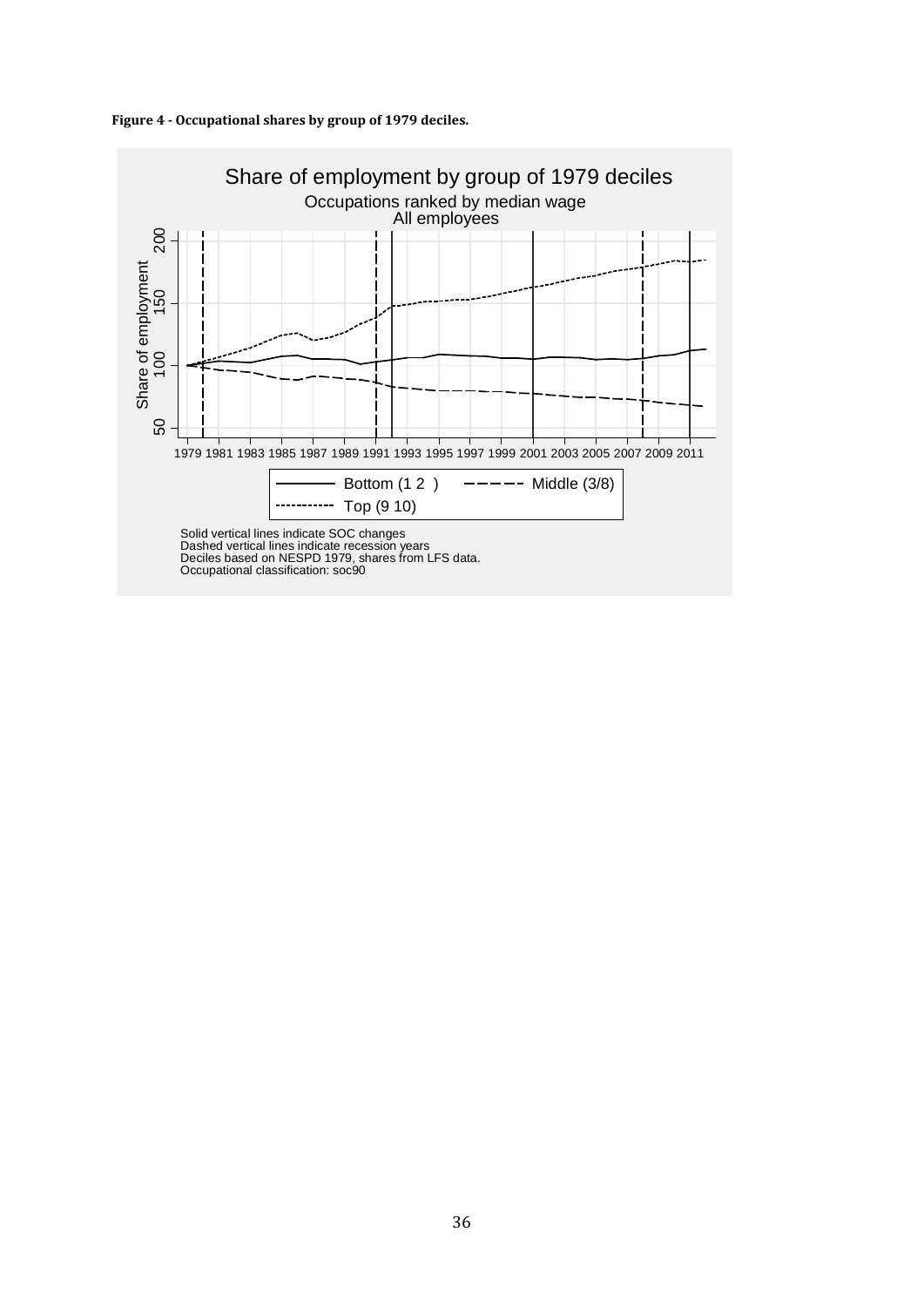

<span id="page-38-0"></span>**Figure 5 - Decadal changes in employment shares by deciles of the 1993 education distribution.**

<span id="page-38-1"></span>

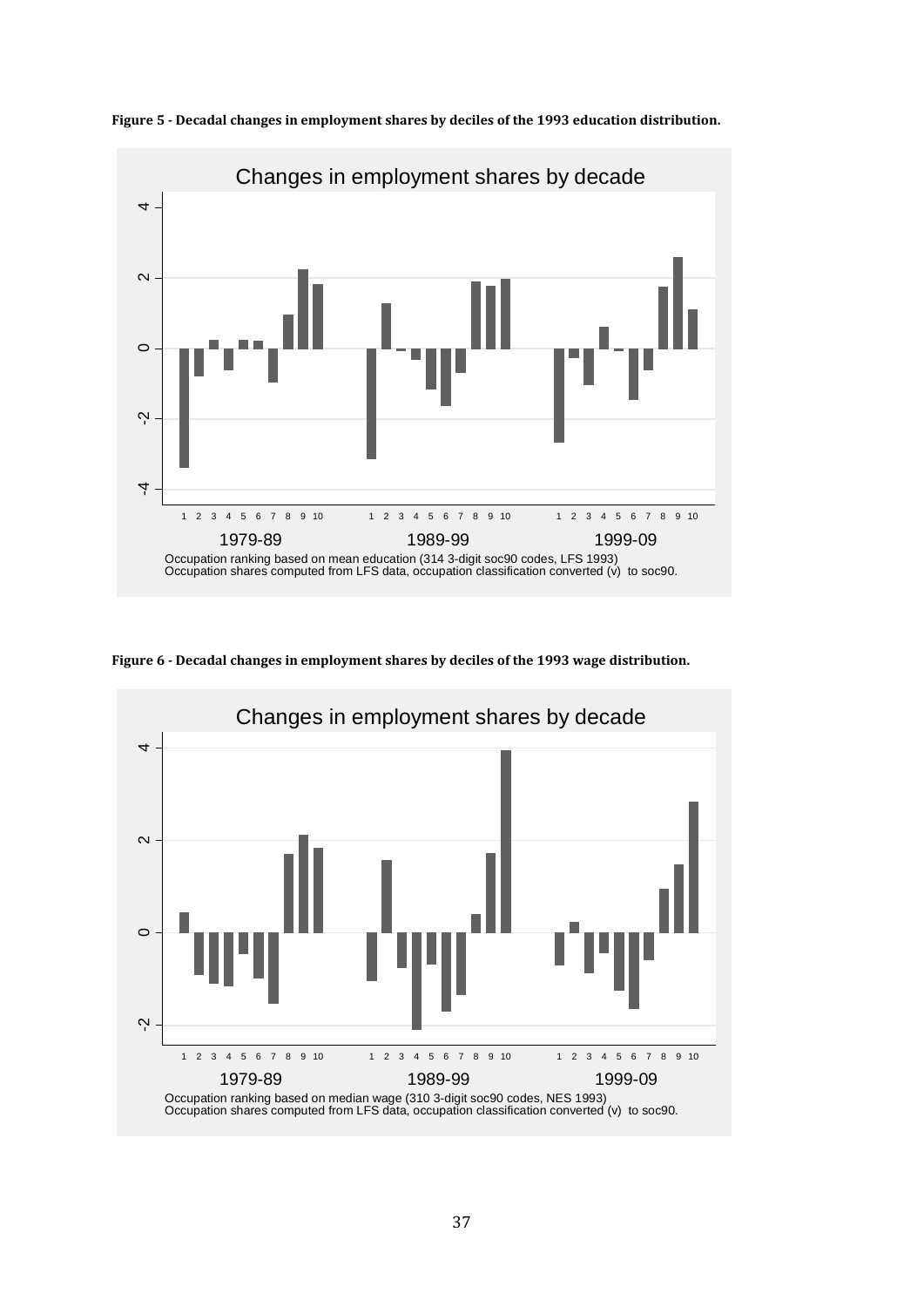

#### <span id="page-39-0"></span>**Figure 7 - Shift-share decomposition of changes in employment shares of 1979 occupational deciles.**

Within: change in employment share due to changes in occupational shares within demographic groups. 48 groups: 4 by education, 3 by age, 2 by immigration, 2 by gender.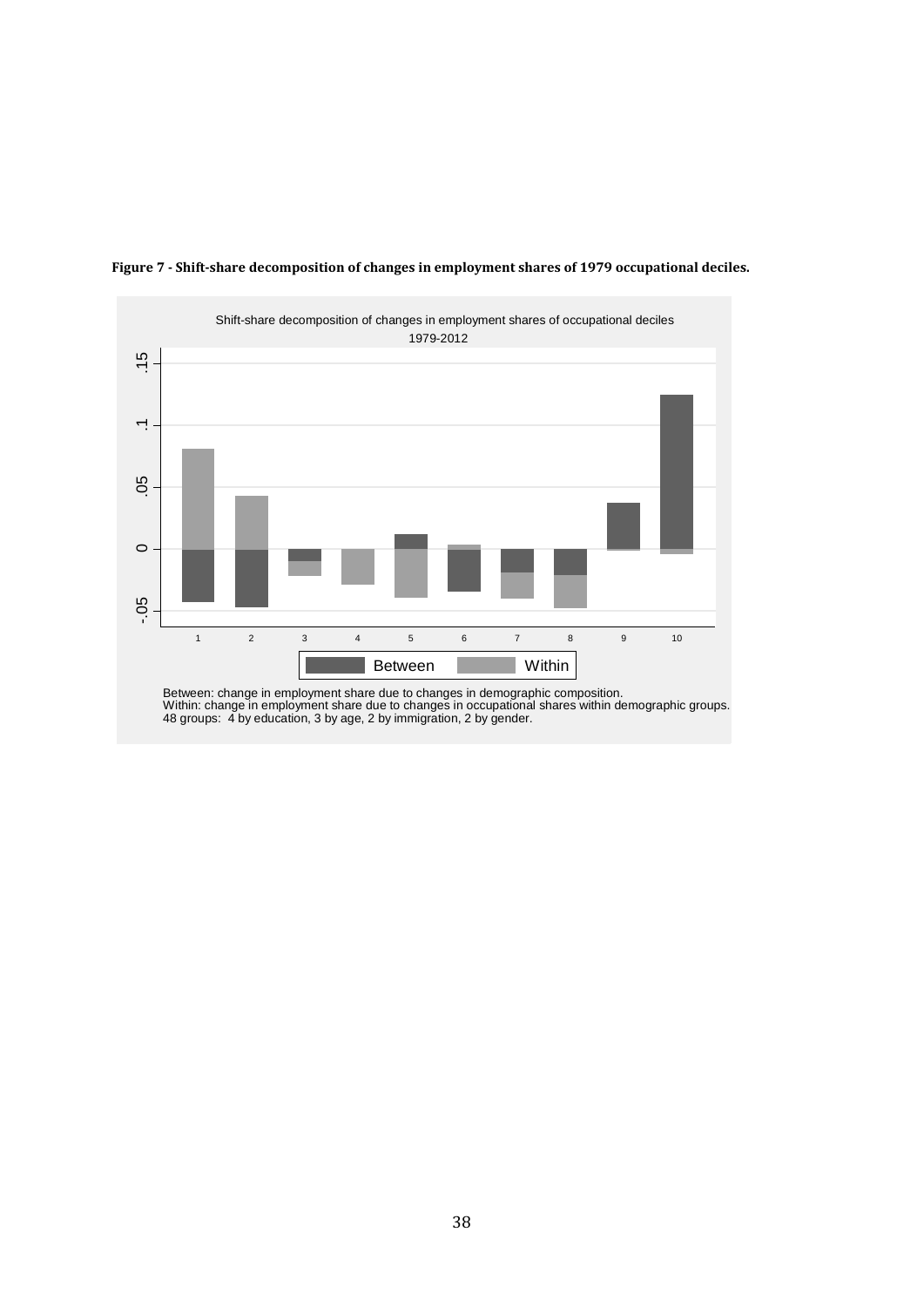

<span id="page-40-0"></span>**Figure 8 - Changes in hourly median wages and inequality by occupational decile and decade**

39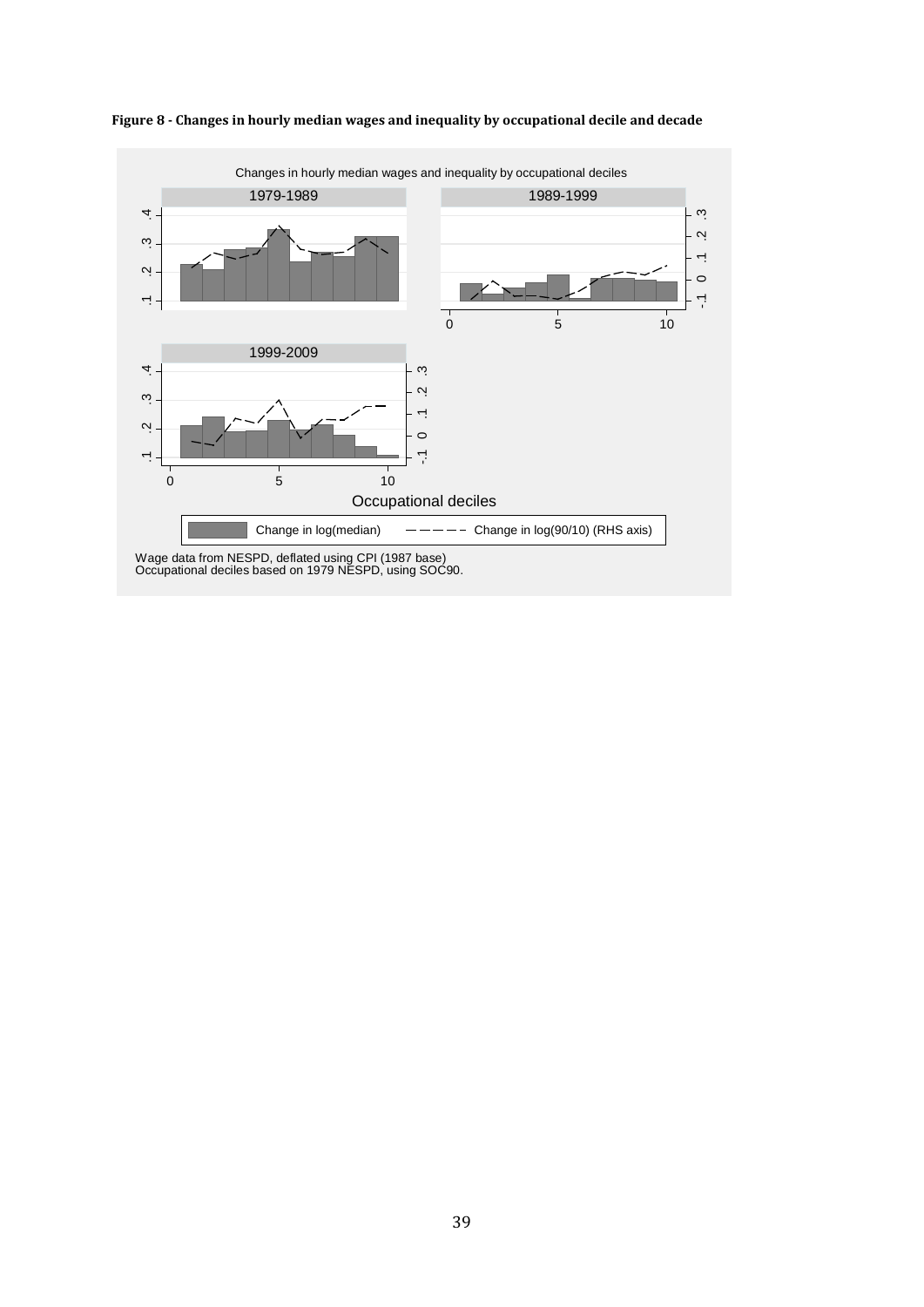## <span id="page-41-0"></span>**12 Appendix A : bridging occupational classifications**

Between 1979 and 2012 the LFS used four different occupational classifications. After the Key list of Occupations for Statistical purposes (KOS) between 1979 and 1991, the 1990 Standard Occupational Classification (SOC90) was adopted in 1992, and its successors SOC00 and SOC10 were introduced in 2001 and 2011 respectively. In addition, the NESPD data for 1979-1989 come with a different version of the KOS system. For ease of reference, throughout the paper I will refer to the KOS classification of the early LFS data as SOC80, and to that from the NESPD data as SOC70. Moreover, the occupational classification in which a dataset is originally coded in will be referred to as the "native" occupational classification.

The study of occupational changes over time requires a method to bridge the different occupational classifications. In general, there is no 1-to-1 correspondence even between successive classifications as one (origin) occupation can be split into several (destination) occupations. The ONS (2002) reports that the agreement between any two SOC in dual-coded datasets is always less than 80% even at the 1-digit level.

The availability of a dual-coded dataset offers a way to bridge two classifications by providing estimates of the proportions of a given origin occupation which "move" to different destination occupations. With this information at hand, one can then randomly allocate individuals from a given origin occupation to a set of destination occupations, replicating the empirical distribution observed in the dual-coded dataset<sup>29</sup>. This is the method used by Goos and Manning  $(2007)$  in their study of polarisation between 1979 and 1999, to convert the occupational coding in the early editions of the LFS (which I refer to as SOC80) to SOC90.

A potential limitation of this approach is that it assumes that the splitting of the origin occupation into the destination occupations is random. Intuition suggests that this is unlikely to be the case since individuals with the same origin occupation are reclassified precisely because they are thought to be doing different jobs and are therefore likely to differ in some respect. For example, it is reasonable that individuals with different skills and education levels will have different probabilities of being assigned to different destination occupations. This can potentially lead to systematic errors in the measurement of occupational shares and their changes if the different demographic groups within an origin occupation grow at different rates. The problem is that the growth of the fastest growing group will be assigned to all the destination occupations in proportions that reflect the demographic composition of the origin occupation in the dual-coded dataset. This will certainly result in an underestimate of the growth in the number of people employed in the destination occupation which actually receive a higher proportion of the fastest growing group, once the non-randomness of the occupational splitting is taken into account. Depending on a number of other factors, including the growth rate of other occupations and demographic groups, this can lead to either over or under estimation of employment shares over time.

For example, suppose that having a university degree is a variable that plays a significant role in the reallocation of individuals between two occupational classifications. It is reasonable that on average graduates within any origin occupation are more likely to be recoded as working in

<span id="page-41-1"></span> $29$  Or equivalently, compute the size of the destination occupation as a weighted average of the different origin occupations which "contributes" to it.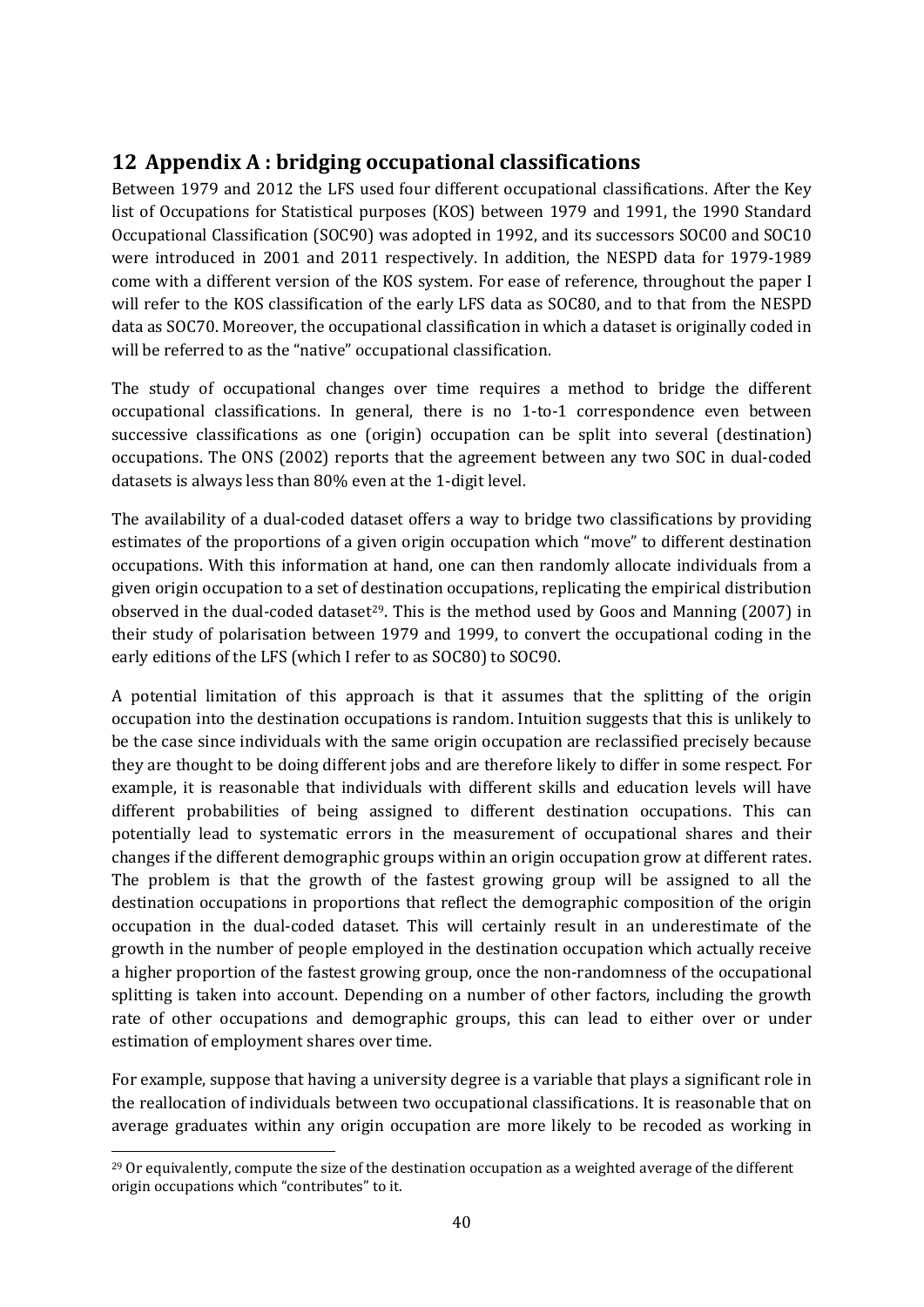higher-paid destination occupations than non-graduates. As it is well known, the population of graduates in the UK greatly expanded over the past thirty years and in particular in the 1990's. If one applies an unconditional conversion between the two classifications over this time period, this is likely to result in an underestimate of the share of workers employed in higherpaid occupations since too much of the growth of the graduate population is attributed to lowerpaid occupations.

I compared the results using the unconditional conversion method of Goos and Manning (2007) with the three sets of results obtained conditioning the occupational conversion on gender, age and education. I found that the conditional conversion methods do, as expected, effectively reallocate some of the employment growth between occupations – but this takes place among occupations which are close on the wage distribution leaving substantively unaltered the main conclusion that the UK labour market has polarised over the past thirty years. In light of this, the paper only presents the results obtained using the unconditional conversion method.

[Details on dual-coded datasets used for the conversion to be added].

## <span id="page-42-0"></span>**13 Appendix B : Problems with LFS data**

#### **13.1 Assessing the reliability of the LFS time series around the 1992 discontinuity**

Over the period 1979-2012, the LFS changes occupational coding three times. The time-series in [Figure 4](#page-37-0) show that the only point in time where this might matter is 1992, when SOC90 was adopted. However, in the same year the LFS changed in other significant ways. This appendix reflects on the relevance of such changes for the analysis of this paper.

I begin by considering the possible role of breaks in occupational coding in shaping the peculiar pattern in the share of top occupations in the late 1980s and early 1990s. [Figure 4](#page-37-0) shows that growth in occupations in the highest 2 deciles strongly accelerated in the second half of the 1980s and then abruptly slowed down in the early 1990s. As noted in the paper, this means that more than half of the total increase in top occupations over the 30-year period considered occurred in the first 13 years. The fundamental concern is whether this patter is driven by changes in occupational coding.

To address this issue one would ideally require a dataset with a consistent occupational coding straddling 1992. In the absence of such a dataset, this section compares several different timeseries for top occupations. Some of these series are obtained from NESPD/NES data (rather than LFS) and offer consistent occupation coding for at least part of the period of interest, while others are computed using LFS data, but use a different wage rankings which does not require converting across occupational classifications.

As a reminder, the time-series in [Figure 4](#page-37-0) are all computed using LFS data, with the original occupational classifications from outside the interval 1992-2001 converted to SOC90. Occupations are ranked and split into deciles based on 1979 wages from NESPD data, which are also converted to SOC90.

The first series considered in this section uses a consistent native occupational coding for all the 1980's. The series is obtained from NESPD data for 1979-1990, using the original occupational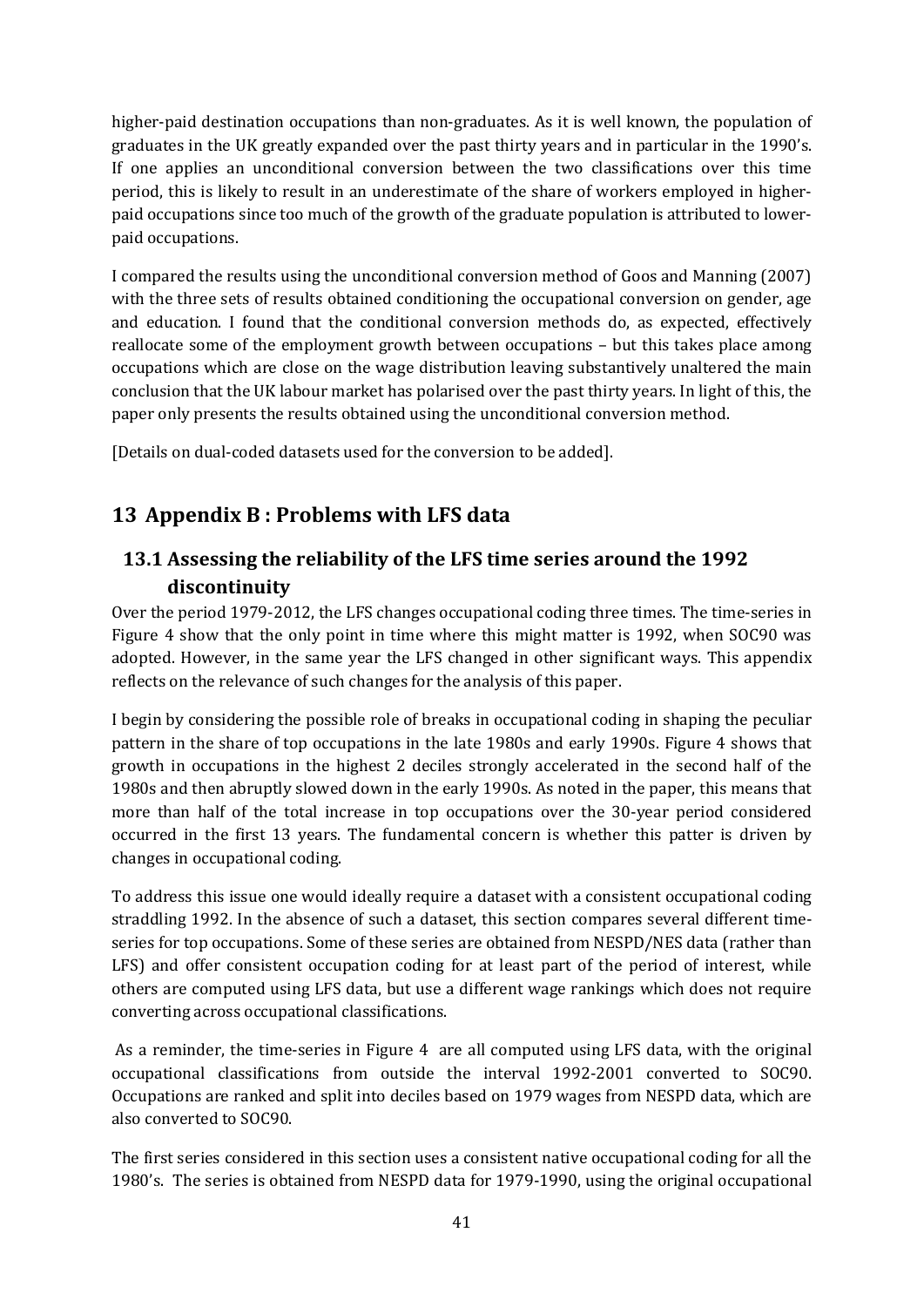coding of that dataset which I label for convenience "SOC70". The occupational wage rankings are computed from the same dataset in 1979. This is therefore a different occupational classification (and a different occupational wage rankings) from [Figure 4.](#page-37-0)

The second series is obtained from NES data for the period 1990-2001 using the original (unconverted) classification occupation SOC90 for the whole period. The occupational wage ranking is the same as for the series in [Figure 4](#page-37-0) (1979 NESPD data converted to SOC90). This series straddles the year of the LFS occupation change (1992) maintaining the same original classification, and therefore provides further insights on the behaviour of the series around 1992 net of any conversion issues.

Unfortunately, no dataset offers the possibility of obtaining a wage ranking for the occupations as originally classified in the LFS in the 1980's<sup>[30](#page-43-0)</sup>. It is however possible to rank occupations by the mean education level instead. To avoid further complications, such education rankings are computed for each year only in the original occupational classification of each dataset. This leads to two additional time-series which are useful for the purpose of this section.

The first one comes from LFS data for 1979-1991 and uses the original occupational classification available in those years (KOS, which for convenience I label SOC80) ranking occupations by mean education in 1979. This series therefore uses the same data as the original plot in [Figure 4,](#page-37-0) but with an unconverted occupational classification and a different ranking of occupations.

The second series based on education rankings spans 1979-2001 and uses LFS data in SOC90 (converted from SOC80 for the portion before 1992) and, unlike the other series so far, uses a ranking (based on mean education) from 1993.

[Figure 9](#page-45-1) plots all of these series, including the original series from [Figure 4.](#page-37-0) The left panel shows the series obtained grouping occupations by the wage ranking (which for all series is based on 1979), while the right panel draws the two series based on education rankings (which in one case refer to 1979 and in the other to 1993).

Net of the relatively small differences that one would expect given the underlying differences between these series, the plots seems to convey a broadly consistent message regarding the behaviour of top occupations in the late 1980's and early 1990's.

In particular, in the left panel, we see that both the NESPD and NES series (with their unconverted occupational classification) show steeper slopes in the late 80's than they do in years immediately before (NESPD) or after (NES). Similarly, the plots in the right panel based on education rankings also show sustained growth in the late 80's regardless of whether the series is obtained after converting the occupational classification.

Overall, therefore, the graph is reassuring that the behaviour of the time-series for top occupations is not driven by issues related to occupational coding. Most importantly, strong growth in top occupations is seen in the late 1980s using LFS data even when one uses a ranking based on education and the native occupational classification for those years and the data from NES and NESPD (in their respective native occupational classifications) also show a deceleration in the growth of top occupations around 1992.

<span id="page-43-0"></span> <sup>30</sup> The LFS does not contain wage information till 1993.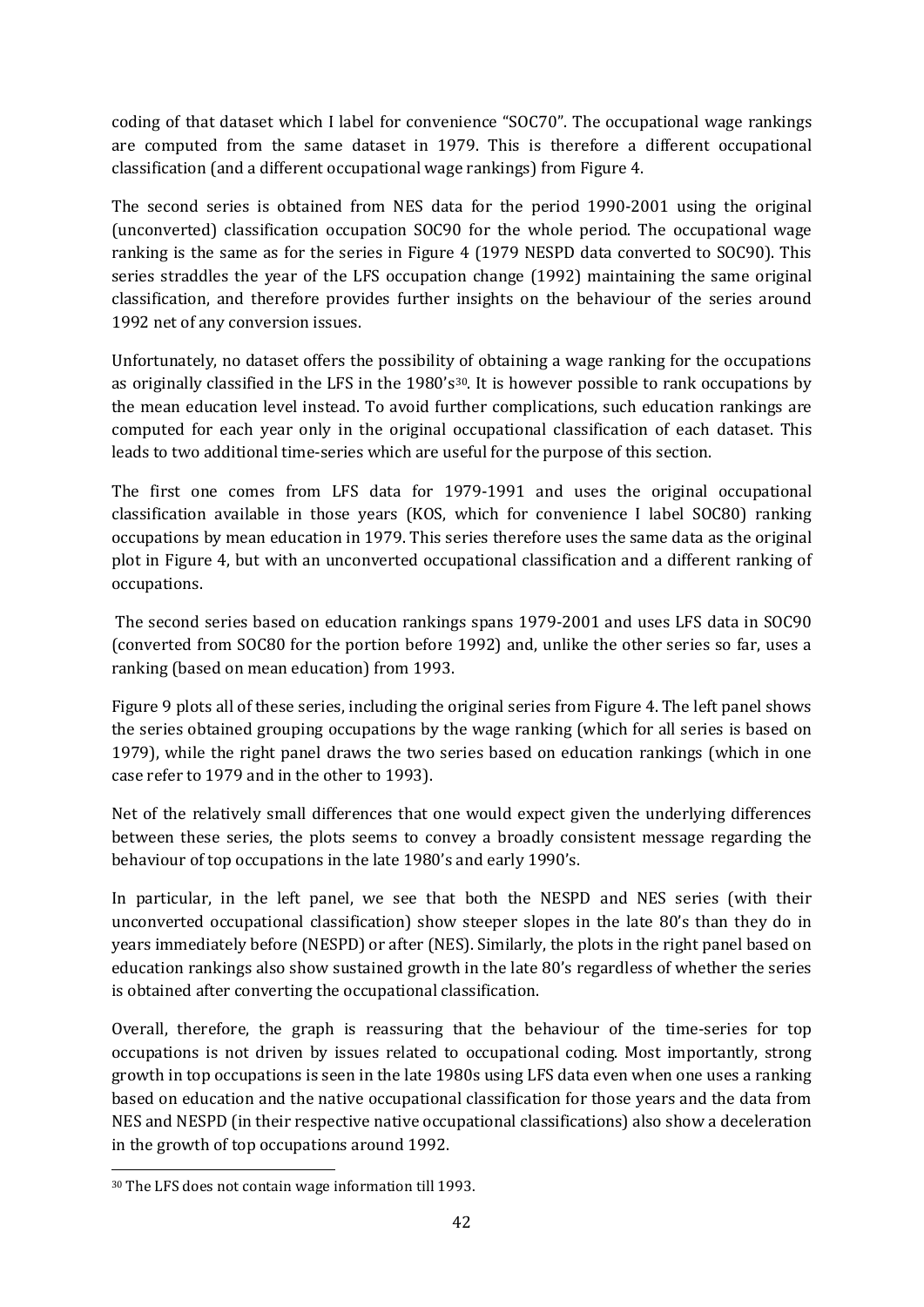Nevertheless, [Figure 9](#page-45-1) makes clear that there is a discontinuity in the LFS series in 1991. [Figure](#page-35-0)  [1](#page-35-0) shows that in the same year a significant discontinuity is also found in the time-series for the share of graduate employees. In particular, between 1991 and 1992 the share of graduates jumps up by 19% (from 17.6% to 21%), while the average annual growth is around 2% between 1988 and 1991 and around 3% between 1992 and 2012. This discontinuity is not explained by any apparent changes in the coding of the education question in the LFS, nor can be accounted for by changes in the occupational classification. These findings suggest that the changes in the sampling frame of LFS implemented when the survey became quarterly in 1992 might have led to an increase in the estimate of the share of high-skill and high-pay workers.

The dataset documentation mentions three major differences between the pre- and post- 1992 LFS, as the new quarterly survey took on a panel design, introduced an unclustered sample of addresses for the whole of Great Britain, and added people living in NHS accommodation and students in halls of residence to the sample. It is not immediately obvious why any of these changes would generate the discontinuities that we see in the data.

The concern is of course whether these discontinuities are important for the substantive conclusions of the paper. In particular, one might worry that the finding of job polarisation in the 1990s (defined as 1989-1999 in the paper) might be driven by such discontinuities. However[, Figure 4](#page-37-0) shows that there is still a clear polarisation pattern in employment growth if 1992 is taken as the starting year for the 1990s – in fact there is a slight acceleration in the growth of top occupations and decline of middling occupations in the second half of the 1990s.

Another worry might be that the discontinuity in the series for graduates might affect the conclusions of the shift-share analysis at least for the 1990s (1989-1999) as it might exaggerate the role of between-skill-groups changes. However, the main substantive conclusions on the relative importance of within vs between- group changes across the occupational distribution remains unaltered when the shift-share analysis is carried out for the period 1992-2002 (and 2002-2012).

#### **13.2 The education variable for immigrants**

A large fraction of university-level qualifications awarded by foreign institutions were coded as "other qualifications" in the LFS until recently. The correction of this issue in 2011 led to an increase of 8-9% foreign-born workers with university education and a corresponding decline in those with "other" qualifications compared to the previous year. This problem likely resulted in underestimate of the growth in the number of graduates in the period of strong immigration growth post 1998 and accounts for the sharp increase in graduates seen in 2011 in [Figure 1.](#page-35-0) However, I found that the main results of the analysis in terms of the relative contributions of different education groups in each decade hold when one consider only the native workers (who are not affected by this misclassification problem). In addition, the results for the long difference between 1979 and 2012 are unlikely to be affected by this issue in a significant way since immigration became quantitatively important only in the late 1990s and the classification problem was rectified in 2011. The paper presents results for the analysis by education groups pooling together natives and immigrants, while a further breakdown by education and immigration status can be found in Appendix C (Section [14\)](#page-45-0).

I did consider the option of defining skill levels using "age left education" as others have done before. However, as acknowledged in the literature, such variable ignores differences in the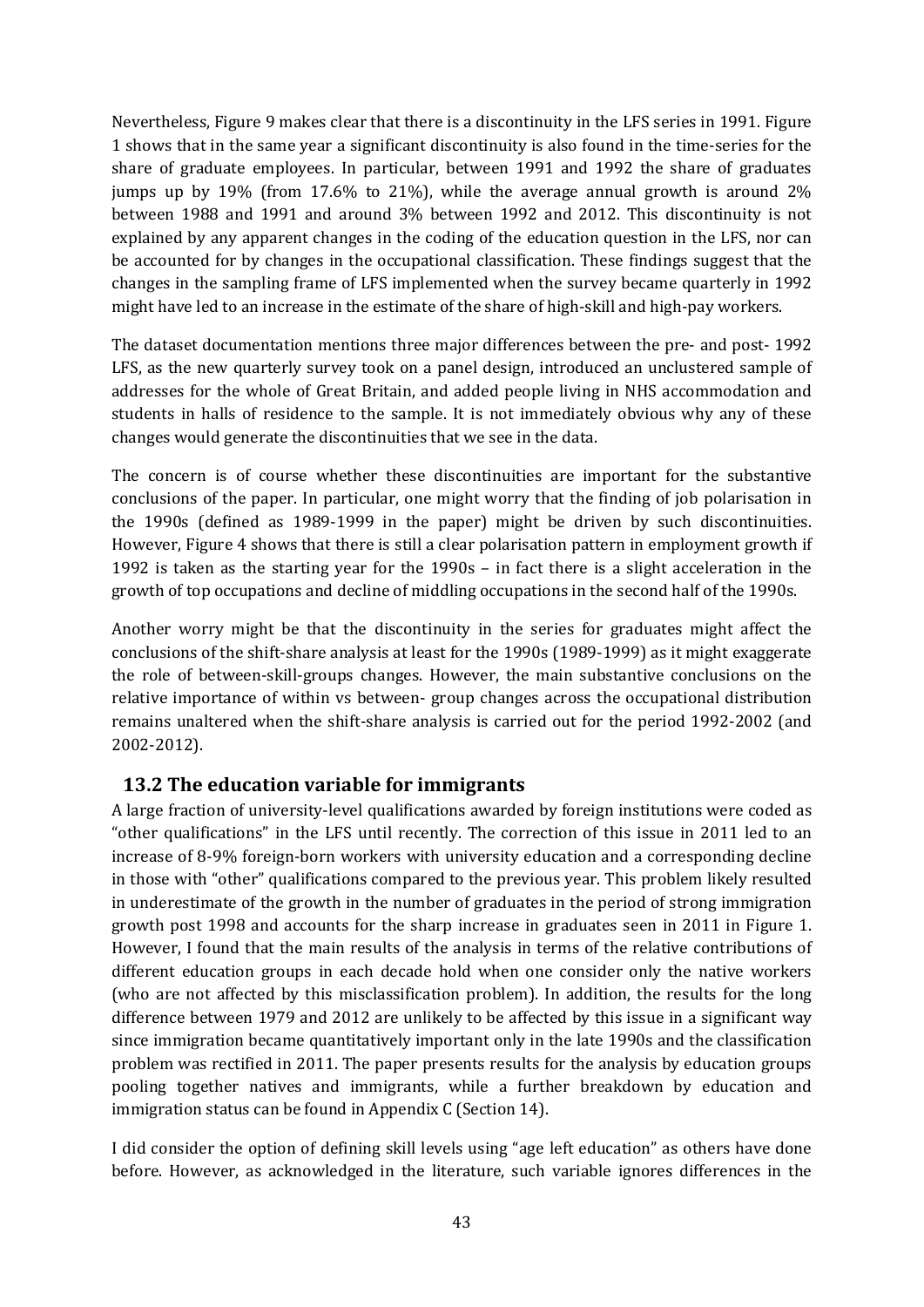education systems across countries. In addition, exploratory tabulations revealed a significant degree of variation in "age left education" within groups with the same qualification levels. These two facts indicated that using this alternative classification would likely introduce further noise in the analysis and has led to the decision not to pursue this approach.



<span id="page-45-1"></span>**Figure 9 - Comparison of different time series for top occupations around the occupation coding break of 1992**

#### <span id="page-45-0"></span>**14 Appendix C: further results.**

#### **14.1 Polarisation and recessions**

[Table 9](#page-47-0) focuses on the contributions of the three recessions to the changes in employment shares of different parts of the occupational distribution. Because quarterly data are only available from 1992 onwards I continue to use annual data here. Each of the three recessions lasted four quarters spanning over two calendar years. For the 1990q3-1991q3 and 2008q2- 2009q2 contractions, the recession period is defined as the three-year window beginning the calendar year before the start of the recession and ending the calendar year after the end of it (1989-1992 and 2007-2010 respectively for the two recessions). For the 1980q1-1981q1 recession, the longer interval 1979-1983 was taken since LFS data are not available for 1982. It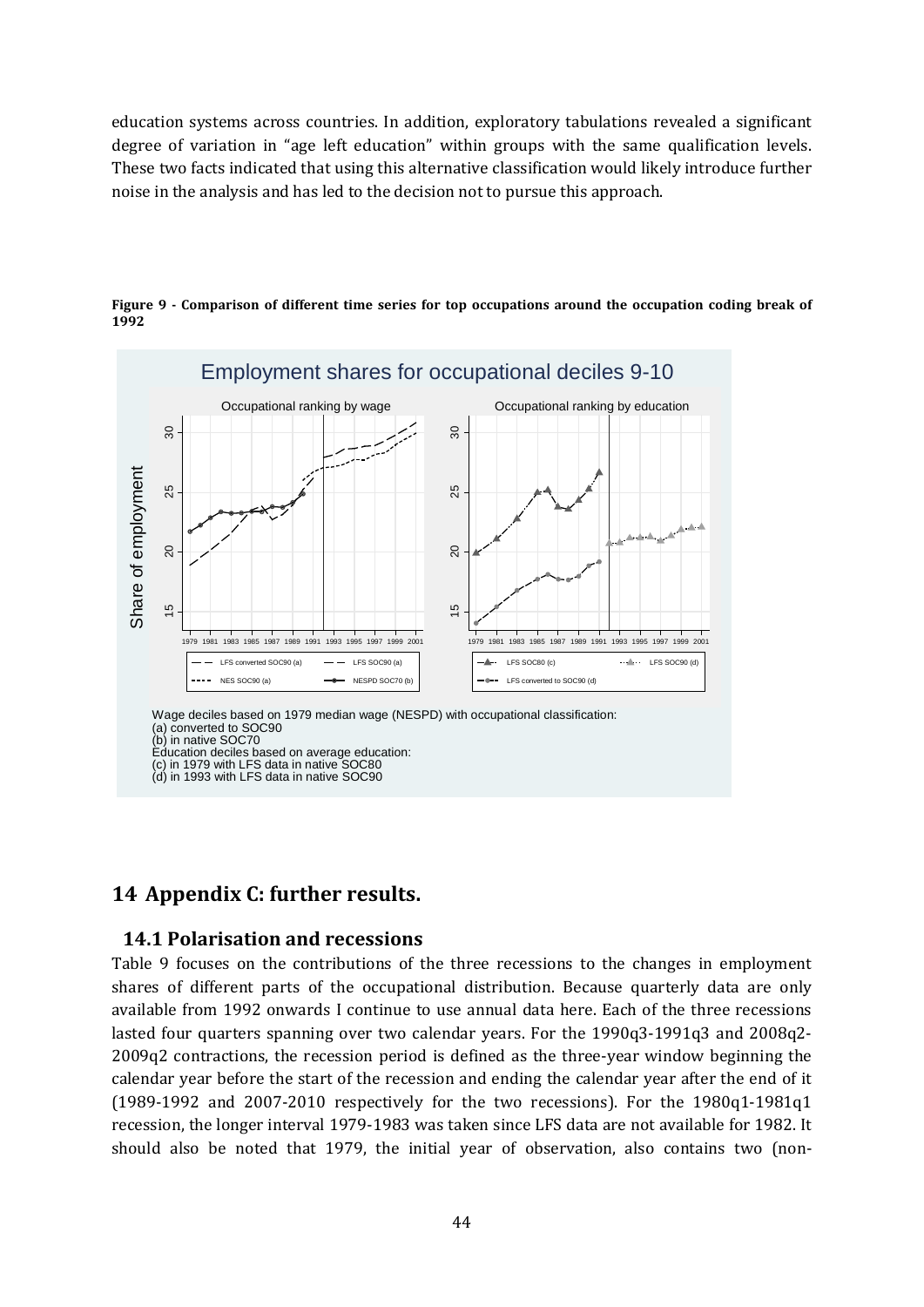consecutive) quarters of negative growth (1979q1 and 1979q3) and that the last quarter of 2010 also saw negative growth.

Overall, the three recessions account for about 30% of the period considered and for a higher proportion of the overall change in employment shares (see the last column o[f Table 9\)](#page-47-0). Half of the 19pp decline in the share of middling occupations and of the 16pp increase in the share of top occupations occurred during recessions. In addition, the annualised decline in middling occupations was larger during each of the three recessions than over the entire 1979-2012 period, with the strongest acceleration occurring in the recession of the early 1990s. However, these estimates are likely to be biased positively by the aforementioned discontinuity in the LFS time-series in 1992 (see Appendix B - Section [12\)](#page-41-0). In addition[, Figure 4](#page-37-0) makes clear that the acceleration in the decline of middling occupations (and, even more clearly, in the growth of top occupations) had begun at least in 1988, well before the onset of the recession.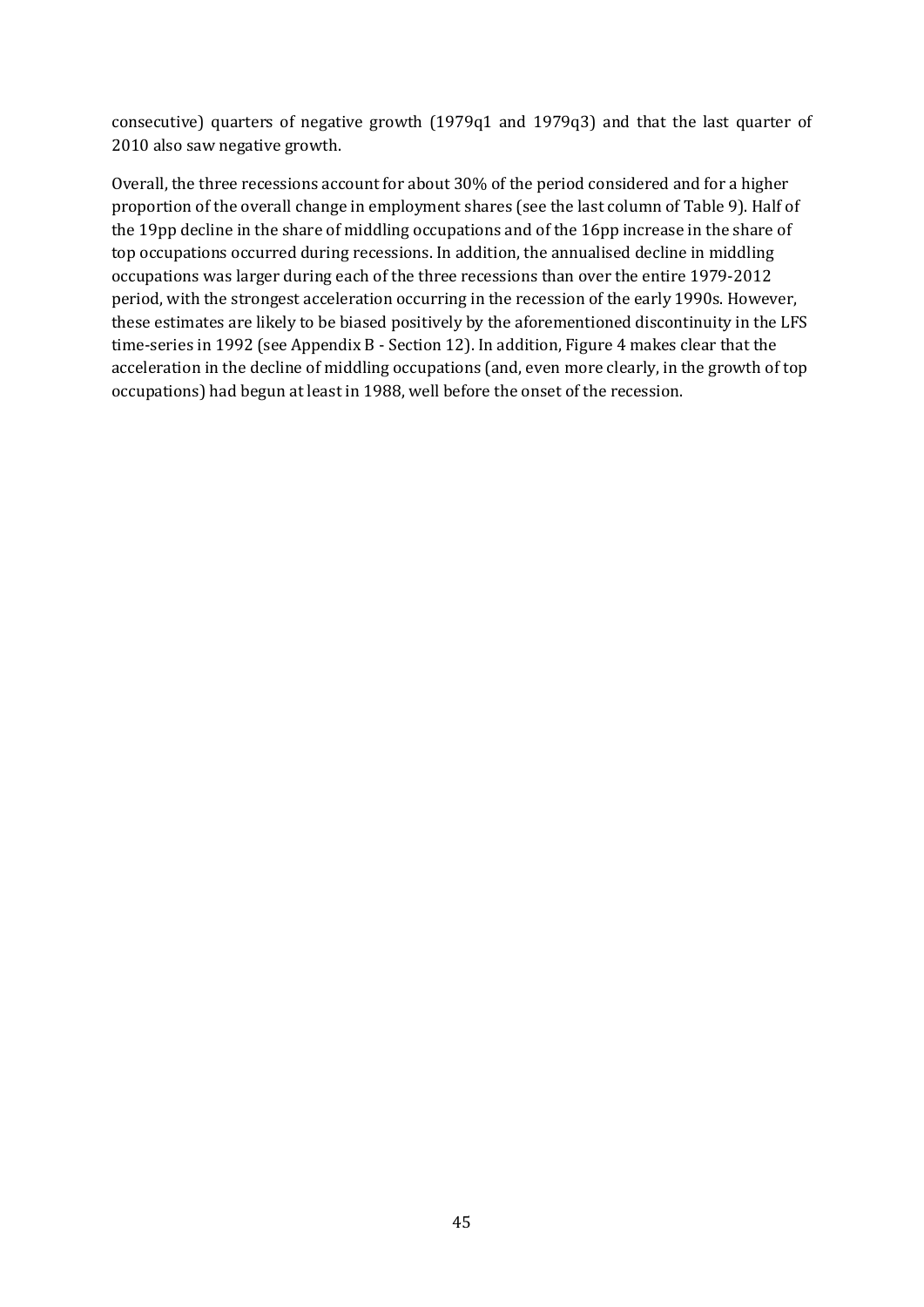#### **Table 9 - Contribution of recession periods to changes in occupational shares**

<span id="page-47-0"></span>

|                             |                            | Percentage point change in share of total employment |           |           | Ratio over 1979-2012 change |              |              |                            |  |
|-----------------------------|----------------------------|------------------------------------------------------|-----------|-----------|-----------------------------|--------------|--------------|----------------------------|--|
|                             | 1979-<br>1979-1983<br>2012 |                                                      | 1989-1992 | 2007-2010 | 1979-1983                   | 1989-1992    | 2007-2010    | <b>Total</b><br>recessions |  |
|                             | (a)                        | (b)                                                  | (c)       | (d)       | (e)<br>(b/a)                | (f)<br>(c/a) | (g)<br>(d/a) | (h)<br>$(e+f+g)$           |  |
| <b>Bottom (deciles 1-2)</b> | 3.02                       | 0.51                                                 | $-0.14$   | 0.94      | 0.17                        | $-0.04$      | 0.31         | 0.44                       |  |
| Annualised change           | 0.09                       | 0.13                                                 | $-0.05$   | 0.31      | 1.40                        | $-0.49$      | 3.43         |                            |  |
| Middle (deciles 3-8)        | $-19.07$                   | $-3.18$                                              | $-3.87$   | $-2.27$   | 0.17                        | 0.20         | 0.12         | 0.49                       |  |
| Annualised change           | $-0.58$                    | $-0.79$                                              | $-1.29$   | $-0.76$   | 1.38                        | 2.23         | 1.31         |                            |  |
| Top (deciles 9-10)          | 16.05                      | 2.67                                                 | 4.01      | 1.33      | 0.17                        | 0.25         | 0.08         | 0.50                       |  |
| Annualised change           | 0.49                       | 0.67                                                 | 1.34      | 0.44      | 1.37                        | 2.75         | 0.91         |                            |  |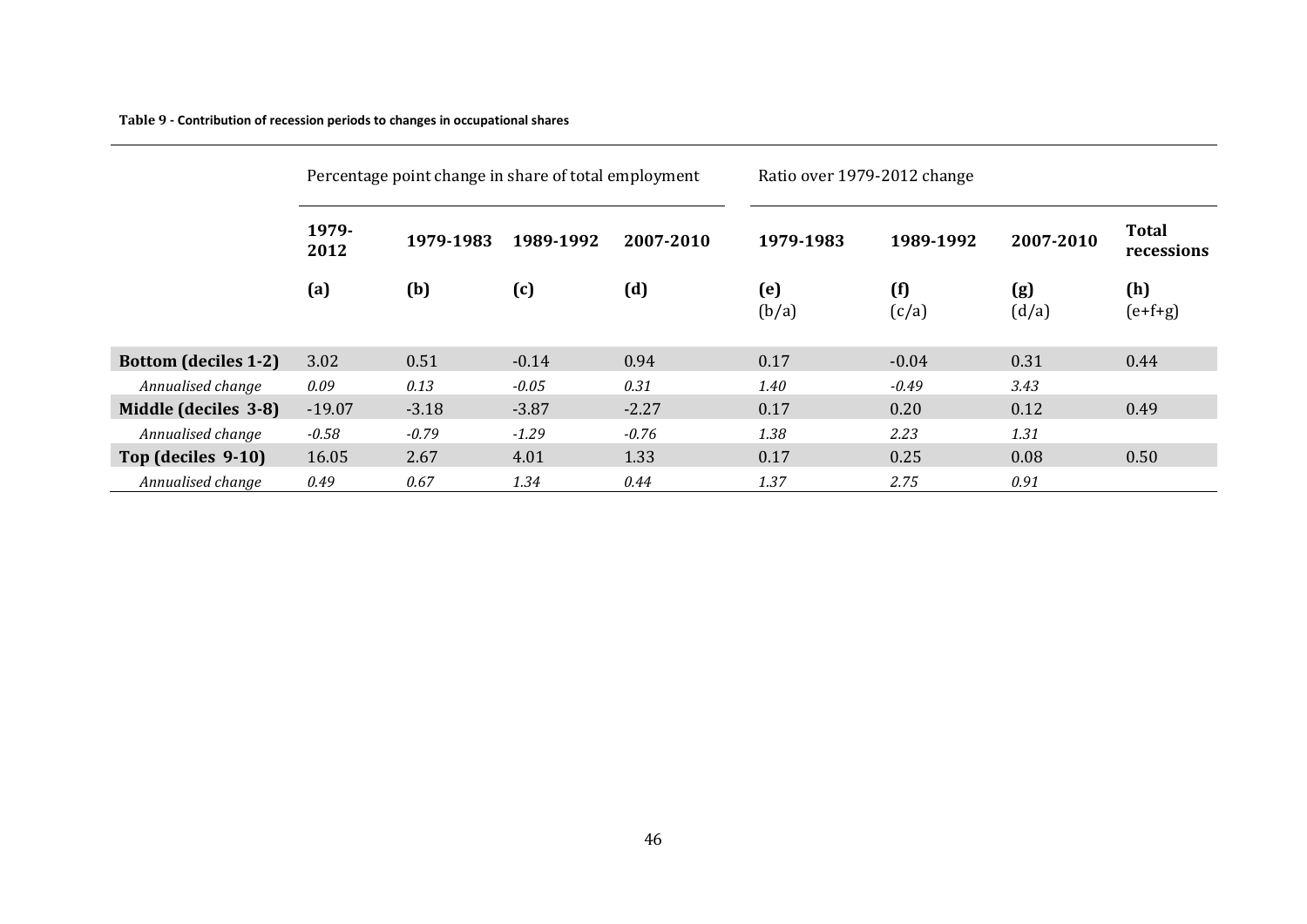#### **14.2 Shift-share: breakdown by age and gender**

[Table 10](#page-49-0) reports the results of the shift-share analysis by age groups between 1979 and 2012. The increase in the size of older age groups (31-50 and over 50) explains most of the growth at the top, reflecting that these workers are more specialised in higher occupations. Interestingly, across all age groups the within-group changes appear polarised and skewed towards the bottom. It is however the under-30 who made the largest contribution to the growth of bottom occupations. Although not shown here, this pattern is observed in each of the three decades considered. Over the entire period 1979-2012, the youngest age group accounts for the entire 3.5pp increase at the bottom. This is not the result of mere compositional changes as it is driven by a large within-group change (+7.3pp). In other words, younger people from across all skill groups have increasingly been drawn to the bottom. The under-30s also account for 2/3 of the decline in middling occupations (12pp of the total 19pp) both through between- and withingroup changes. The only positive sign found for middling occupations is for the between-group change for the over-50s (+1.1pp). This older group, however, has also seen its employment shift away from middling occupations as indicated by the negative within-group change (-1.6pp), leading to a small negative contribution to the overall change in the share of middling occupations.

The lower panel of [Table 10](#page-49-0) shows that both genders have contributed to the polarisation of the labour market. Men account for most of the growth in bottom occupations (3.2pp out of 3.5pp), while women for most of the growth at the top (10.2pp out of 15.8pp).

Between-group changes have contributed to the decline at the bottom and the growth at the top for both genders. As for middling occupations, compositional changes have had different effects between the two genders: among men they made a negative contribution, while among women their contribution was positive<sup>31</sup>. For both genders the within-group changes have been polarised and for both, on the whole, employment has shifted towards the bottom. In fact, between 1979 and 2012, the within-group contribution to the growth of bottom occupations by the two genders was the same (6.2pp, see [Table 10\)](#page-49-0). Men, however, have also moved away from top occupations (-1.7pp) while more women have reached the highest-paying occupations from across the skill groups (+1.3pp). Similar patterns are found in the results by decade, which are not reported here.

<span id="page-48-0"></span><sup>&</sup>lt;sup>31</sup> This is likely due to the stronger growth of education attainment among women than men.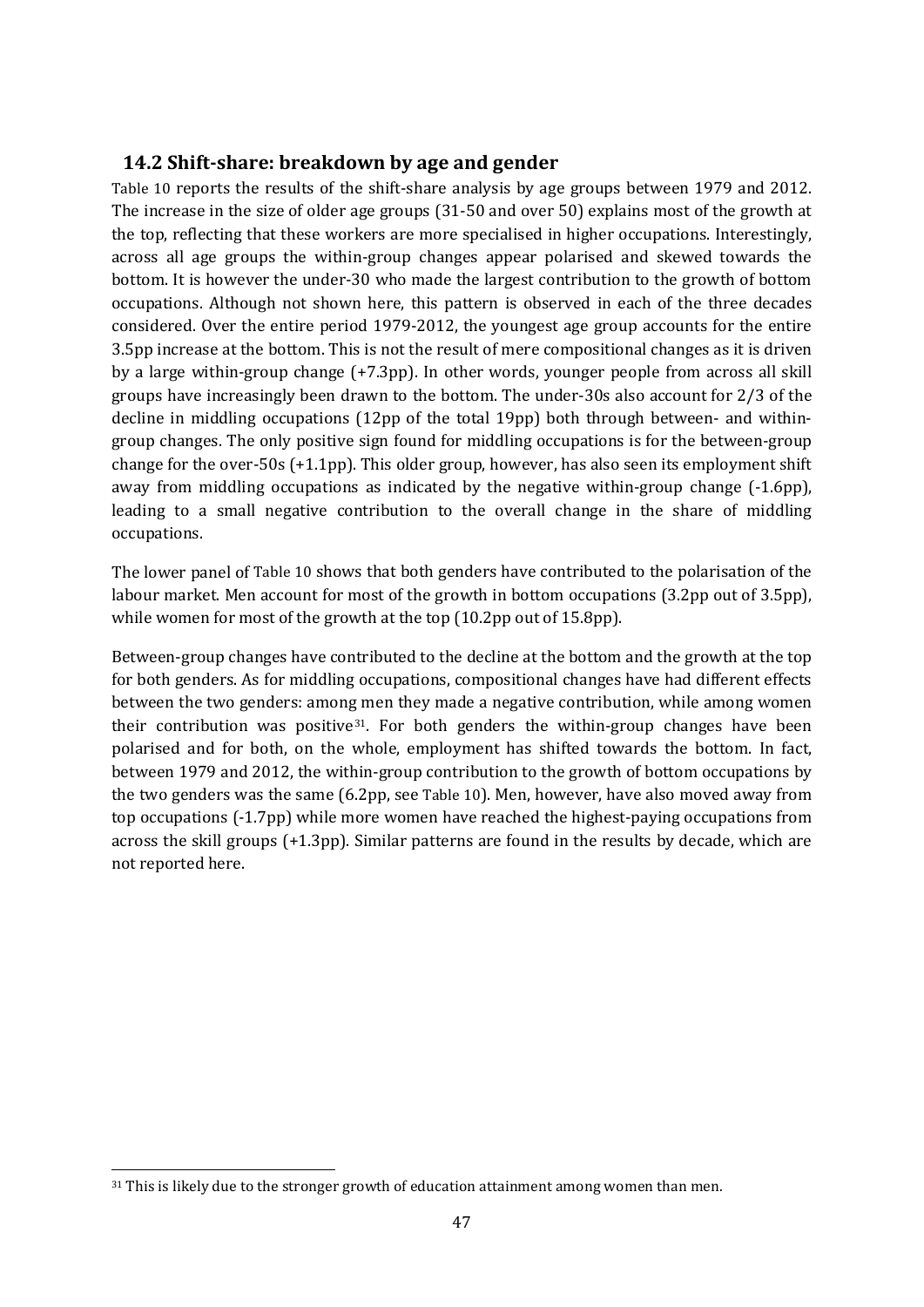<span id="page-49-0"></span>**Table 10 -Contributions of demographic groups to changes in employment shares (pp) across the occupational distribution between 1979 and 2012. Results from a shiftshare analysys.**

|                    | <b>Total</b> | <b>Between</b> | Within |
|--------------------|--------------|----------------|--------|
| <b>Bottom</b>      |              |                |        |
| Under 30           | 3.5          | $-3.8$         | 7.3    |
| 31-50              | $-1.0$       | $-4.4$         | 3.4    |
| Over <sub>50</sub> | 1.0          | $-0.7$         | 1.7    |
| <b>Middle</b>      |              |                |        |
| Under 30           | $-12.1$      | $-5.7$         | $-6.5$ |
| 31-50              | $-6.6$       | $-2.7$         | $-3.9$ |
| Over <sub>50</sub> | $-0.5$       | 1.1            | $-1.6$ |
| <b>Top</b>         |              |                |        |
| Under 30           | 1.6          | 2.4            | $-0.8$ |
| 31-50              | 9.6          | 9.0            | 0.5    |
| Over 50            | 4.6          | 4.7            | $-0.1$ |
|                    |              |                |        |
| <b>Bottom</b>      |              |                |        |
| Men                | 3.2          | $-3.0$         | 6.2    |
| Women              | 0.3          | $-5.9$         | 6.2    |
| <b>Middle</b>      |              |                |        |
| Men                | $-15.8$      | $-11.3$        | $-4.5$ |
| Women              | $-3.5$       | 4.0            | $-7.5$ |
| <b>Top</b>         |              |                |        |
| Men                | 5.6          | 7.3            | $-1.7$ |
| Women              | 10.2         | 8.9            | 1.3    |

Totals by demographic groups from the shiftshare analysis with 48 skill groups.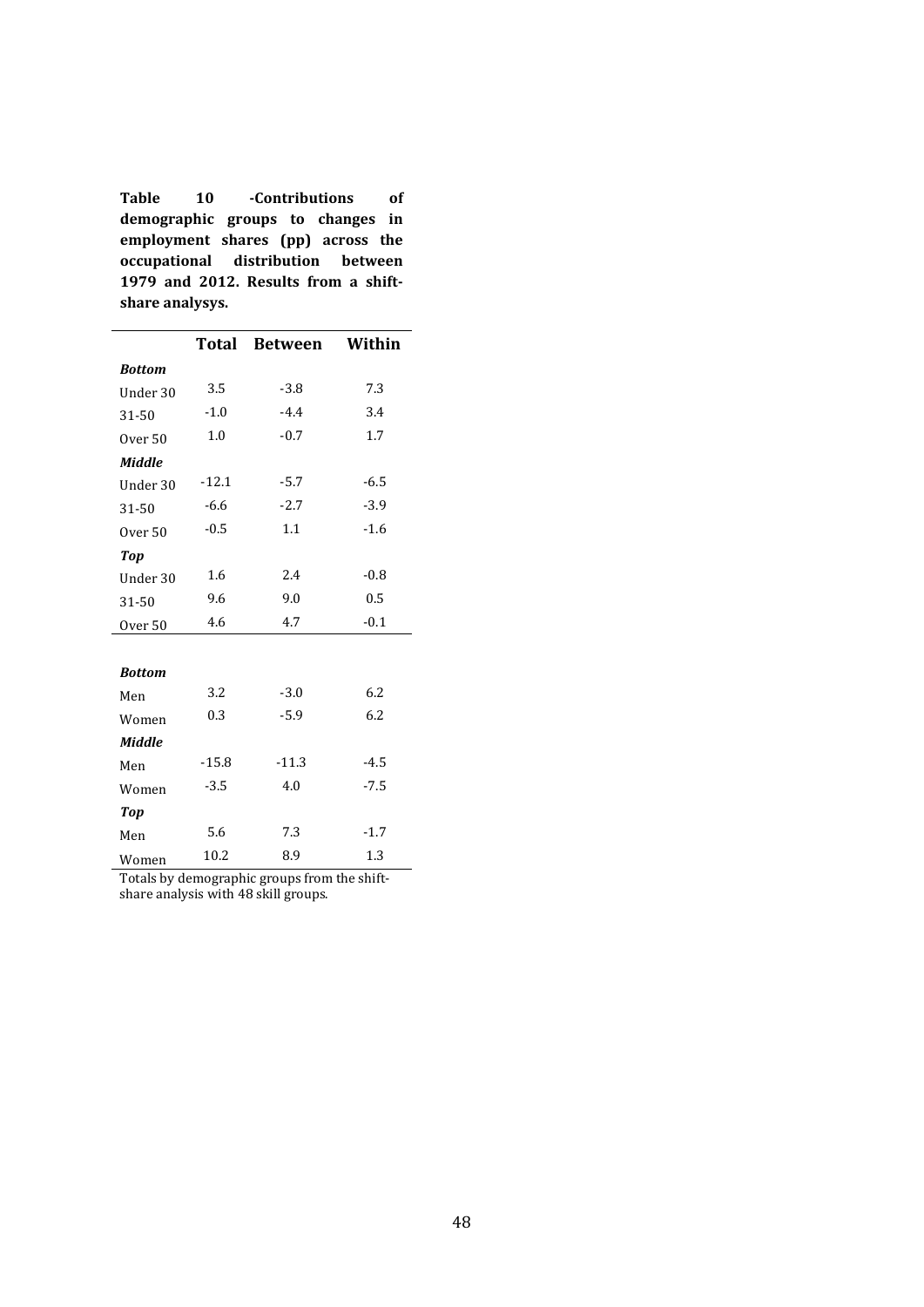|           |          |                |         | <b>Natives</b> |               |         |              |                  |         | <b>Immigrants</b>                           |                |         |
|-----------|----------|----------------|---------|----------------|---------------|---------|--------------|------------------|---------|---------------------------------------------|----------------|---------|
|           |          | Graduates      |         |                | Non-graduates |         |              | <b>Graduates</b> |         |                                             | Non-graduates  |         |
| 1979-2012 | Total    | <b>Between</b> | Within  | Total          | Between       | Within  | <b>Total</b> | Between          | Within  | $\operatorname{\mathcal{T}\!\mathit{otal}}$ | <b>Between</b> | Within  |
| Bottom    | 2.7      | 2.2            | 0.5     | $-2.1$         | $-12.3$       | 10.2    | 1.2          | 0.9              | 0.3     | 1.7                                         | 0.3            | 1.4     |
| Middle    | 7.0      | 5.9            | $1.1\,$ | $-27.6$        | $-16.2$       | $-11.4$ | 2.0          | 2.3              | $-0.3$  | $-0.6$                                      | $0.7\,$        | $-1.3$  |
| Top       | $11.5\,$ | 13.1           | $-1.6$  | 0.4            | $-0.8$        | $1.2\,$ | 3.5          | 3.4              | $0.1\,$ | 0.3                                         | 0.4            | $-0.1$  |
| 1979-1989 |          |                |         |                |               |         |              |                  |         |                                             |                |         |
| Bottom    | 0.3      | 0.3            | 0.0     | 0.3            | $-2.5$        | 2.8     | 0.0          | 0.1              | 0.0     | 0.2                                         | $-0.1$         | 0.3     |
| Middle    | 1.1      | 0.9            | 0.1     | $-6.5$         | $-2.4$        | $-4.1$  | 0.1          | 0.2              | $-0.1$  | $-0.5$                                      | 0.0            | $-0.5$  |
| Top       | 2.1      | 2.3            | $-0.1$  | 2.2            | 0.9           | $1.3\,$ | 0.3          | 0.2              | 0.1     | 0.3                                         | $0.2\,$        | 0.2     |
| 1989-1999 |          |                |         |                |               |         |              |                  |         |                                             |                |         |
| Bottom    | 0.3      | 0.7            | $-0.3$  | 0.5            | $-4.7$        | 5.3     | 0.0          | 0.1              | $-0.1$  | 0.1                                         | $-0.2$         | 0.3     |
| Middle    | 3.4      | 2.7            | 0.7     | $-9.8$         | $-5.4$        | $-4.4$  | 0.2          | 0.3              | $-0.1$  | $-0.4$                                      | $0.0\,$        | $-0.4$  |
| Top       | 5.5      | 5.9            | $-0.4$  | $-0.9$         | $0.0\,$       | $-0.9$  | 0.6          | $0.5\,$          | $0.1\,$ | 0.3                                         | $0.2\,$        | 0.1     |
| 1999-2009 |          |                |         |                |               |         |              |                  |         |                                             |                |         |
| Bottom    | $1.3\,$  | 0.5            | $0.8\,$ | $-2.9$         | $-4.6$        | $1.8\,$ | 0.5          | 0.3              | 0.2     | 1.4                                         | 0.9            | $0.4\,$ |
| Middle    | 1.7      | 1.9            | $-0.2$  | $-8.3$         | $-5.2$        | $-3.1$  | 0.8          | $\rm 0.8$        | $0.0\,$ | 0.9                                         | 1.1            | $-0.2$  |
| Top       | 3.2      | 3.8            | $-0.6$  | $-0.2$         | $-1.5$        | $1.3\,$ | 1.3          | 1.6              | $-0.3$  | 0.3                                         | 0.5            | $-0.2$  |

## **14.3 Shift-share: breakdown by education+immigration**

**Table 11 - Contributions of skill groups to changes in employment shares (pp) across the occupational distribution. Results** broken **down by education and immigration status.** 

The table reports the total by education groups from the shift-share analysis with 48 skill groups.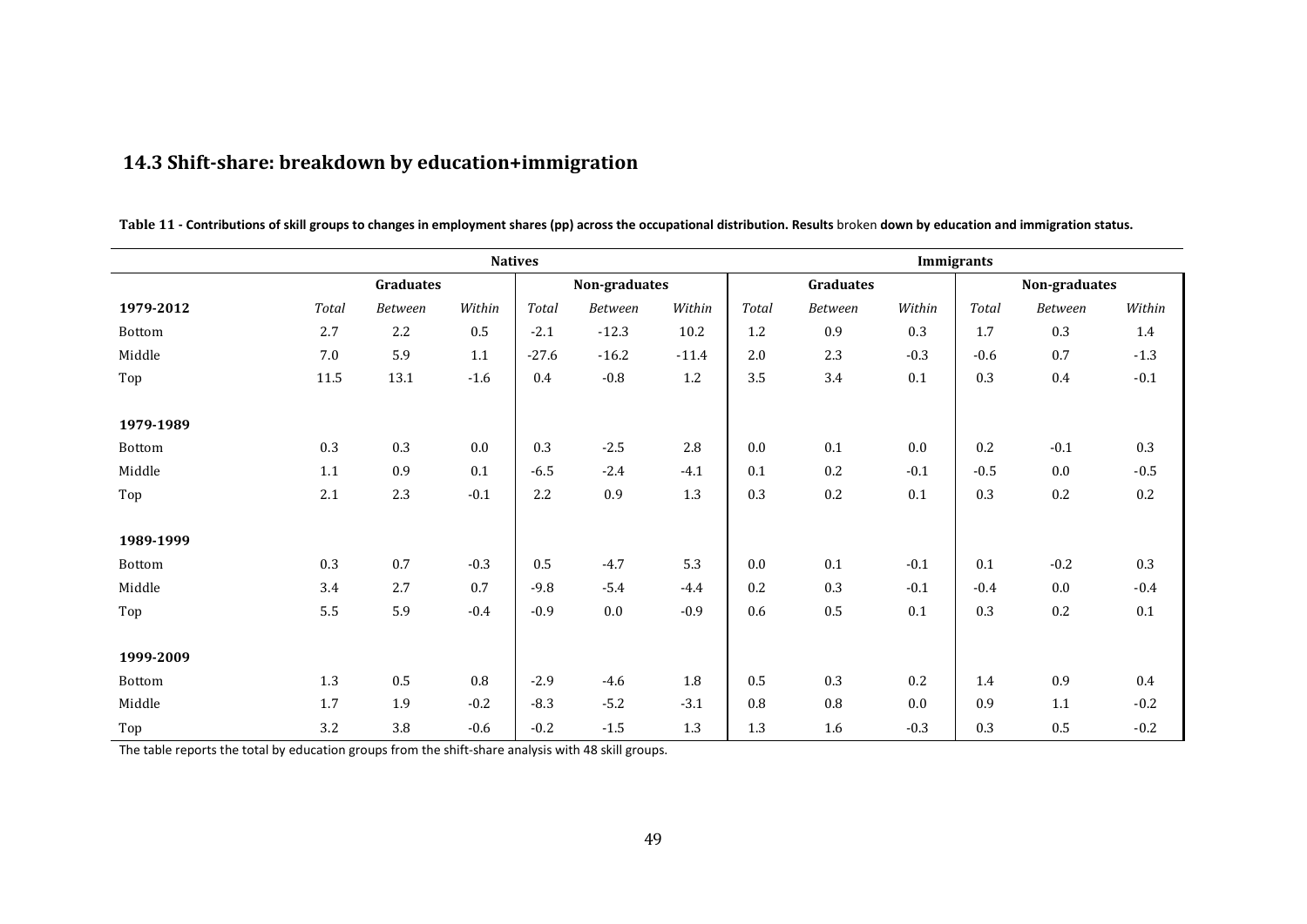**Figure 10- Shift-share decomposition of employment shares in bottom, middling and top occupational deciles. Results by educational groups and by decade.**

<span id="page-51-1"></span>

<span id="page-51-0"></span>Between: change in employment share due to changes in demographic composition. Within: change in employment share due to changes in occupational shares within demographic groups.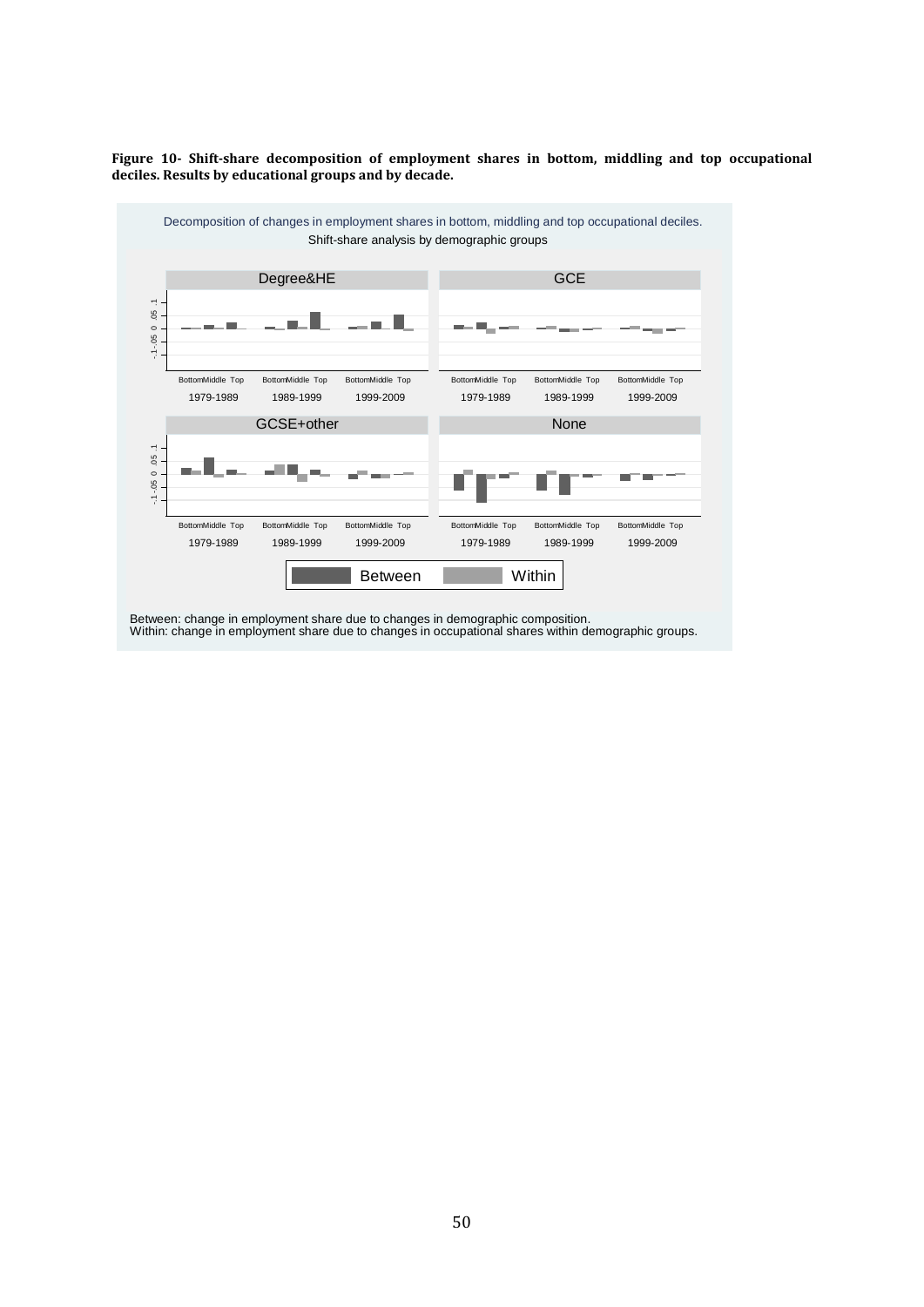## **15 Appendix D: measuring routine occupations**

In the spirit of Autor (2013)'s recommendation to use "off the shelf" measures of the routine task intensity of different occupations, I use three different classifications of routine occupations available in the literature.

The first one is based on Acemoglu and Autor (2011) (henceforth AA) and makes use of occupational categories directly rather than resorting to measures at the task level. AA group the US Census and CPS occupations as follow:

- 1) Non-routine cognitive: managerial, professional and technical occupations.
- 2) Routine cognitive: sales, clerical and administrative support occupations.
- 3) Routine manual tasks: production and operative occupations.
- 4) Non-routine manual tasks: service occupations.

These occupational groups map easily into the 1-digit SOC90 occupational codes. The coarse level of the occupation categories means that jobs that differ substantially from the perspective of their potential for automation are grouped together. For example, sales occupations will include both check-out operators – who are increasingly substituted by machines – and sellers expected to persuade customers to buy a product or service – a task that Autor et al. (2003) classify as non-routine.

The second classification is based on the Routine Task Intensity index provided in Table 1 of Goos et al. (2014). As their appendix explain, this uses the five original task measures from Autor et al. (2003) based on the US Dictionary of Occupational Titles from 1977 (see Appendix A.2 in Autor et al. 2003). They collapse the original five task measures into three task aggregates: the Manual task measure corresponds to the DOT variable for "eye-hand-foot coordination"; the Routine task measure is an average of "set limits, tolerances and standards" and "finger dexterity"; the Abstract task measure is the average of "direction control and planning" and "GED Math" – which measures mathematical and formal reasoning requirements. Appendix 1 in Autor et al. (2003) provides more details on these variables and offer some examples of tasks falling into each of these groups. While these indicators have been widely used in the literature, they are not exempt from criticism. For example, Green (2012) points out that in Autor et al. (2003) (and hence Goos et al. 2014) "adds and subtract 2-digit number" is part of the GED Math score which is classified as a non-routine task, in spite of being an easily codifiable task.

Because the variables in Autor et al. (2003) are available for US Census occupational codes, Goos et al (2014) have to implement several occupational conversions to be able to use them with ISCO88 codes: they convert the Census occupations into US SOC codes, then US SOC Codes into ISCO08 and finally ISCO08 into ISCO88 codes. Their paper reports the RTI index for 21 2-digit ISCO88 occupational codes.

Finally, I split occupations into routine vs non-routine depending on the level of their RTI index, using both employment-weighted and unweighted measures. For example, I classify as routine occupations the (employment-weighted) third with the highest RTI (as in Autor and Dorn 2013), or any occupation with an RTI higher than the unweighted average.

The third classification used in this paper uses task data from three waves of the British Skill Survey (1996, 2001, 2007). BSS contains 36 questions on activities workers perform on their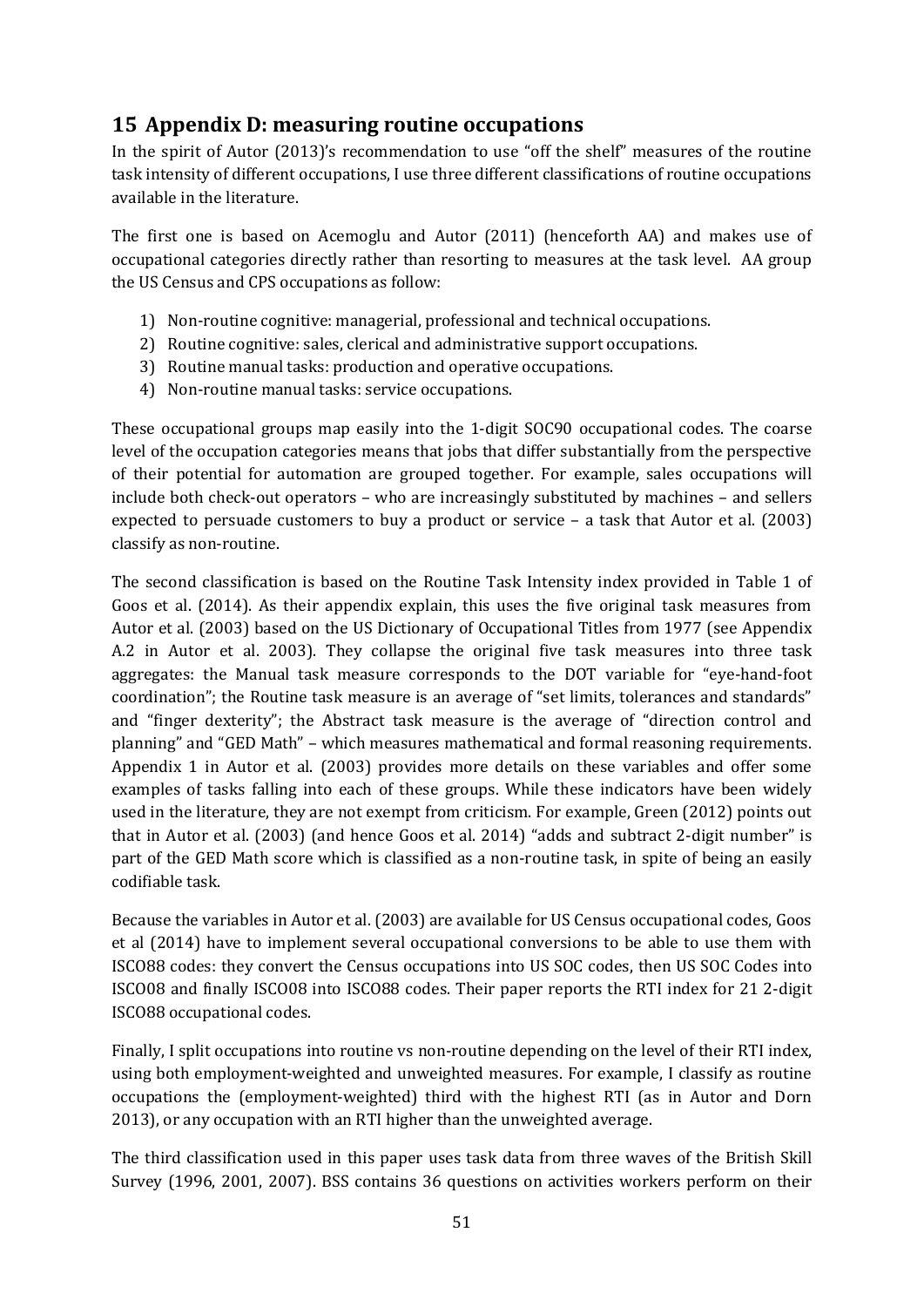job. Respondents are asked "We are interested in finding out what activities your job involves and how important these are" and they can rate the importance of each of the activities on a 5 point scale ranging from "essential" to "not at all important/not applicable". As pointed out in Green (2012), it is not obvious how to split this long list into routine vs non-routine, i.e. more or less easy to automate. [Table 12](#page-54-0) reports the full list of tasks available and the classification adopted in Akcomak et al. (2013) which effectively leaves out the majority of tasks available.

I build a Routine Task Intensity index at the level of 2-digit ISCO88 codes to maximise comparability with Goos et al. (2014)<sup>32</sup>. The RTI index is built following Autor and Dorn (2013) through the following steps:

- 1) I compute the occupation-level average score for each individual task over the three years (1997, 2001, 2006).
- 2) I divide the tasks into three groups: routine, service, cognitive (as in [Table 12\)](#page-54-0). For each occupation, I compute a score for each of these three groups of tasks.
- 3) Then for each occupation I compute a routine task intensity index as: ln(routine)- (ln(service)+ln(cognitive)).
- 4) This is then standardised across occupations (i.e. I substract the mean and divide by the standard deviation).
- 5) I then identify the "routine occupations" based on the level of their RTI index, using both employment-weighted and unweighted measures, as explained above for the indicator based on the RTI index provided by Goos et al. (2014).

The problem of classifying tasks (rather than occupations) as routine is one that affects both the approach based on the DOT definitions and the BSS data. The issue is further complicated by the fact that the range of tasks that can be automated changes over time as technology evolves and/or becomes more widespread. Arguably, for example, the task of "persuading/selling" might appear more easily subject to automation today than at the time of Autor et al. (2003) as indicated by the ever-more frequent use of automatically generated marketing messages based on online behaviour or spending habits traced by electronic payment systems.

A related issue, discussed in Autor (2013), is the mounting evidence that the task content of occupations changes over time, perhaps partly as a consequence of technological change. Akcomak et al. (2013) show substantial change in routine-intensity within occupations in the UK using BSS data. Hence differences in classifications based on task information from the late 1970s (such as the RTI index from Goos et al. 2014) and from the 1990s (such as the RTI index based on the BSS data) can reflect differences in changes in tasks within occupations. Following the prevailing approach in the literature, I focus on a comparison of static routine measures but return to the importance of the within-occupation changes when discussing the results.

<span id="page-53-0"></span> <sup>32</sup> ISCO88 codes are available in the BSS in 2001 and 2006. For 1997, I convert SOC90 (3 digit) ISCO88 (4 digits using the crosswalk available here: [www.cf.ac.uk/socsi/CAMSI/occunits/uksoc90toisco88v1.sps.](http://www.cf.ac.uk/socsi/CAMSI/occunits/uksoc90toisco88v1.sps)